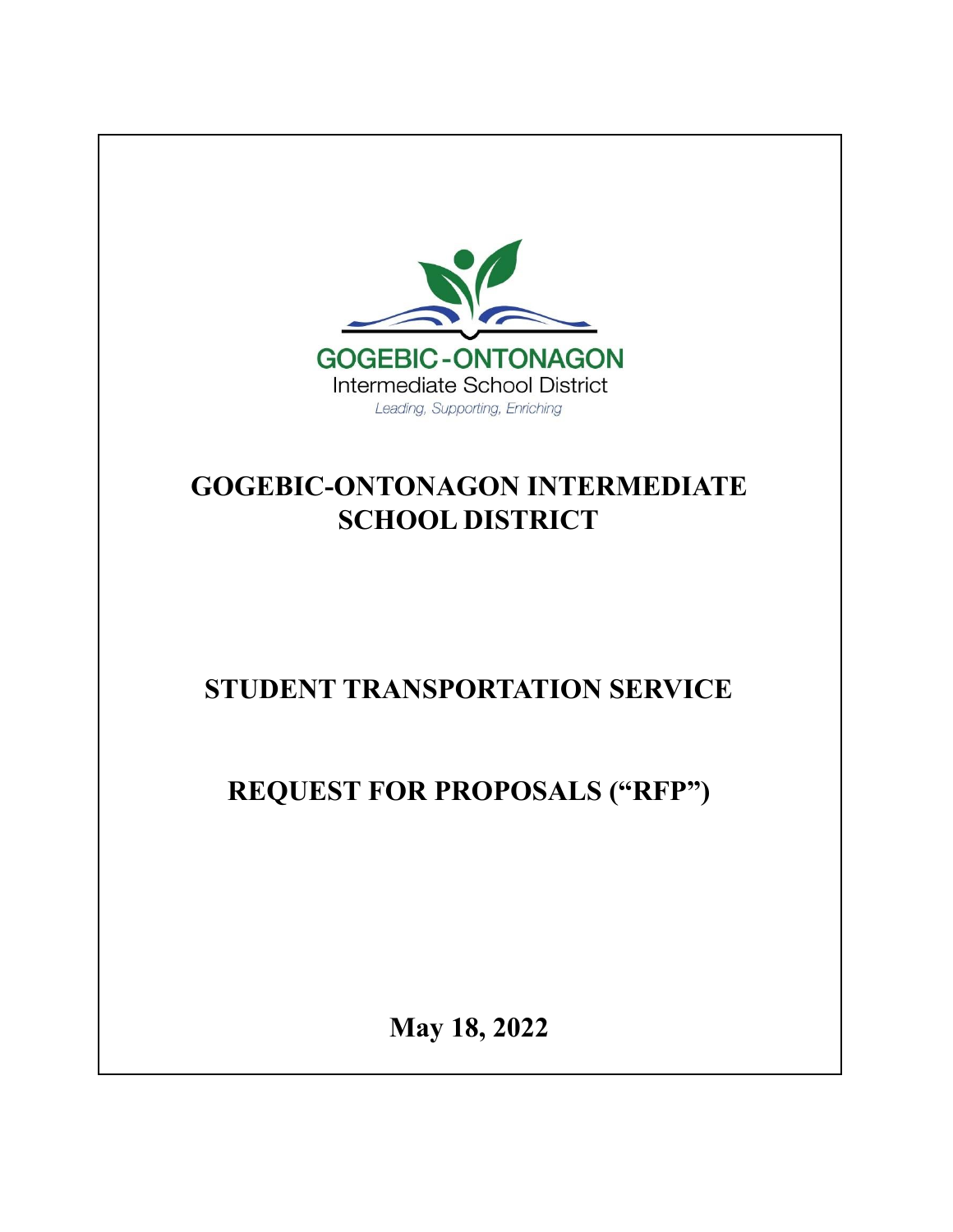#### **INTRODUCTION**

**Gogebic-Ontonagon ISD** (GOISD) encompasses Gogebic and Ontonagon Counties in the Upper Peninsula of Michigan, which is approximately 5,217 square miles, of which a majority of this is land.

Gogebic-Ontonagon Intermediate School District currently transports Special Education students to three locations within Gogebic and Ontonagon Counties. In addition, students are transported to and from On-the-Job Training (OJT) and other school activities throughout the district.

2021/2022 Approximate Enrollment: **80** Special Education-**80**

Approximate Students Eligible for Transportation:80

Total Transportation Staff (currently contracted): **3 drivers, bus aides provided by GOISD**

2020/2021 Mileage Data:

Special Education 46,800 **Miles approximately**

#### **OPERATIONAL INFORMATION**

**General Information:** The School District provides daily transportation services for Special Education students to and from school and other programs. A more-detailed summary of the School District's current transportation program is provided herein.

The School District contracts/operates its transportation services in accordance with all applicable federal, state and local laws, rules, regulations and ordinances, as well as the District's Board of Education Policies, Guidelines and Procedures. The school year shall be the number of days in which the School District is actually in session. The number of busing days may vary from the school calendar as necessitated by early starting dates, different vacation dates, snow days, partial closings, late start days, or other conditions which may have the effect of altering the school year calendar. The School District has 180 student attendance days for Special Education. Other programs requiring student transportation do not always follow the instructional calendar. The routing, usage, and personnel information provided below describes the School District's current and past operations, which needs may change at any time in the future.

**Routing.** The goal of the School District is to make all runs and routes as safe and efficient as possible, while using the fewest busses necessary. The School District's route planning has utilized a number of General Education-style busses to transport special needs students; however, it is imperative that all routes and runs meet applicable laws, regulations and IEP requirements.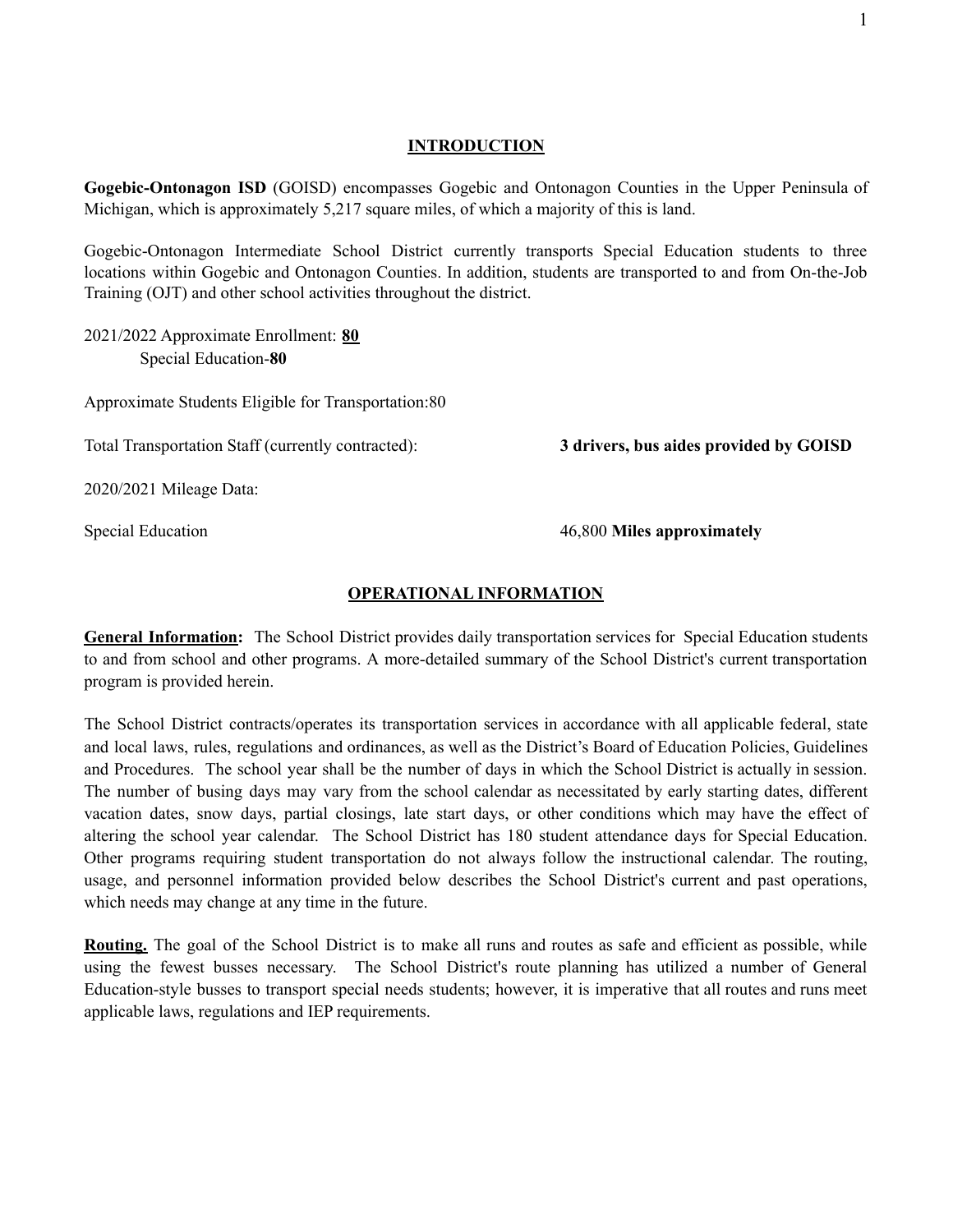*Summary of busses needed to cover school year daily routes* - Currently using 3 buses.

**Summer Routing:** There are summer activity days that are running for 6 to 8 days between mid-June and mid-August which transport Special Education students to local districts or locations within the community. These routes must be staffed with a driver and the GOISD will provide a bus aide. There are approximately 8 to 12 students who need transportation for this program.

NOTE: Proposer shall employ staff that is adequate to fulfill the needs of its operation and meet the requirements of this RFP.

#### **More information regarding the District can be found on our School District web site [www.goisd.org](http://www.goisd.org)**

#### **I. INSTRUCTIONS TO BIDDERS:**

- **1.1** NOTICE IS HEREBY GIVEN that the Gogebic-Ontonagon Intermediate School District is (School District) will accept bids for a five (5) year contract for **STUDENT TRANSPORTATION SERVICE**. Bids will be opened and read aloud at the DIISD Board Meeting on Wednesday, June 15, 2022 at 6:00 pm and may be referred to a committee meeting for analysis and final acceptance. Bids should be submitted for a five (5) year period, encompassing the 2022-23, 2023-24, 2024-25, 2025-26, and 2026-27 school years**.**
- **1.2** Sealed proposals shall be delivered to the above address (Attn: Alan R. Tulppo, Superintendent), any time prior to, but not later than, 3:00 p.m. EDT on May 22, 2022 and clearly state Student Transportation Bid on the front of the envelope. The top document in each bid (whether mailed or emailed) must be **Attachment C - Proposal Form**. Bids received after this time will be returned unopened to the bidder. All bids must contain the name and address of the bidder.
- **1.3** All bids must be valid for a minimum period of 60 days after bid opening.
- **1.4** The Board of Education of the School District reserves the right to reject any and all bids, or to waive any informalities, irregularities or technicalities in any proposal, should it deem to be in the best interest of the School District to do so. The contract will be awarded as determined by the Board of Education. Bids should be submitted on the premise that the School District intends to contract as a single unit, and that the proposal must be acceptable to the Board. Acceptance of a bid by the School District does not constitute a contract. The final contract document will be subject to negotiation and the Board will approve execution of a contract. While the financial responsibility of the bidder is a significant concern, the Board is equally concerned with the proven ability of the bidder to satisfactorily perform the contract so that the service will be provided in accordance with proposed contract documents.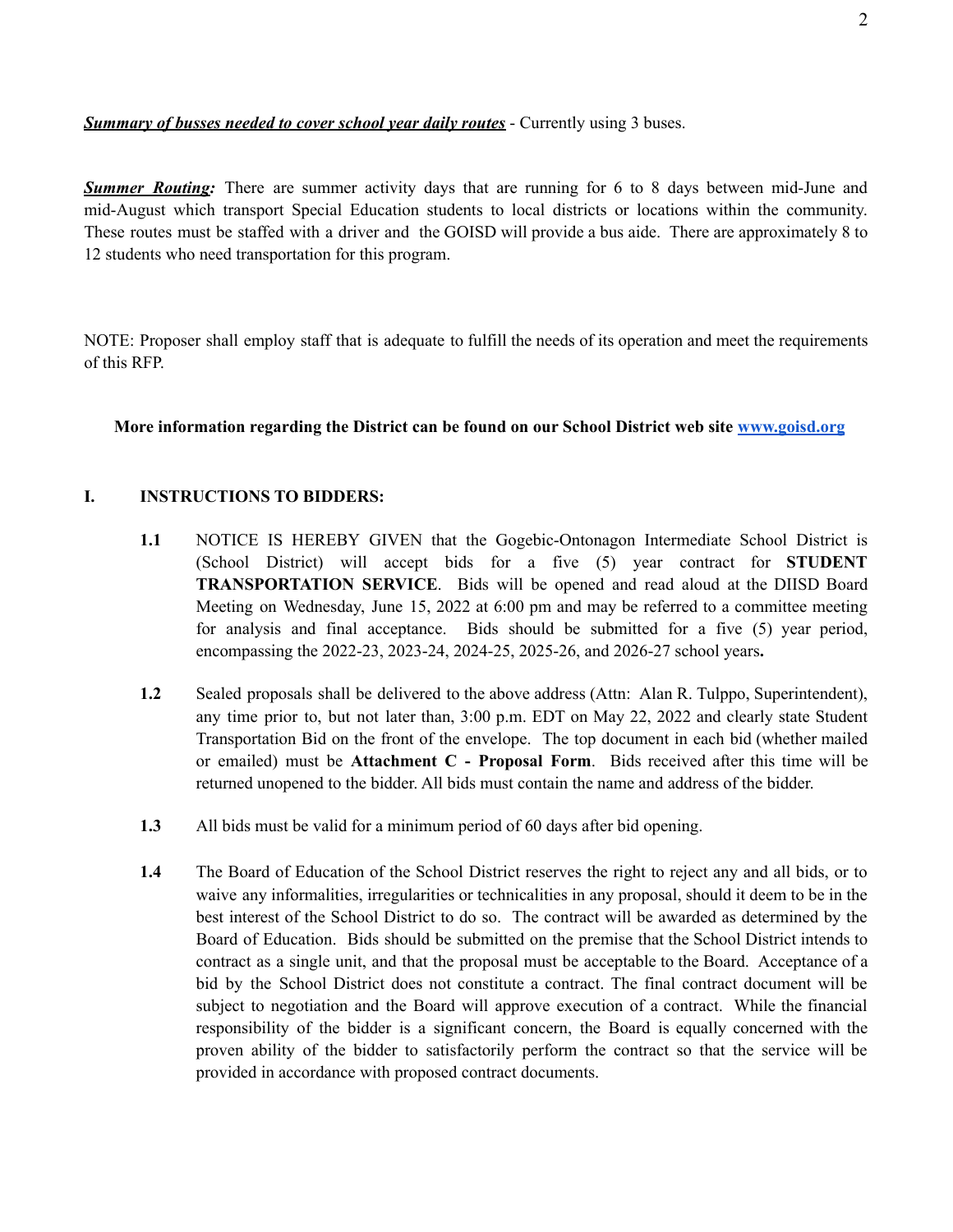- **1.5** Any explanation or statement, which the bidder wishes to make, must be placed in the same envelope with the proposal but shall be written separately and independently of the proposal and attached hereto. Unless the bidder so indicates, it is understood that the bidder is in strict accordance with the specification requirements.
- **1.6** The primary bid shall be based on the premise that the School District will not be responsible for financing, holding title to, or licensing vehicles.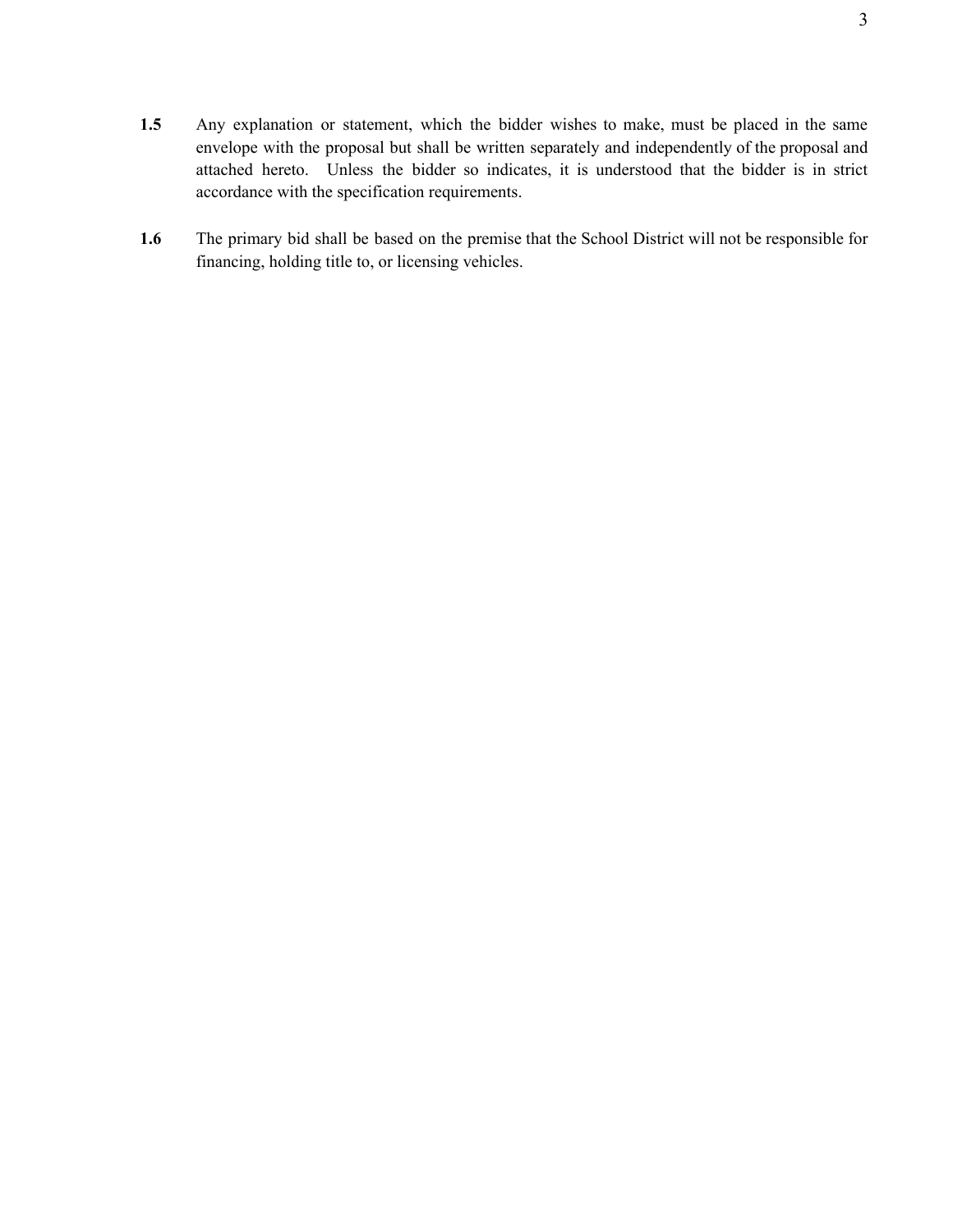- **1.7** All figures given for passengers, routes, or lengths of routes are based on data available for the 2021-22 school year.
- **1.8** Bidders must satisfy themselves, upon examination of these specifications, as to the intent of the specifications. After submission of the proposal, no complaint or claim that there was any misunderstanding in regard to items listed for bidding will be entertained.
- **1.9** All bids shall be deemed final, conclusive and irrevocable and no bid shall be subject to correction or amendment for any error or miscalculation.
- **1.10** Collusive Bidding and Relationship Disclosure:
	- 1.11.1 The Proposer shall submit a Familial Relationship Disclosure in substantially the form attached hereto as Attachment A1 - Familial Relationship Disclosure - DIISD. Attachment A2 - Familial Relationship Disclosure - BTS
	- 1.11.2 The Proposer shall submit an Iran Economic Sanctions Act Certification in substantially the form attached hereto as Attachment B - Iran Economic Sanctions Act Certification.
- **1.12** The bidder shall at all times observe and comply with all applicable School District program mandates, policies, rules, State of Michigan Department of Consumer and Industry Services Licensing Rules for Child Care Centers, and including specifically the Head Start Final Rule for Transportation, laws, ordinances, regulations and codes of the federal, state, county and other local government agencies, which may in any manner affect the performance of the contract, and in particular, such laws pertaining to safety. These policies will be made available to any bidder, upon request. The Contractor, in performing under this contract shall not discriminate against any worker, employee or applicant, or any member of the public because of race, creed, color, age, sex or national origin, nor otherwise commit an unfair employment practice.
- **1.13** No contract shall be assigned or any part of the same subcontracted without written consent of the Board, but in no case shall such consent relieve the Contractor from his obligations, or change the terms of the contract.
- **1.14** Alternate bids will be considered only secondarily to the contract specifications. Any alternates submitted must be thoroughly detailed to merit consideration.
- **1.15** Contractor shall submit a description of the equipment, which he proposes to use in carrying out the contract prior to the beginning of the school term including year, model, capacity, and fuel type.
- **1.16** It is understood that all equipment furnished shall comply with all statutes, school bus specifications, and safety regulations in force, and that if any bus equipment owned by the Contractor fails at any time to comply in whole or in part during the term of the contract, it shall be replaced by the Contractor without expense to the School District and without claims for adjustment per diem, or per trip, compensation.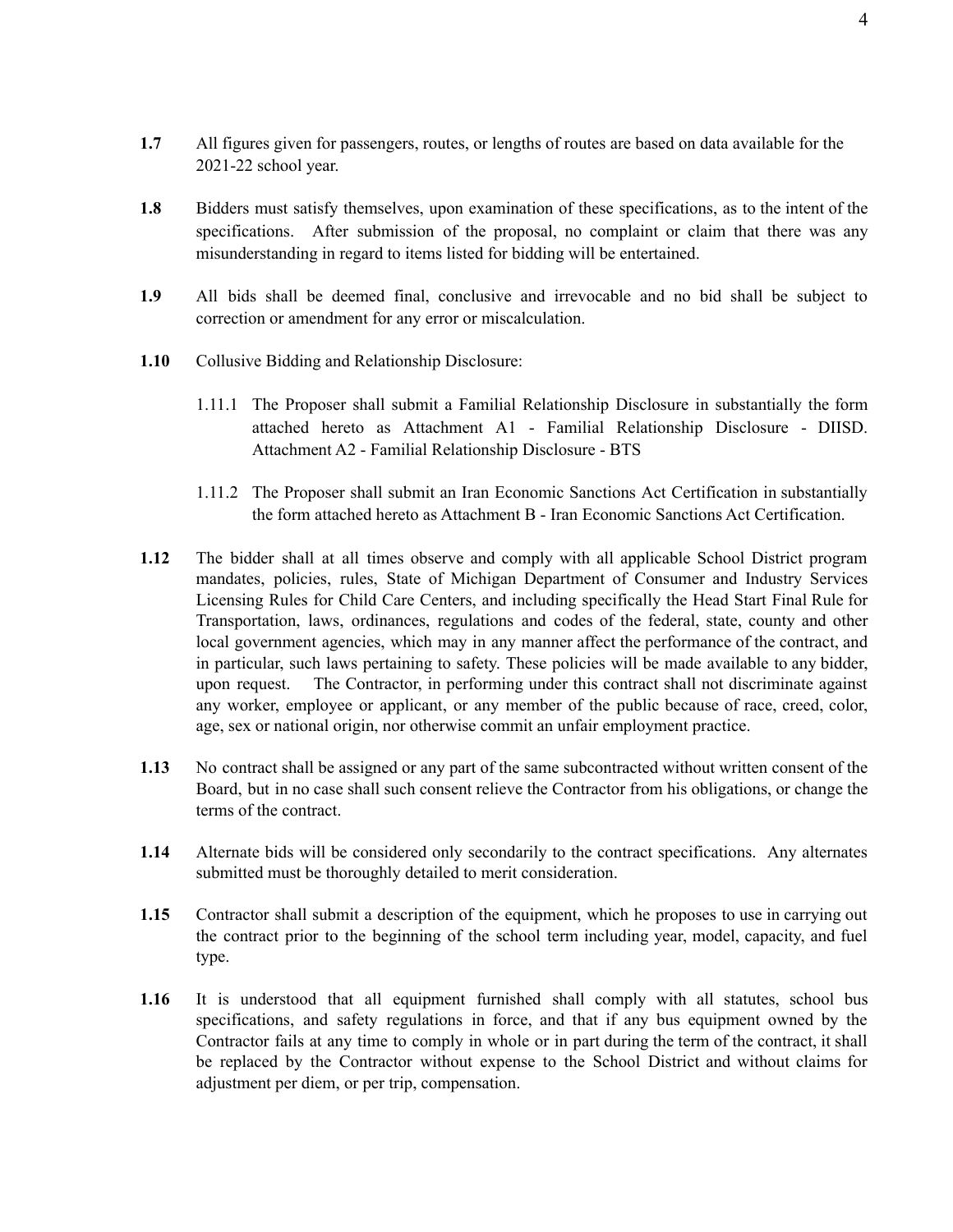- **1.17** The Contractor shall own all buses or vehicles provided under this contract.
- **1.18** These bid specifications shall be affixed to the contract entered into with the Contractor, and shall be considered an integral part thereof. Should there be determined that there is contradiction between the bid specifications and Contract, terms and conditions as stated in the Contract shall prevail.
- **1.19** See **Attachment E1 - Current Transportation Information and Route Details GOISD** for information of the School District's current pupil transportation program. Contractors are to base their cost projections on duplicating this service within the requirements of the RFP.

#### **II. SELECTION TIMELINE, CRITERIA, AND EVALUATION**

**2.1** The RFP shall be released and considered on the following schedule:

| Release of RFP | April 21, 2022            |
|----------------|---------------------------|
| Proposals Due  | May 23, 2022 3:00 p.m.EDT |

- **2.2 Proposal Information:** Proposals must demonstrate an understanding of the scope of work and the ability to accomplish the tasks set forth herein and must include information that will enable the School District to determine the Proposer's overall qualifications. Each Proposal shall include the information identified below and any other information required by this RFP, but may also include any other information that the Proposer feels is significant with respect to the School District making an informed decision relative to the Proposal.
	- **2.2.1** Original bid document as required by Section 1.3.
	- **2.2.2** The Proposed Contract Sum shall be identified on, and in compliance with, the Proposal Form attached hereto as **Attachment C1 - Proposal Form GOISD, and Attachment C3 Proposal Form GOISD.** The Proposed Contract Sum shall be identified as a total dollar amount, but the Proposer shall provide an adequate explanation how its costs have been computed.
	- **2.2.3** By submitting a Proposal, each Proposer is attesting to the following: (a) Proposer has read and understands the RFP and project requirements and the Proposal is made in accordance therewith, (b) Proposer warrants that it is familiar with the local conditions (e.g., roads, weather, urban/suburban/rural areas) under which the work will be performed, and (c) Proposer's price is based upon personnel and equipment described in the RFP and in accordance with all terms and conditions without exception.
	- **2.2.4** The Proposer shall submit a statement of the Proposer's qualifications, including any evidence that they are currently providing transportation services for other intermediate school districts and Head Start programs of similar size and scope as the School District, particularly identifying outstanding transportation contracts and the number of school buses used in the first year transportation was furnished with respect to each such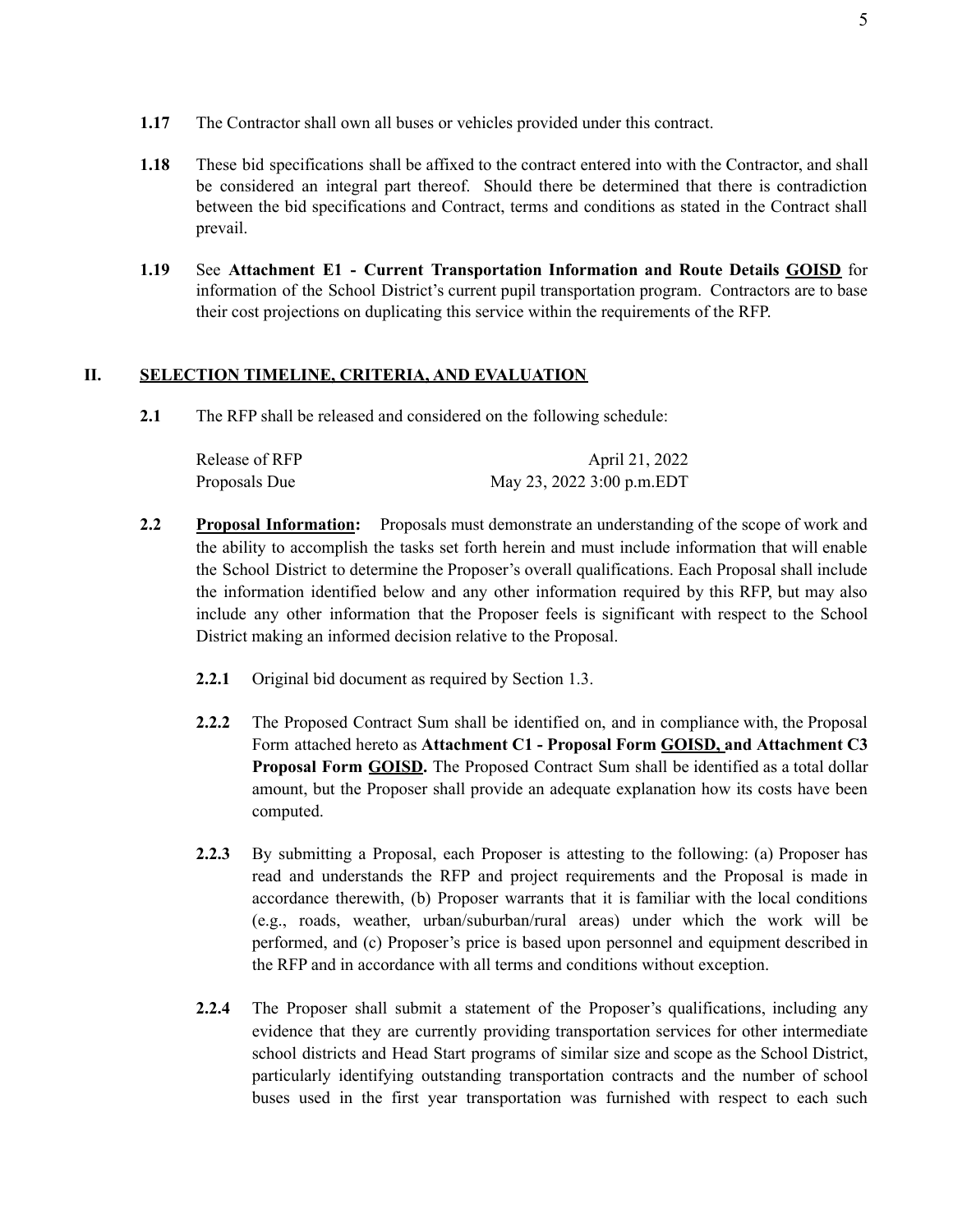contract.

- **2.2.5** The Proposal shall include background information and qualifications of the personnel who will be involved with the School District, including:
	- **2.2.5.1** A list of proposed management staff assigned to the School District, including profiles describing experience, education, background, specific professional accomplishments, and any special qualifications.
	- **2.2.5.2** A description of the chain of command and reporting relationships, including an organizational chart showing the staffing and lines of authority (which chart shall identify where the School District's Transportation Coordinator will be placed, as such Transportation Coordinator will act as liaison between the School District and the proposer).
	- 2.2.5.3 When requested, a list of drivers (last, first and middle initial), driver's address, proof of proper licensure, bus driver certification status and schedules.
- **2.2.6** The Proposer shall acknowledge that management, drivers, and aides may be replaced or transferred upon request, subject to Proposer's status as independent contractor, as further described herein.
- **2.2.7** The Proposer shall provide a list of training programs and a description of the safety programs, both as further described herein**.**
- **2.2.8** The Proposer shall describe its preventative bus maintenance program.
- **2.2.9** The Proposer shall provide a list of experience with the Michigan State Police Motor Carrier Division inspections, including results and any corrective action taken.
- **2.2.10** The Proposer shall provide a list of at least three (3) references, including contact names, addresses, and phone numbers, from separate entities who have contracted with Proposer to receive transportation services, including the type and scope of services provided. The bidder should use Attachment I.
- **2.2.11** The Proposer shall describe its experience with providing routing management services, including identifying the experience of any applicable staff. The description should include all facets of routing and boundary planning and should discuss any experience the Proposer has with using computer routing software programs (and, if applicable, its plan to do so on this project).
- **2.2.12** The Proposer shall provide evidence of its ability to furnish insurance required by this RFP.
- **2.2.13** The Proposer shall acknowledge and agree to comply with all applicable federal, state, and local laws, rules, regulations, codes, ordinances and policies that apply to Michigan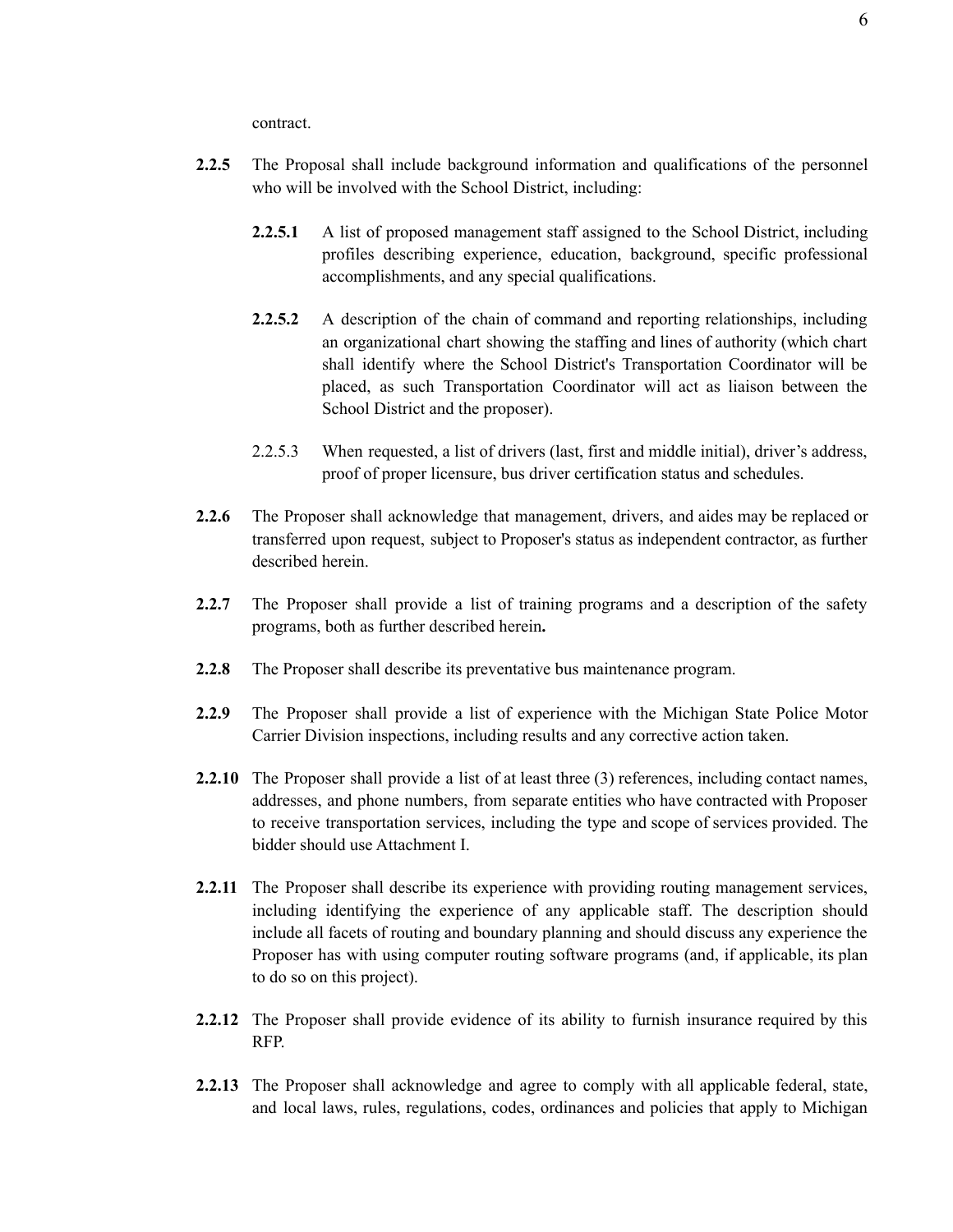public schools and transportation services, particularly including the Revised School Code and the Pupil Transportation Act. Without limiting the breadth of the foregoing, the Proposer shall agree to comply, at its cost, with the requirements for criminal history and background checks found in the Revised School Code.

- **2.2.14** The Proposer shall provide a list of all litigation, arbitration, mediation and/or regulatory proceedings for the past five years related to Proposer's provision of transportation services, provision of maintenance services, provision of supplies, materials and equipment with respect to same, working conditions, employment practices, and mistreatment of pupils or other persons being transported. It is not contemplated that workers compensation or unemployment proceedings be discussed pursuant to this section.
- **2.2.15** The Proposer shall provide a summary (by narrative, brochure, chart or other means) showing the Proposer's special qualifications and philosophy which may give the Proposer the ability to satisfy all bid requirements.
- **2.2.16** The Proposer shall specifically identify and explain any and all complaints or requested exceptions to its compliance with the requirements of this RFP and the form of Contract, if applicable. *The failure to specifically identify and explain an exception shall be deemed an express agreement to be bound by the terms of the RFP and/or Contract.*
- **2.3 Evaluation of Proposals:** The purpose of this RFP is to consider a contractual relationship with an experienced and qualified transportation company to provide complete transportation and maintenance services to the School District in the most efficient and cost-effective manner possible while, at the same time, maintaining the highest level of safety and reliability.
	- **2.3.1** The School District shall have the right to take such steps as are necessary to determine the ability of the Proposer to perform the work in a prompt and efficient manner in accordance with the RFP. In determining the qualifications and responsibilities of the Proposer, the School District shall take into consideration those criteria listed in Section 2.2 and any other consistently-applied information the School District deems necessary.
	- **2.3.2** The School District reserves the right to reject any and all Proposals and to waive all informalities and/or technicalities where the best interest of the School District may be served, including the right to award a Contract without further discussion or negotiation with anyone proposing these services.

#### **2.4 Contract Award and Requirements:**

**2.4.1** A Contract shall be based on the terms of this RFP and any accepted portions of the selected Proposer's response thereto, except as may be amended by the School District in its sole discretion. Notwithstanding anything to the contrary herein, the School District may elect in its sole discretion to further negotiate the terms of same with Proposers whose Proposals fall within a competitive range as determined by the School District.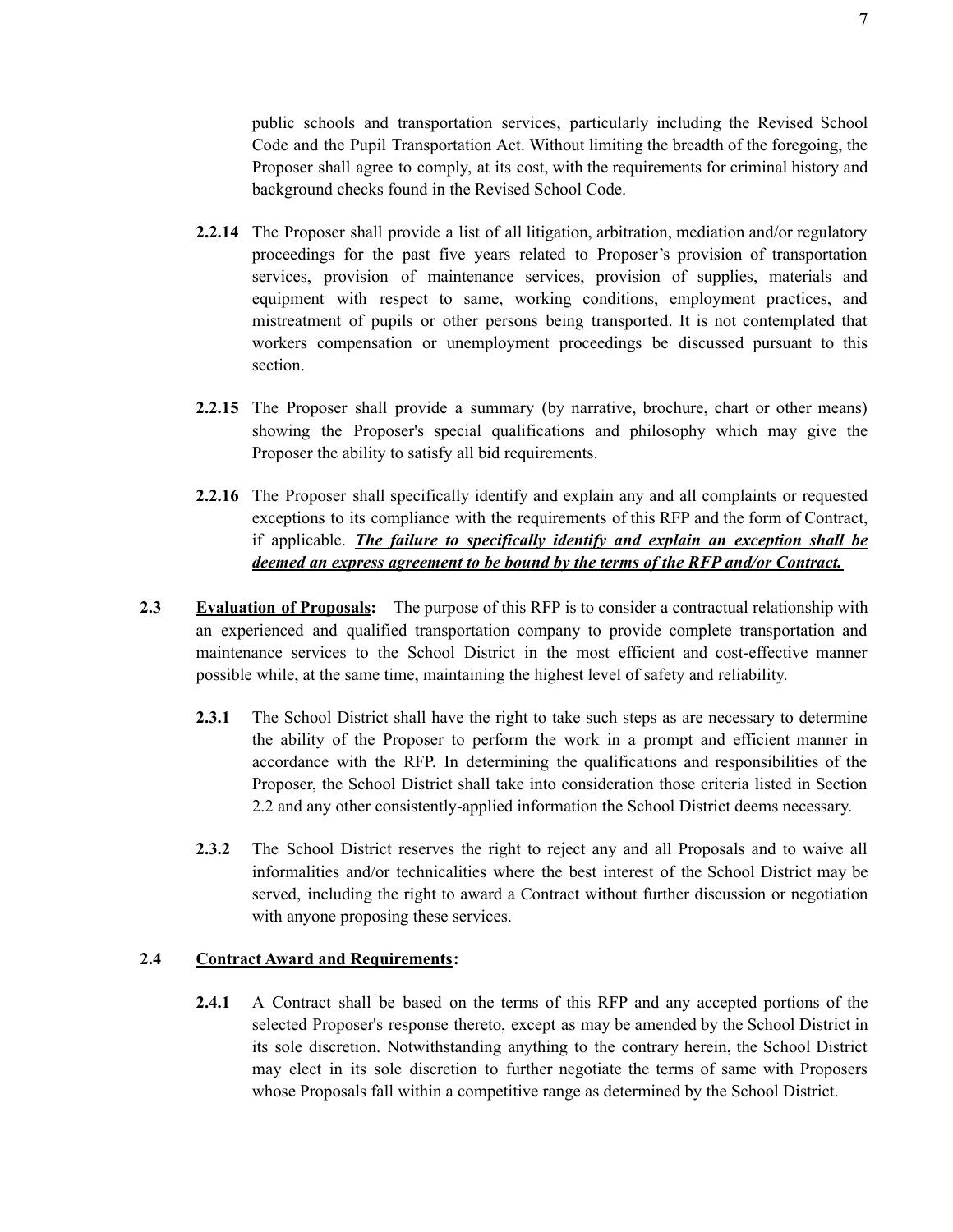- **2.4.2** The award of a Contract is contingent upon securing an acceptable Proposal, as determined within the School District's sole discretion. A Contract shall be binding and enforceable only upon the following conditions: (a) successful negotiation of terms in accordance with Section 2.4.1, if applicable, and (b) authorization by the School District's Board of Education or its designee.
- **2.4.3** The Contract shall be for an initial five (5)-year term from July 1, 2022 to June 30, 2027. The Contract may be terminated upon ninety (90) days' written notice from the School District with or without cause.

#### **2.4.4 Insurance:**

**2.4.4.1** The Proposer shall insure jointly the liability of itself, the School District, and their duly authorized representatives for damage to property or injury to persons which arise as a result of the Contract and the duties of the Proposer which arise therefrom. Such insurance shall be secured from an insurance company authorized by law to transact the business of insurance in the State of Michigan. Proof of such insurance, a statement of coverage limits and a copy of the applicable policy shall be provided to the School District prior to execution of the Contract. Failure to do so shall be a justifiable basis to act against the Proposer's bid security.

> **2.4.4.2** The Proposer shall maintain insurance coverage satisfactory to the School District, including with respect to coverage limits and deductibles, and as set forth below during the term of the Contract. The Proposer shall furnish evidence thereof to the School District not less than thirty (30) calendar days before coverage is required and services are scheduled to begin pursuant to the Contract. Such evidence shall be in the form of a certificate of insurance, which shall also include a minimum of sixty (60) days notification to certificateholders of cancellation or change in the policy, and shall be extended to include the School District as an additional insured. The proposed insurance provider(s) must be recognized to do business in the state. Contractor shall provide Personal Injury Protection and Property Damage Liability Insurance with limits of not less than one million dollars (\$1,000,000) for all personal injuries, and one million dollars (\$1,000,000) for property damage, five hundred thousand dollars (\$500,000) per person bodily injury and shall name the District as an additional insured. The Contractor and or its insurer/claim administrator will be responsible for claim investigation and claim payments for all losses with exposure up to Five Million Dollars (\$5,000,000) for accidents involving Contractor owned buses serving the District.

> The Contractor agrees to notify the District Superintendent or his/her designee immediately of any claim arising pursuant to said policies. The Contractor shall cause the policy to include an endorsement to the effect that the policies shall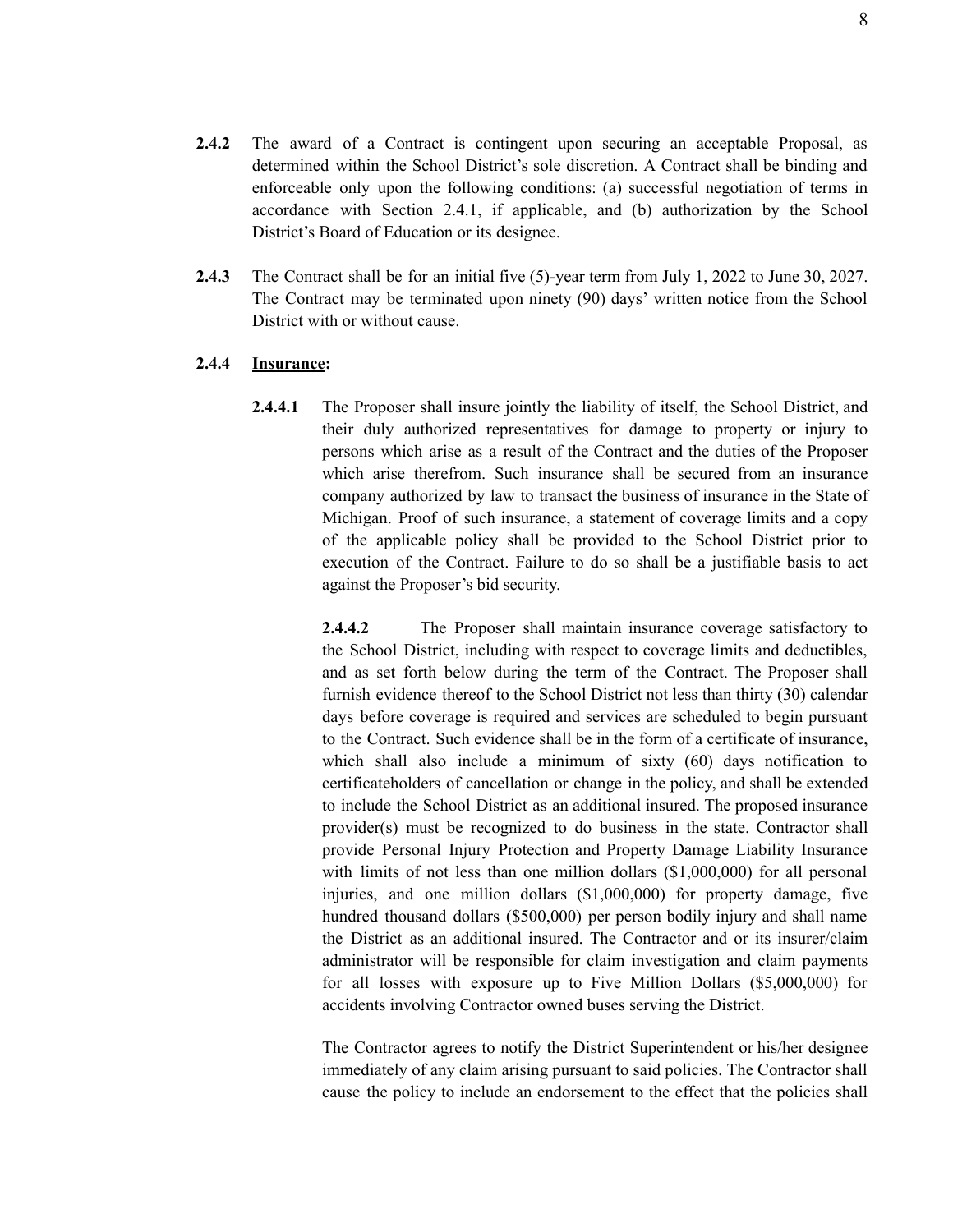not be canceled without thirty (30) days prior written notice to the District Superintendent or his/her designee. In case of termination, the Contractor shall provide evidence of new insurance at the earliest possible date, but not later than ten (10) days prior to the termination of the original policy. Contractor shall provide said insurance before the effective date of this Contract and prior to the beginning of each school fiscal year.

- **2.4.4.3** The Proposer shall maintain such public liability insurance that will protect the Proposer from any claims for damages for personal injury, including death, and damage to property that may arise from operations under, related to, or about the Contract.
- **2.4.4.4** The Proposer shall maintain such workers compensation insurance as will protect the Proposer from claims that may arise from operations under, related to, or about the Contract.
- **2.4.4.5** A list of types of insurance, limits of liability, and policy extensions required of the Proposer are to be listed at **Attachment D.** The Proposer shall not commence work under the Contract until all insurance stated in this RFP is obtained and the School District has reviewed all associated insurance policies. However, such review by the School District does not relieve or limit the Proposer's liability and/or responsibility under this RFP.
- **2.4.5** Any Contract shall incorporate the terms of this RFP and accepted portions of the Proposer's response thereto. As described above, at the School District's option, the Contract will be premised on this RFP document and accepted responses subject to: (a) the School District's ability, in its sole and absolute discretion, to negotiate the Contract's terms, and (b) any specific exception to the Contract's terms as identified and explained in writing by the Proposer pursuant to Section 2.2.15. In the event of any inconsistency between the Contract and the RFP and response, the provision that is most favorable to the School District (as determined in the School District's sole discretion) shall govern. Any submitted Proposal is an offer to enter into a contract based upon the foregoing.

#### **III. DESCRIPTION OF SERVICES**

#### **3.1 Generally:**

Proposer shall, during the term of the Contract, furnish all management, supervision, drivers, equipment, services, necessary buses and related vehicles, and necessary insurances required to provide all School District transportation services in accordance with this RFP and at least at the same or similar service level as currently provided by the School District, including:

**3.1.1** Safe and reliable, on-time delivery Special Education students between home and center-based programs, between school buildings or other destinations determined by the School District and the relevant IEP and, generally, to and from school on a daily basis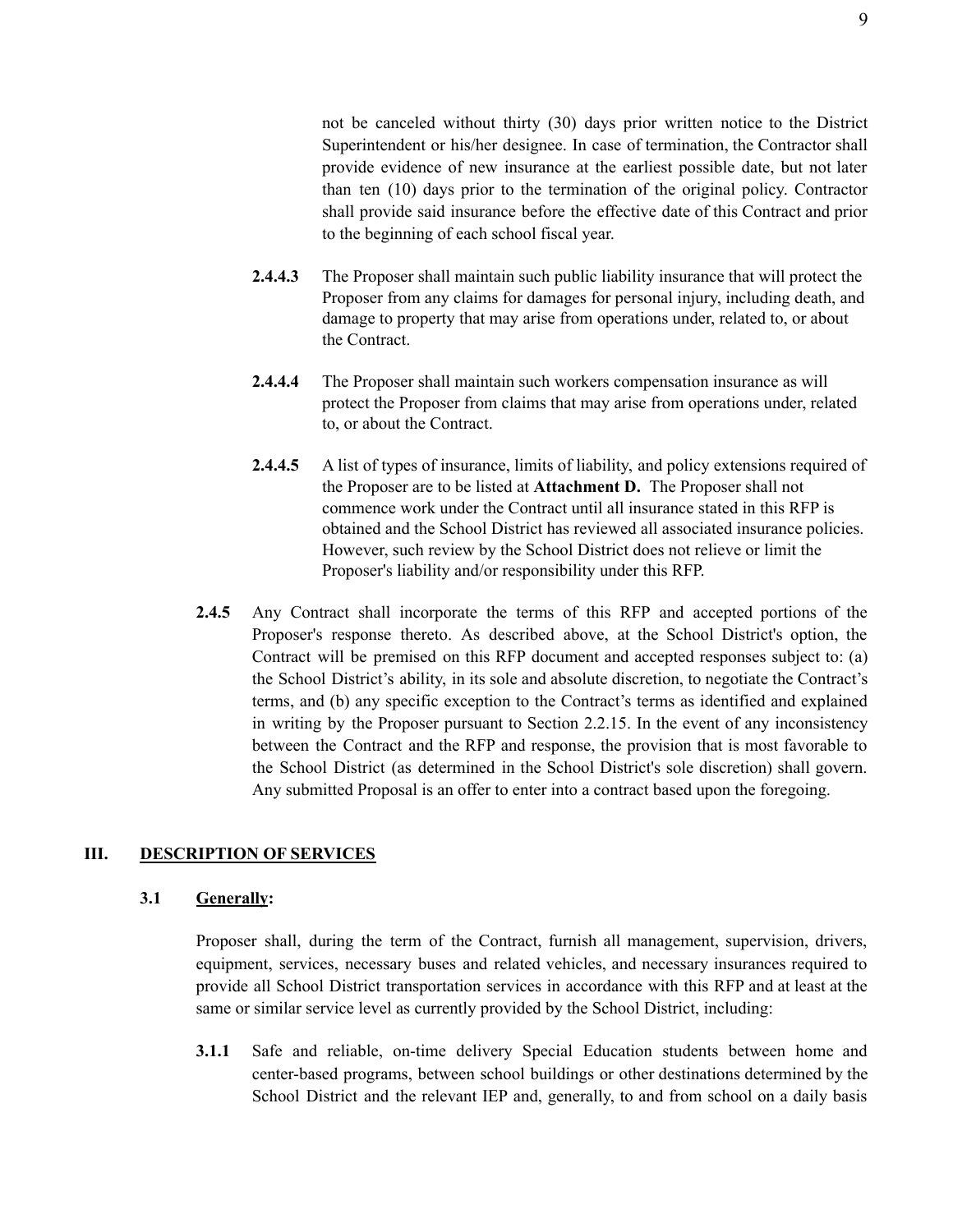within School District defined parameters and any field trips, after-school excursions, or other applicable extracurricular activities designated by the School District.

- **3.1.2** Daily Transportation Services. The Contractor shall provide safe, efficient and reliable on-time transportation from home to school and school to home for general education, special needs students or those other persons eligible or authorized for transportation services on a daily basis including mid-day transportation all of which is referred to as the "Daily Transportation services".
- **3.1.3** Assist the School District in the efficient routing of Special Education and other transportation needs of the School District, including but not limited to special runs and field trips, as outlined in this RFP and/or Contract. The Contractor shall propose alternate routes that conform to all federal and state laws and School District Policies, which routes shall be approved by the School District prior to implementation. If the Proposer uses routing software, then the Proposer shall provide the School District with reasonable access to such software.
- **3.1.4** Maintenance of the buses and transportation fleet, utilizing certified mechanics. All maintenance records shall be retained, organized and made reasonably available to the School District.
- **3.1.5** The selection, evaluation, training, compensation, and retention of transportation employees, including all necessary, drivers, and management and clerical personnel to complete the provisions of the transportation and maintenance services. The Proposer shall not discriminate against any worker, employee or applicant with respect to hire, tenure, terms, conditions, or privileges of employment because of race, color, religion, national origin, age, sex, height, weight, or marital status. Breach of this covenant may be regarding as a material breach of contract. Throughout the term of a contract, the contractor shall retain all personnel necessary for the provision of the transportation and maintenance services as set forth herein.
- **3.1.7** Student discipline in cooperation with the School District, and as mandated by applicable law and School District policies/guidelines, as same may be amended from time to time by the School District's Board of Education. Any changes to such policies/guidelines after the commencement of services shall be communicated from the School District to the Proposer.
- **3.1.8** Effective communication with the School District, including, but not limited to, the School District's administration, Board of Education and, as applicable, with parents, students, and the community.
- **3.1.9** Continuous analysis of the transportation operations of the School District in order to effectively manage costs, while maintaining service levels in accordance with School District policy and safety protocol. The Contractor shall identify and implement operational efficiencies that will lead to cost reductions.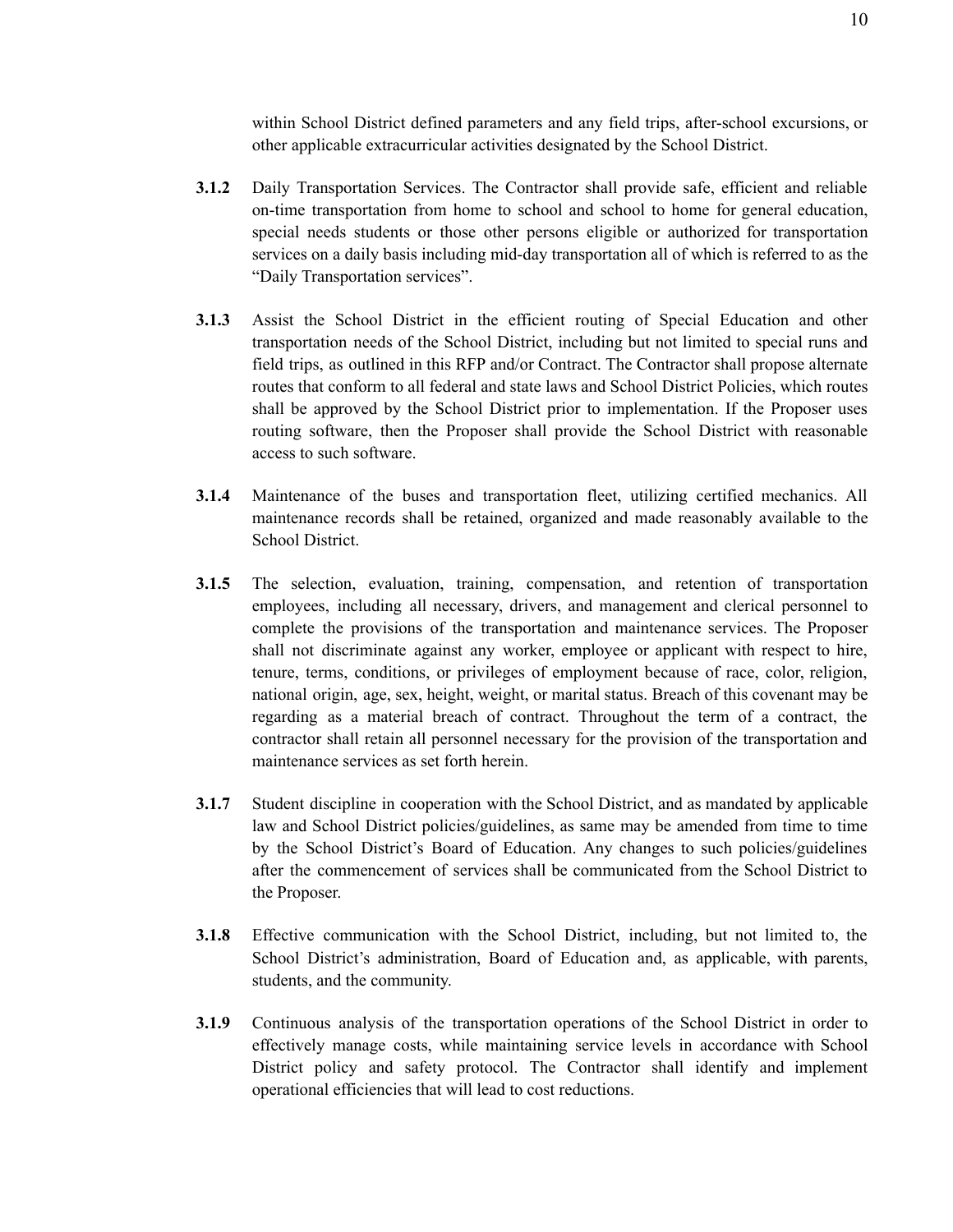**3.1.10** Repairs to Property Damage. Damage to the District Facility or District property caused by the Contractor, its agents or employees shall be repaired so the Facility or properties are in as good condition as before entering into this Contract. All repairs shall be accomplished at no cost to the District.

#### **3.2 Management:**

- **3.2.1** The Proposer shall provide management staff to coordinate all Proposer functions described in the RFP. These staff members shall ensure that the School District's transportation needs are smoothly and efficiently met. The Proposer must employ or subcontract with state-certified school bus trainers and examiners who will be available to meet the training, evaluation, and instructional needs of drivers transporting the School District pupils. The Proposal shall include a list of the proposed management staff. To ensure consistency and efficiency, the Proposer's management staff shall not be removed or reassigned without prior approval of the School District, which shall not be unreasonably withheld. However, the School District may request the removal and replacement of proposed management staff and/or other Proposer employees should the School District reasonably believe such services to be inadequate or otherwise detrimental to the School District. The Contractor shall be required to supervise all of its employees, agents, or servants in all respects. Upon such request, the Proposer shall promptly replace such staff and/or employees, subject to Proposer's status as independent contractor. The Proposer's employees are the employees of the Proposer and not employees, or other servants of the School District.
- 3.2.2 It is expressly agreed between the Contractor and the District that the Contractor will act as an independent contractor in the performance of its duties under this Contract and under no circumstances shall any of the employees of one party be deemed the employees of the other for any purpose. Accordingly, Contractor shall meet all of its obligations and responsibilities for payment of all taxes including Federal, State and Local taxes arising out of Contractor's activities in accordance with this Contract, including by way of illustration but not limitation, Federal and State income tax, Social Security tax, Unemployment Insurance taxes, Workers' Compensation Insurance and any other taxes or business license or permits fees as required. This Contract shall not be construed as authority for either party to act for the other party in any agency or other capacity or to make commitments of any kind for the account of, or on behalf of, the other party, except to the extent, and for the purposes, expressly provided for and set forth herein, and no partnership or joint venture is created hereby. Contractor is retained and engaged by the District only for the purposes and to the extent set forth herein. Neither the Contractor nor its employees or agents shall not be considered an employee of the District, nor is Contractor entitled to participate in any plans, arrangements, or distributions by the District pertaining to or in connection with any fringe, pension, bonus, profit sharing, or similar benefits, or any medical, dental, life or disability insurance plans. Further, the District will not withhold or pay any State, Federal or Local taxes, FICA, FUTA, MESC Insurance or Workers' Compensation Insurance and Contractor will indemnify, defend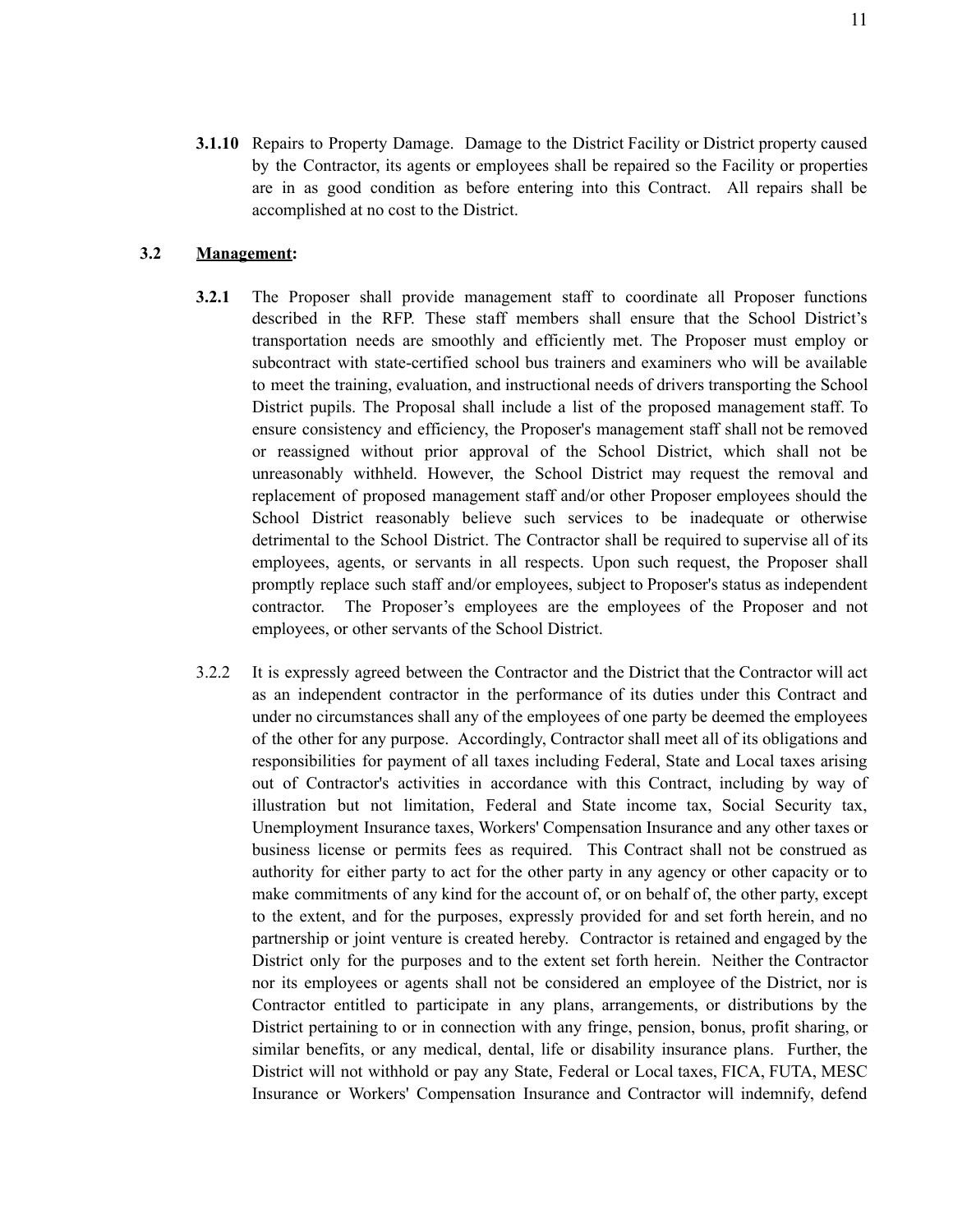and hold the District harmless for the payment of such sums, interest, penalties, or cost of collection of same, including reasonable attorney fees. Nothing in the Contract shall be construed to interfere with or otherwise affect the rendering of the Transportation Services or Maintenance Services by Contractor in accordance with its independent and professional judgment. No tenure or other rights/benefits typically arising out of an employee-employer relationship shall arise out of this Contract on behalf of Contractor, it employees or agents.

- **3.2.2** Proposer and its drivers are required to comply with any and all standards, regulations, codes and laws of the State of Michigan and the federal government, including but not limited to transportation issues, privacy issues, student record issues and any other issues arising out of the services provided pursuant to the Contract. Further, the Proposer and its drivers must abide by the applicable policies of the School District. The School District and Proposer shall cooperate in providing ongoing in-service training to all drivers and attendants employed to transport students. The Proposer's Proposal shall include a listing and description of the proposed training programs. All employees of Proposer must attend these training sessions and all drivers must hold and maintain a valid school bus driver license and certification. Topics to be addressed will include, but not be limited to, driving skills; behavioral programs; public relations with students, parents, and school personnel; first aid; basic medical information; emergency procedures; and student evacuation drills including evasive maneuvers, pre-trip, post-trip, accidents, etc. As mandated by the Public Acts of Michigan, 1990 P.A. 187, as amended, all drivers must have an annual physical and attend a six (6) hour training session at least once every two (2) years. In addition, a criminal history and a criminal record check must be done on all employees providing services under the Contract. All CDL employees must comply with the Drug & Alcohol Testing Program requirements and evidence of training shall be provided to the School District.
- **3.2.3** The Proposer agrees to advise the School District on routine organization and operation matters concerning the transportation services, provided that such consultation does not disrupt the Proposer's ability to perform the services described in the Request for Proposal.
- **3.2.4** Proposer shall be fully responsible for the care and supervision of the pupils during their period of transportation. The transportation of a pupil shall be deemed to have begun when such pupil prepares to board the vehicle and shall be deemed to have ended when the pupil has completed alighting from the vehicle at a reasonably safe place in which to alight in view of the circumstances then prevailing. Further, if required for Head Start and Special Education students, or otherwise, prior to the pupil alighting from the vehicle, the driver must visually verify a responsible and designated person is present to receive the pupil. If no such person is present, the driver shall contact dispatch and review the transportation plan for that pupil to identify the next course of action the driver shall not permit the pupil to alight from the vehicle, shall proceed with the vehicle's scheduled run and, within a reasonable time, return to the pupil's stop to again attempt to visually verify whether a responsible person is present to receive the pupil. If, after that second attempt,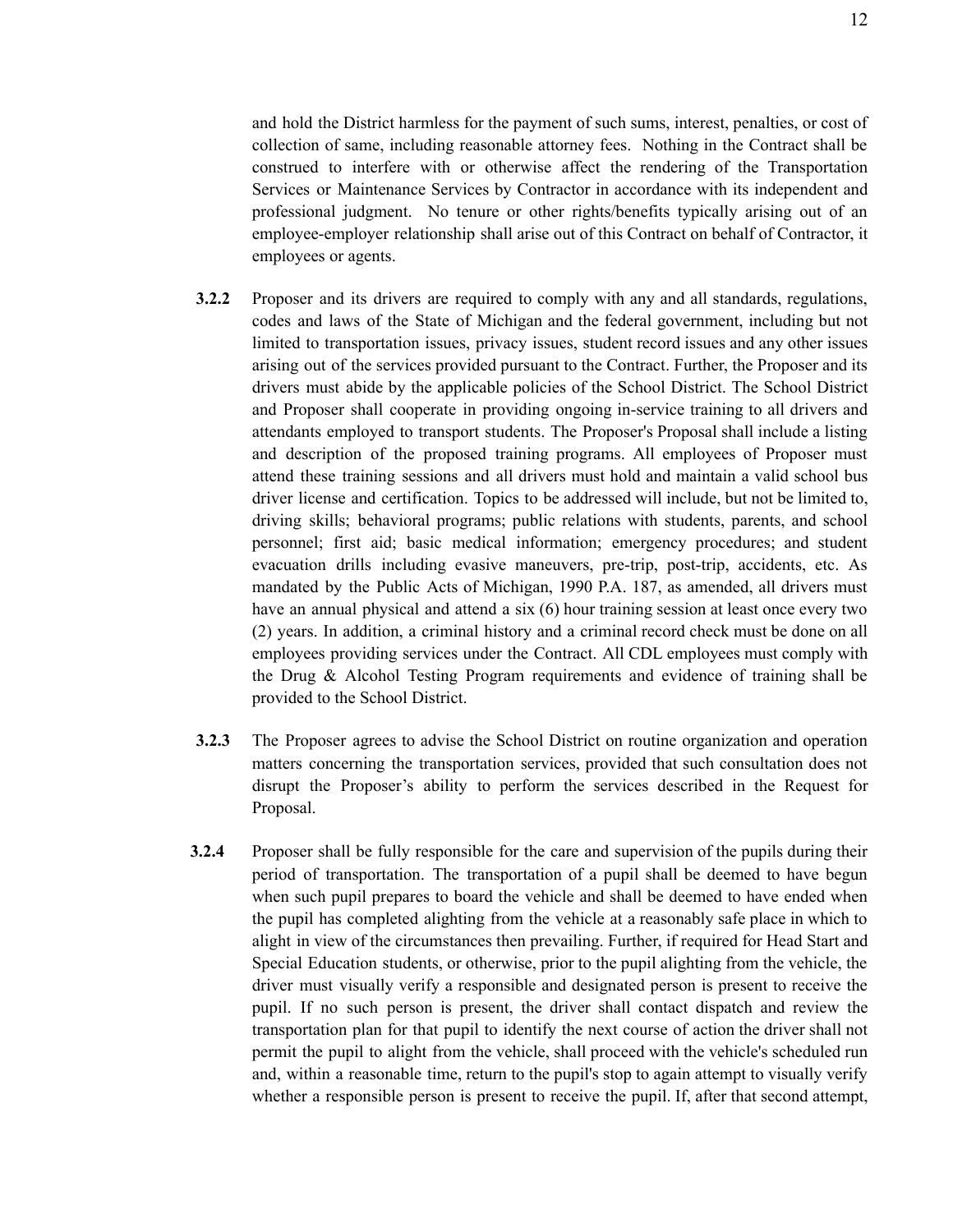there is still no responsible person present to receive the pupil, the driver shall contact dispatch again and review the next course of action. The Proposer must adhere to mandated child care licensing/transportation rules. Without limiting the School District's protections or rights as otherwise set forth in this RFP, the School District or its authorized representatives, shall not in any way or manner be answerable or suffer loss, damage, expense or liability of any kind or nature arising from such transportation service either by accident, negligence, thefts, vandalism, or any cause whatever, and Proposer shall indemnify the School District and its authorized representatives for all liability of every kind and nature arising from accident, negligence, or any cause whatever that the School District may suffer arising out of or in any way related to the Proposer's performance under the Contract.

**3.2.5** Proposer shall not assign its Contract, or any interest therein, without the prior approval in writing of the School District.

#### **3.3 Operations, Routing, and Scheduling:**

#### **3.3.1 Operating Requirements:**

- **3.3.1.1** The Proposer shall provide all pupil transportation necessary to meet the School District's transportation needs as described by the School District, including but not necessarily limited to regular home-to-school-to-home transportation, building-to-building shuttles, other center-based Special Education transportation, field trips, community based activities and On-the Job Training (OJT) described by the School District. Service shall be provided on school days and on other days designated by the School District.
- **3.3.1.2** The Proposer shall, as requested by the School District, provide other transportation for school-sponsored activities when such other transportation does not conflict with regular transportation service.
- **3.3.1.3** The Proposer shall, as requested by the School District provide other transportation that may conflict with regular transportation service if that transportation does not require the Proposer to utilize more vehicles than the School District has requested be dedicated to its transportation service.
- **3.3.2 Routing and Scheduling:** The Proposer shall operate buses along routes approved by the School District. The School District prior to the opening of school in the fall shall provide the Proposer with a detailed list of students and class/center schedules. The Proposer shall provide recommendations to the School District regarding routes, schedules, and stops. The Proposer shall coordinate with the School District to assure that students are transported safely, efficiently, and in a timely manner. The Proposer shall recommend routes, in keeping with pupil safety, so as to deliver students within a reasonable time prior to the commencement of school activities, and so as to return them to their respective stops with a reasonable time after the end of same. Proposer shall perform the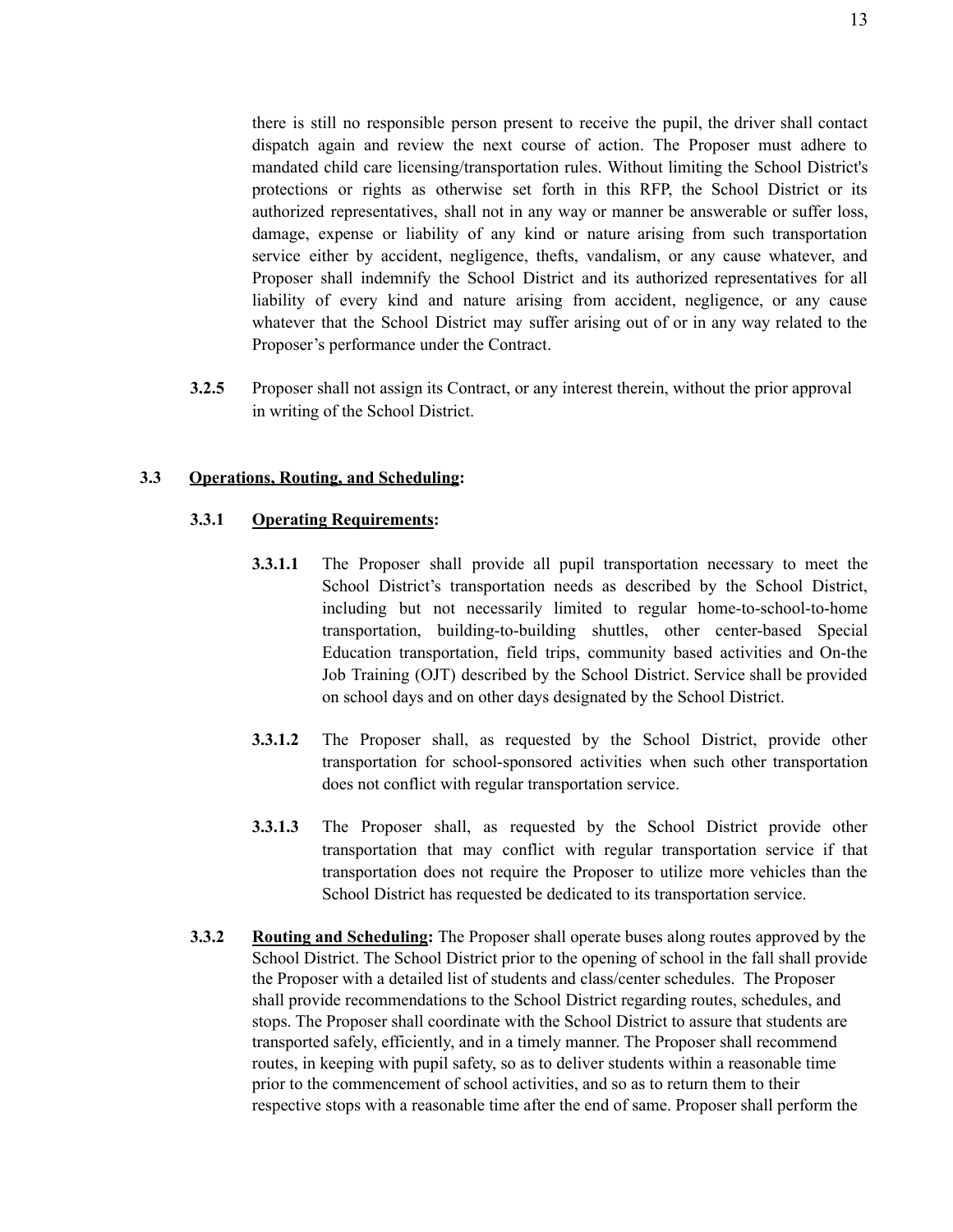work described in this RFP diligently so as to assure adherence to all relevant school schedules, and the Proposer shall assume responsibility for timely delivery of pupils to and pick-up of pupils from programs. At no time shall the Proposer's office or garage be used as a depot for the transfer of students. Proposer shall structure all bus routes with particular attention to reasonably minimizing pupil ride times on standard bus routes. To that end, no GOISD pupil's ride time shall be more than eighty (80) minutes, exclusive of staging periods, except as may be excused by express written notice from the School District. Contractor shall provide a map showing the approved bus route of each bus and a list of metered miles for each route which shall be established each year and shall be adjusted annually as needed. Contractor shall furnish, not less often than once per school year, an accurate odometer reading with respect to each vehicle used by Contract. Contractor agrees to work in cooperation with the District to establish the most advantageous routing plan for the safety of Students within the guidelines provided for in this Contract and the District's Board of Education policies. Contractor agrees to work with District designees regarding necessary Individual Education Plan (IEP) transportation requirements. Contractor shall pick-up Students identified by the District at any location and at times approved by the District to transport to the classes/facilities set by the District. Contractor shall transport designated Students to such locations, arriving at times approved by the District and return them to their stops, using routes recommended by Contractor and approved by District. All pick-ups of Students may be door-to-door or in groups as specified by District policies. Subsequent to approval by the District of the of the Contractor's recommended routing plan, Contractor shall make no substantial changes thereto without prior notice to, and written approval by, the District.

#### **Staff Management Requirements:**

#### **3.3.2.1 Driver Requirements:**

**3.3.2.1.1** The Proposer shall hire and utilize only drivers who meet all federal, State of Michigan, and School District standards, and who do not have careless or reckless driving records. Drivers will be subject to periodic review and screening by the Proposer and the School District. School bus drivers shall meet the training requirements of the School District in first aid, adult/child/infant CPR, handling infectious diseases, blood borne pathogens, and behavior management. Drivers who develop a careless or reckless driving record while employed by the Proposer shall not be used to provide services pursuant to the Contract. The Contractor shall provide all personnel necessary for the provision of the Transportation Services under this Contract. The District may review all pre-employment and other records regarding any prospective or actual employee of the Contractor assigned to work under this Contract. The District may also request orally or in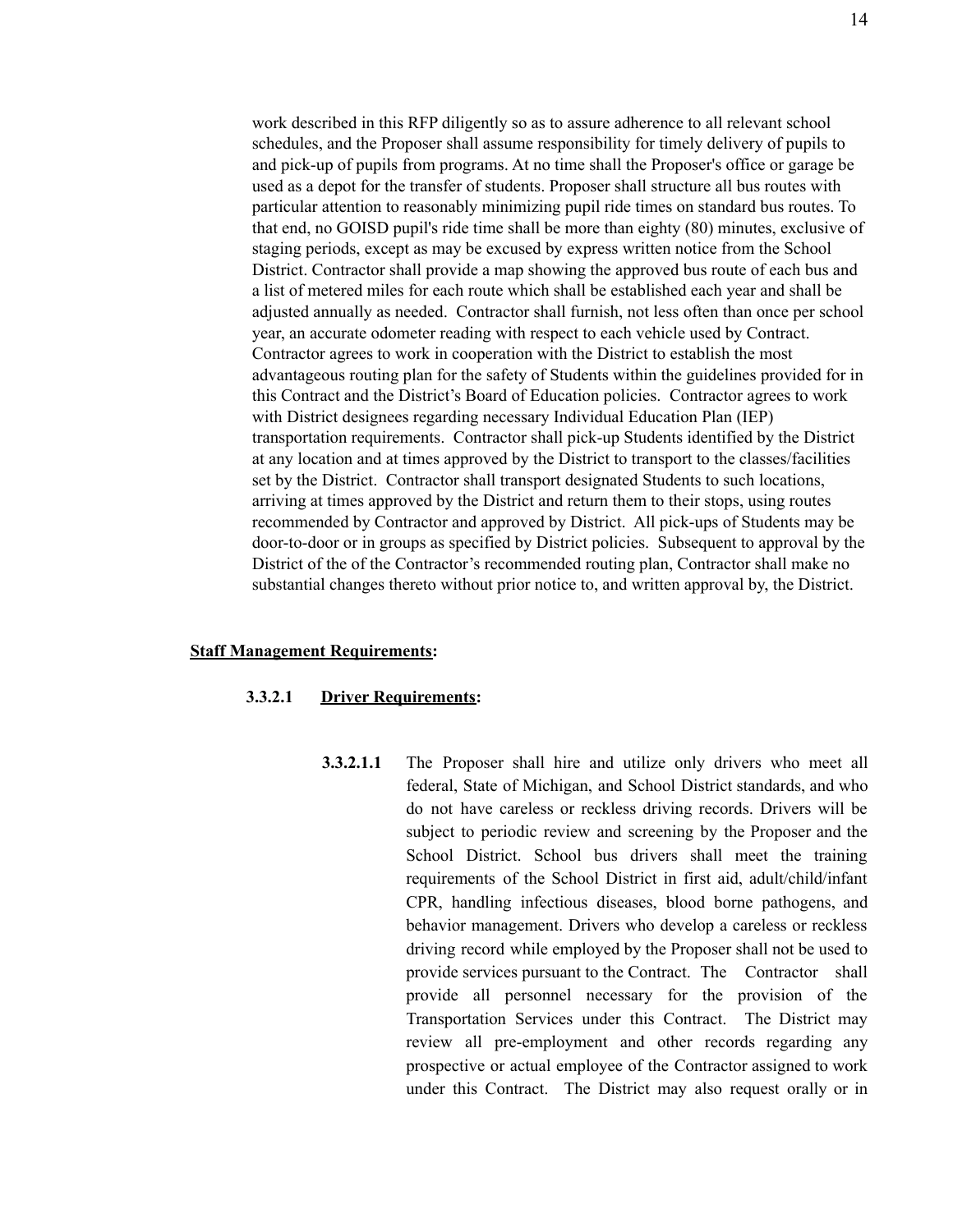writing the removal of any prospective or actual employee or agent of the Contractor from working under this Contract. The Contractor shall comply with any such request. The Contractor shall be required to supervise all of its employees, agents, or servants in all respects.

- **3.3.2.1.2** The Proposer shall make every attempt to ensure the highest level of continuity of drivers and aides on specific routes to permit drivers and aides to become familiar with routes, drops, and individual pupil requirements, as well as to permit pupils and their parents/guardians to become familiar with the Proposer's personnel.
- **3.3.2.1.3** The Proposer shall only transport School District students and only such persons who are authorized in advance by the School District to ride on the school buses. Any passenger services provided by the Proposer shall comply with routes, passenger lists, time schedules, dates and times of operation, all designated by the School District before and during the school year and the term of the Contract. Parent volunteers, along with minor children, may be designated as authorized passengers per advanced authorization from the School District. Contractor shall permit authorized District representative(s) to ride all buses on all routes for the purpose of determining bus stop, route scheduling, or parent/community complaints, the mechanical conditions and cleanliness of buses, driver evaluation, discipline, whether the schedules are being met, and similar matters. No persons other than Students, Contractor employees, District authorized personnel or employees, or drivers in training, are to ride the buses without the written approval of the District's Superintendent or his/her designee. No bus will be loaded with Students such as to transport more than 100% of the number of Students for which the bus has a rated seating capacity.
- 3.3.2.1.4 For the protection of pupils, the drivers and other persons who have contact with pupils and their families must be of stable personality good moral character, and shall meet or exceed all certifications and requirements mandated by all applicable federal, state and local laws, rules and regulations. The Contractor shall neither allow any person to drive a school bus if that person's conduct might in any way expose Students to any impropriety of word or conduct, nor shall the Contractor allow any person to drive a school bus who is not, at any time, in a condition of mental and emotional stability. The use of tobacco and the possession or use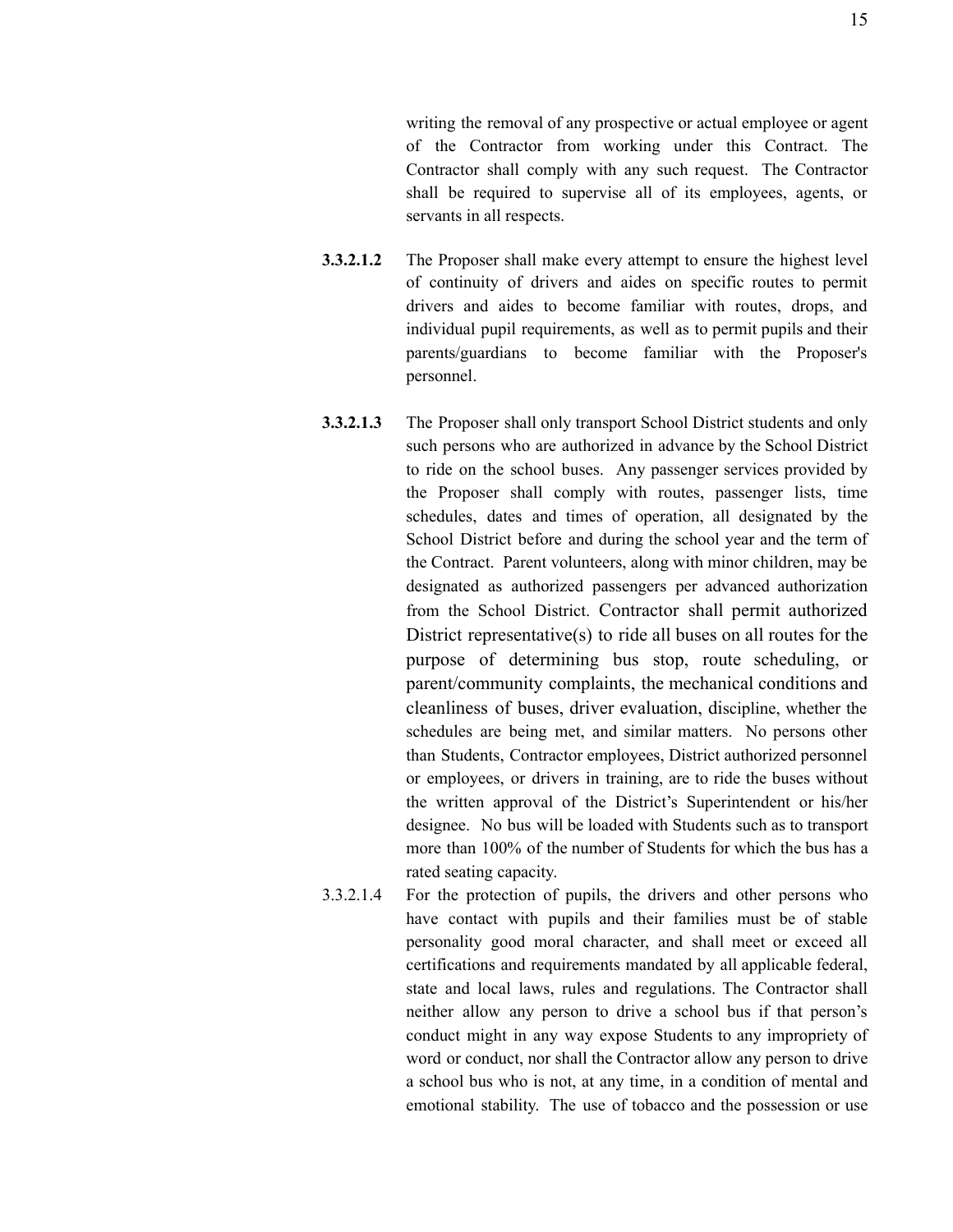by any person of alcohol, controlled substances, illegal drugs, firearms, knives, or other weapons are prohibited on school buses, or District property. All drivers shall comply with District policies concerning student management and discipline, including, but not limited to, non-discrimination and corporal punishment of **Students** 

- **3.3.2.2 School Bus Aide Requirements:** The District shall employ and assign school bus aides based on the individual requirements of pupils as determined by the relevant pupil's IEP.
- **3.3.2.3 Mechanical Staff Requirements:** Proposer shall maintain the fleet to the highest standards possible. Proposer shall submit a preventative maintenance schedule to be employed in the care and maintenance of the transportation fleet. At a minimum, the preventative maintenance program shall conform to the original equipment manufacturer serve requirements and the inspection and maintenance requirements established by the State of Michigan.
- **3.3.2.4 Transportation Coordinator:** The Transportation Coordinator will be an employee of the School District. Responsibilities of this position will include, but are not limited to:
	- **a.** Serve as liaison between the School District and the Proposer;
	- **b.** Insure compliance with all applicable policies and procedures, rules and regulations;
	- **c.** Develop and maintain routes and emergency forms, in conjunction with the Proposer;
	- **d.** Schedule and implement a training plan (GOISD) for drivers regarding department mandates and procedures.
- **3.3.2.6 Changes in Established Routes or Stops:** The Transportation Coordinator will submit route modifications as needed throughout the school year. These needs, as presented, must be met by the Proposer. Additional or special routes will be established by mutual agreement with the Proposer. Changes to established routes, stops, or schedules must be reviewed and approved, in advance, by School District, any associated costs must be included. If approved, such change shall be implemented by the Proposer as soon as possible, no more than three (3) working days after Proposer is notified of approval by the School District, unless otherwise mutually agreed upon by all parties. In all cases, runs, routes, and stops must conform to all pertinent IEPs and applicable federal, state, local, and School District laws, regulations and policies. Current rosters shall be provided by the Proposer to the School District by the  $1<sup>st</sup>$  of each month.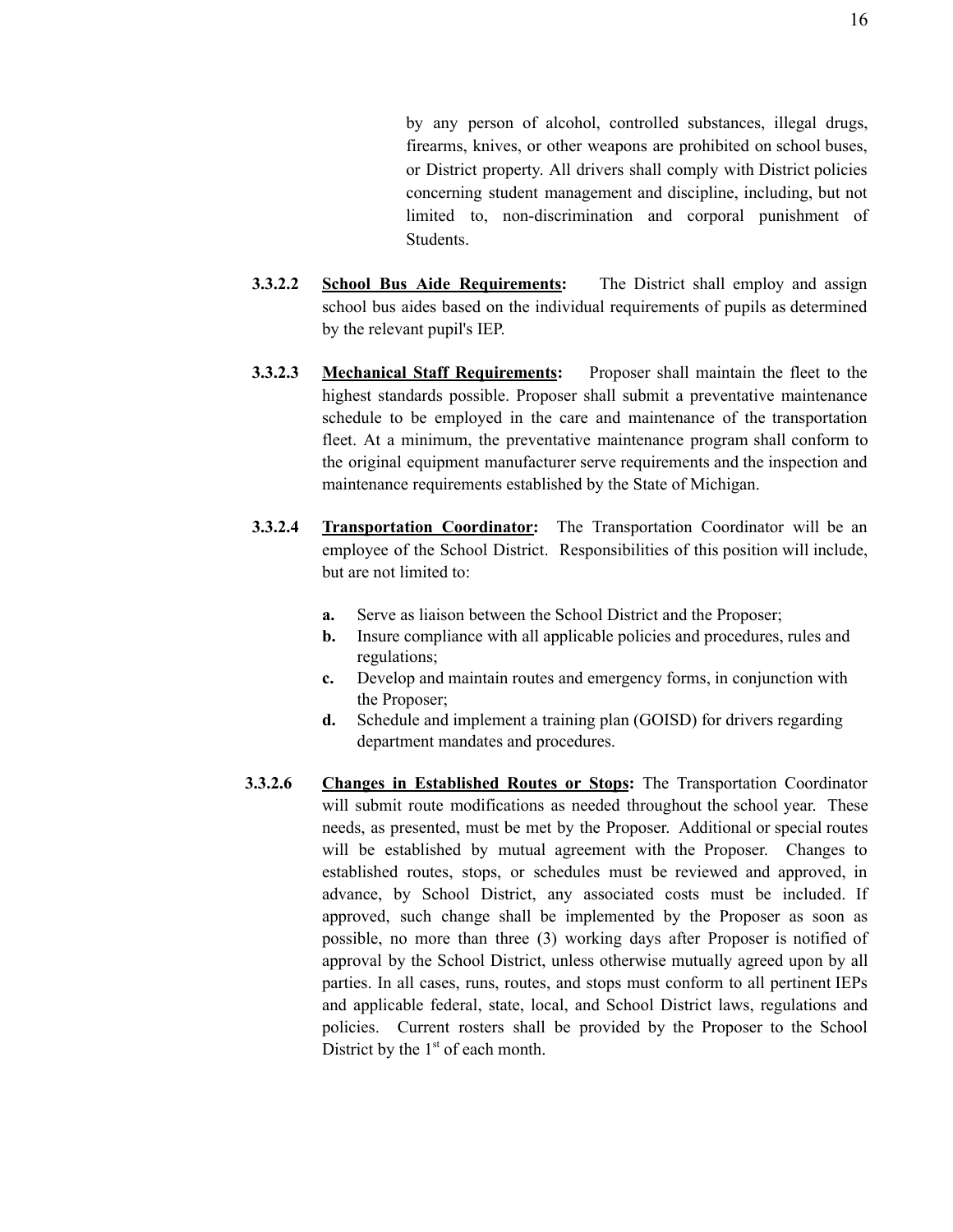#### **3.3.2.7 Changes in School Schedules:**

- **3.3.2.7.1** The GOISD shall receive a 100% daily discount from the daily rate (or prorated per-day rate) being charged by the Proposer for transportation services under the terms of the Contract on those days when the schools and classes are closed to ensure the health and safety of pupils, for the reason of inclement weather, or any other lawful reason, provided that the School District has notified the Contractor by 6:00 a.m. of the day the schools originally scheduled to be open are to be closed.
- **3.3.2.7.2** The Proposer shall provide a **one (1)-hour** response time to provide transportation services after oral notice of any instances in which school classes are canceled in the middle of a school day for reasons of emergency, inclement weather or other lawful reason. Similar response time shall be provided by the Proposer in instances of delays in the beginning of school classes.
- **3.3.3 Dispatch:** The Proposer shall ensure that: (a) an appropriate size and type of bus is assigned to each run each day, (b) the bus assigned to each run is in compliance with legal and contractually described maintenance requirements, (c) each run is assigned to a driver who is available to drive it, and (d) each run is assigned to a driver who possesses all relevant endorsements or credentials required by law, regulation, standard or policy to drive the type of bus assigned to that run or to transport the pupils assigned to that run.
- **3.3.4 Options to Cancel:** The School District shall have the option to cancel any scheduled co-curricular trip on the School District's notification of the Provider at least 4 hours prior to the time of the first scheduled pupil pick-up or (unless the School District notifies otherwise) upon the cancellation of school due to inclement weather. Cancelled snow days that are not rescheduled will not be assessed a cost.
- **3.3.5 Limitation of the School District's Obligations:** The School District is not at any time obligated to request other transportation services from the Proposer, nor pay for services not received, with the sole exception of the failure to timely cancel scheduled service.
- **3.3.6 School District's Right to Contract Separately:** The School District expressly retains the right to Contract separately with other vendors or entities for any transportation services not expressly awarded to Proposer by the Contract.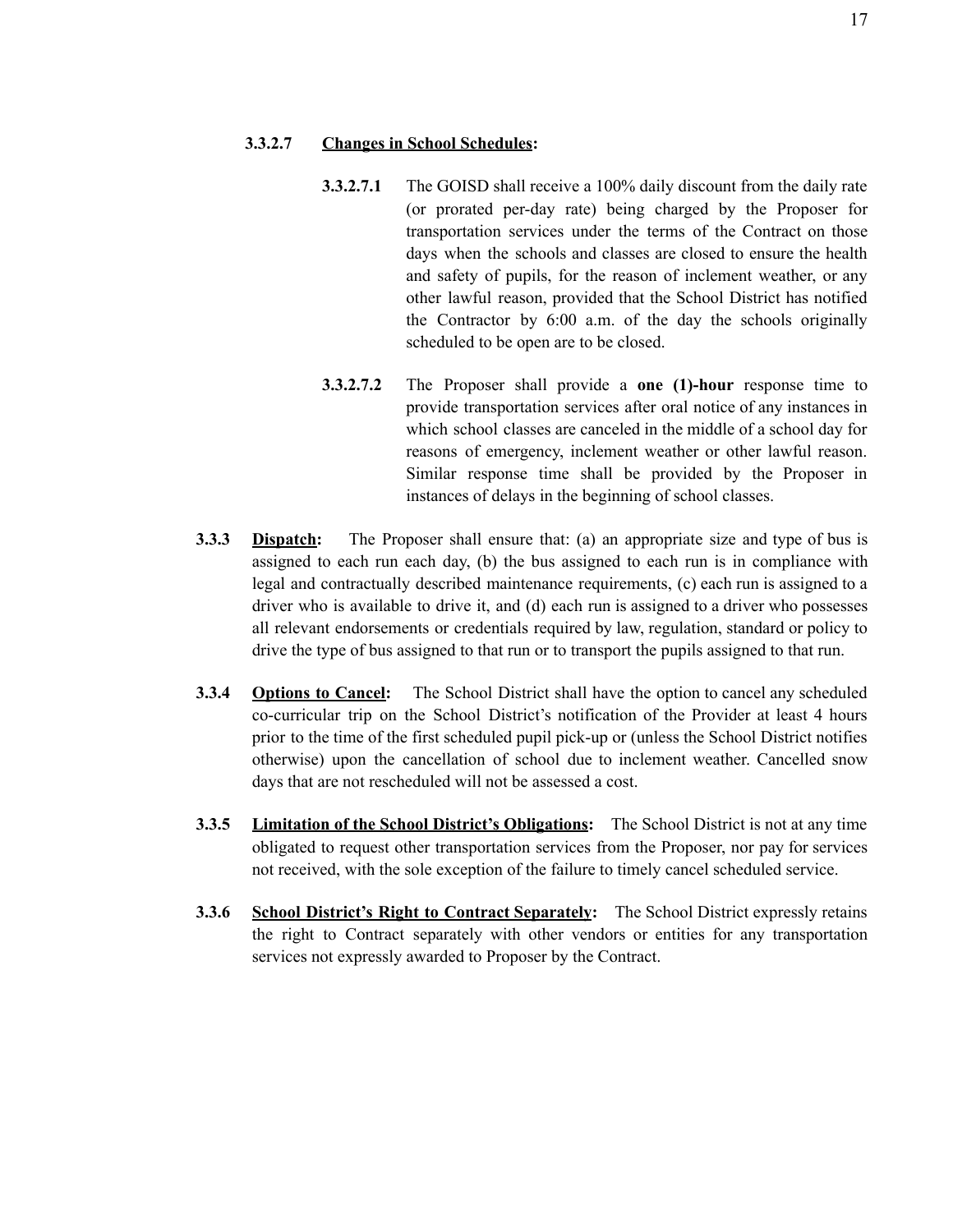#### **3.4 School Bus Driver Requirements:**

**3.4.1 Pre-Employment Screening:** The Proposer shall develop and implement a pre-employment interview and/or screening program for all candidates for employment in conjunction with the Proposer's performance under the Contract. . The pre-employment interview and/or screening program shall be designed to assist the Proposer in determining the candidate's suitability for work with school pupils in the transportation setting. That program shall seek to identify those candidates who may be suitable for assignment of transportation services for Head Start, Special Education, and BTS students. These programs shall require that each candidate satisfy or exceed all legal requirements, including the examination of the candidate's criminal history, drivers licensing, school bus driver licensing and certification, training and motor vehicle record, as required by the state of Michigan. Further, it shall include federal and state criminal history and criminal record background checks, at least as required by law. The Proposer shall not hire bus drivers who have been convicted of any felony, charged with offenses relating to criminal sexual conduct involving minors, convicted of any felony moving violations, convicted of or presently charged with alcohol or drug related charges in any state within the past ten (10) years, or drivers who have previously been involved in and were negligent, with such negligence resulting in personal injury or property damage accidents and any offenses in the School Safety Laws listed as unemployable. A pre-employment physical shall be administered which will meet the MDE bus driver requirements. Copies of the MDE certification cards for Proposer's employees who will be providing services pursuant to the Contract shall be available to the School District upon request. In addition the Proposer shall provide to the School District a current list of names, telephone numbers, and copies of records for each bus driver, including, but not limited to, motor vehicle operator licenses, medical cards, all required state or federal bus driver course enrollment and completion forms. These shall be provided annually and upon hiring new drivers prior to driving school District students. In the event any of the pre-employment screening is failed by a potential employee, that employee shall not be hired by the Proposer for any position that serves the School District pursuant to the Contract. The Proposer shall annually review the driving records of all bus drivers, and provide copies of such records to the School District for review prior to commencement of the school year. Pre-employment physicals, screenings, and federal and state criminal history and criminal record background checks will be paid by the Proposer.

#### **3.4.2 Credentials and Related Requirements:**

#### **3.4.2.1 License and Permits:**

**3.4.2.1.1** Every driver employed by the Proposer to provide services to the School District must have and maintain a valid school bus driver license and certification in satisfaction of 1990 PA 187, as amended, appropriate to the vehicle that is being driven, with a passenger endorsement as issued by the State of Michigan. The School District shall not pay for Proposer's required license cost, and all such costs shall be borne by the Proposer. Copies of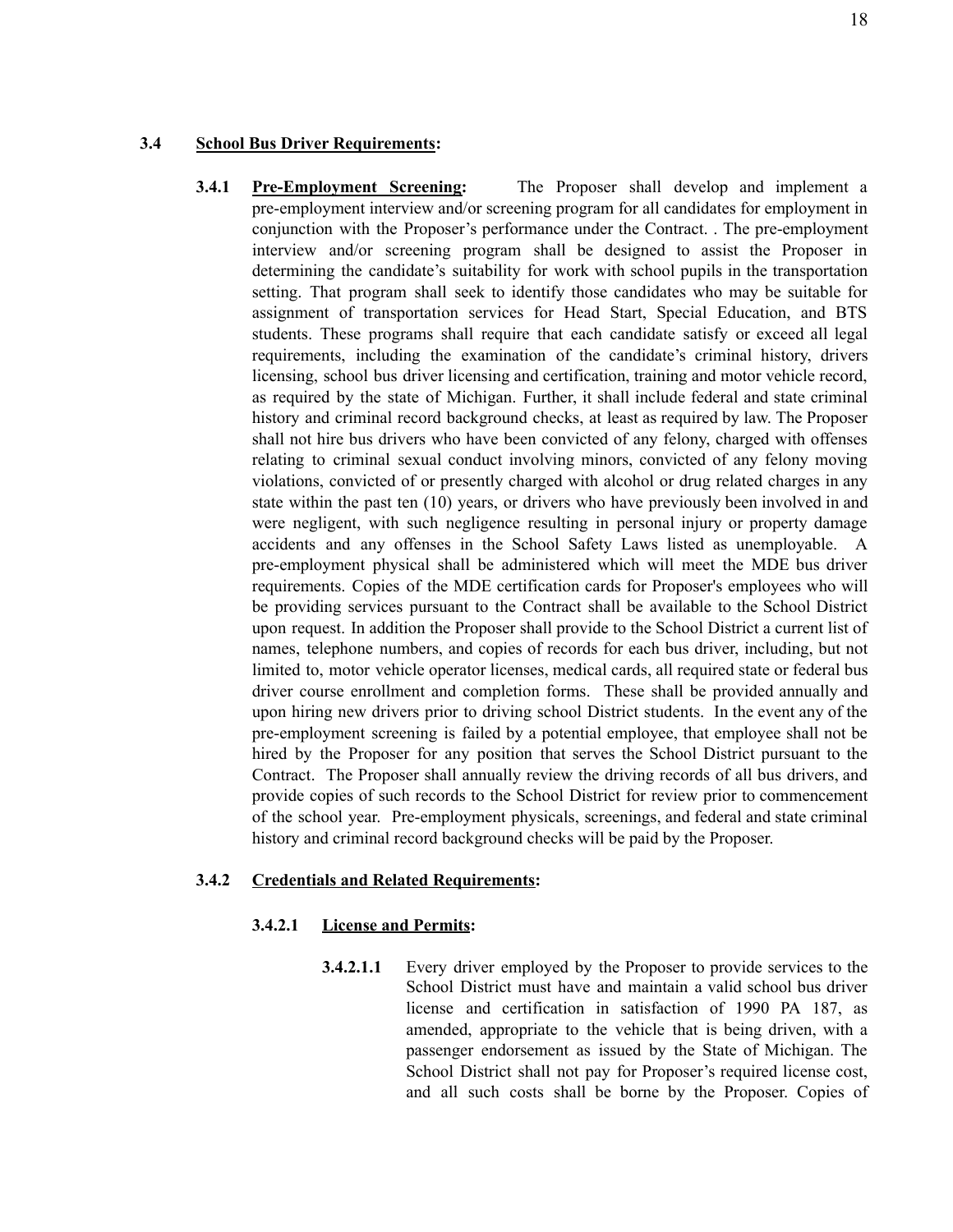driver's license verifications of Proposer's employees providing service pursuant to the Contract shall be available to the School District upon request.

- **3.4.2.1.2** Every driver and driver supervisor shall have successfully completed the basic bus driver education program and continuing education programs as required by law and the Michigan Department of Education. Additionally, a driver supervisor shall successfully complete the supervisor training program. Training specific to the School District programs and mandates, as deemed necessary by the School District, will be provided by the Transportation Coordinator. The School District will be responsible for costs associated with transporter attendance and participation in such School District trainings. Costs specific to the trainer and training program will be assumed by the School District. The School District will provide the Proposer ten (10) business days advance notice of any necessary training. Drivers who have not participated in district provided mandated trainings will be prohibited from transporting School District students.
- **3.4.2.1.3** Each driver shall have a certified safe driving record, with no felony convictions (whether or not affiliated with the operation of a motor vehicle), with no convictions for driving under the influence of liquor or other illegal substance, and with no more than four (4) points on his/her driving record related to moving violations.
- **3.4.2.1.4** Proposer shall furnish the following information as to each driver or potential substitute driver: (a) name, (b) address, (c) driving permit and license number, (d) certification, (e) normal route assignment, and (f) normal bus assignment.
- **3.4.2.2 Health Requirements:** Each school bus driver employed by the Proposer shall be in sufficient health to satisfy all laws and regulations of the state of Michigan governing school bus drivers and to ensure that good service is being provided to the School District. All bus drivers must also have a TB Test.

### **3.4.2.3 Special Considerations:**

**3.4.2.3.1** When a run requires transportation of students with special needs (such as handicapped pupils who require special medical care), or when a bus requires any special expertise to operate (such as a bus with a wheel chair lift or transit type bus), all drivers, whether permanent, temporary, or substitute, who will transport those students or operate those buses shall first demonstrate proficiency and/or complete special training relevant to those special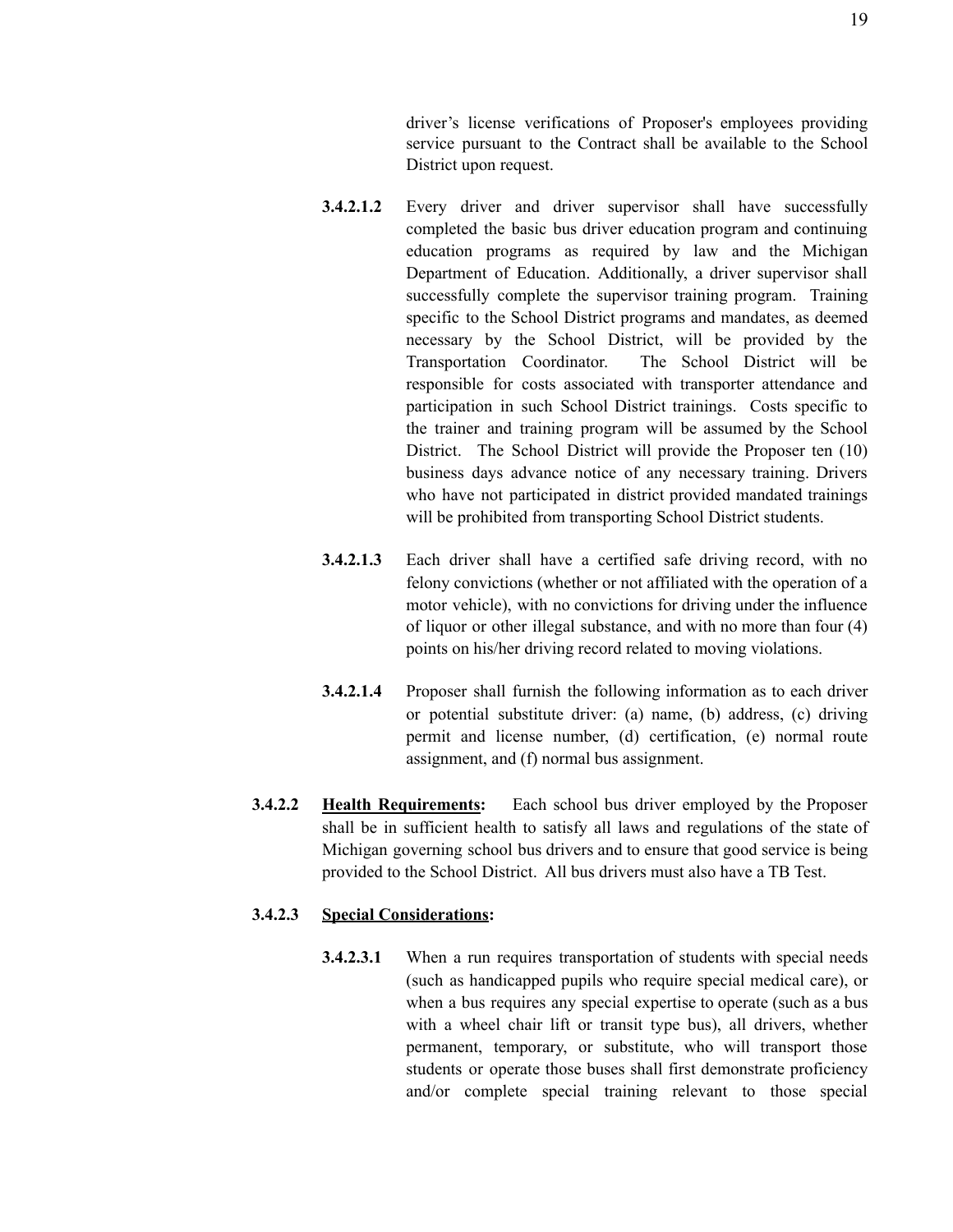requirements. The School District may also choose to establish and require compliance with other requirements that are rationally related to the special services to be performed, to the extent permitted by law. For instance, and not intended to be any limitation, the School District may require that all personnel who will have to lift handicapped children be physically capable of performing the required lifting

**3.4.2.3.2** Upon request by the School District in its sole discretion, but subject to the Proposer's rights as employer to control and direct its employees, request the prompt removal of any Proposer employee. The Proposer shall promptly comply with such request. Such removal, if based only on School District determination, shall be without stigma or negative connotation.

#### **3.4.3 In-service Training (must meet state-mandated requirements):**

- **3.4.3.1** Proposer shall establish In-service Training for professional development such that every driver and bus assistant, in order to continue providing services, whether permanent, temporary, or substitute, must each year successfully complete the following training:
	- **a.** Such in-service as is required by the Michigan Department of Education to maintain the validity of the School Bus Driver's Certificate;
	- **b.** Such other training as may be required by applicable law.
- **3.4.4 Supplies:** The Proposer is responsible for procuring all supplies, materials, parts, equipment (including necessary adaptive equipment such as harnesses), utilities, and related expenses for items necessary to provide the services called for in the Contract, unless otherwise specifically agreed to in writing by the School District.

#### **3.5 Compensation:**

- **3.5.1** In consideration for services, the School District shall pay to Proposer all sums due and owing and calculated in accordance with the Proposed Contract Sum (as may be modified by negotiation) and the billing methodology prescribed in the Proposal and accepted by the School District.
- **3.5.2** Proposer shall submit to the School District an invoice for services no more frequently than monthly, seeking payment for services rendered during the preceding month. Statements must provide detail that will allow the School District to verify costs and expenses incurred. The School District shall make payments within thirty (30) days of receiving Proposer's invoice, unless and to the extent the School District reasonably disputes same in good faith.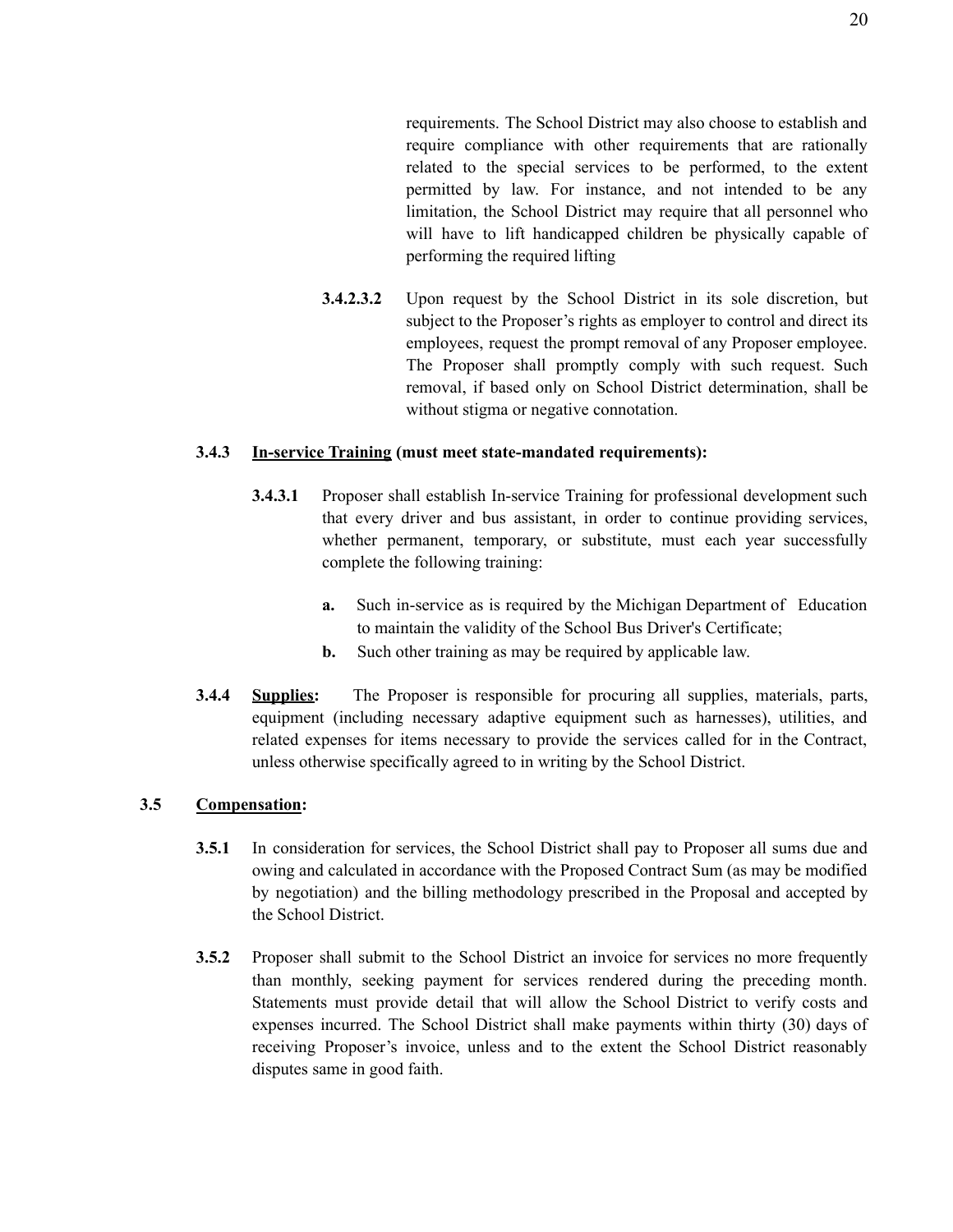- **3.5.3** In the event the School District's transportation needs materially change during the term of the Contract and School District desires to alter the base services provided by the Proposer as described in the Contract, including any extensions or renewals hereof, then at the request of either party, the rate(s) of compensation payable under the Contract shall be subject to renegotiation. Accordingly, the Proposer shall formulate its Proposal with the assumption that, in the event of material changes in transportation needs (including, but not limited to, building reorganization, change in scope, change in timing, change in enrollment), the economic terms of the Contract shall be subject to renegotiation and, if the parties are unable to reach agreement on such renegotiation, the School District shall have the option of either continuing the Contract as then applicable or terminating the Contract.
- **3.5.4** The School District reserves the right, prior to an award of Contract, to evaluate the segment prices (i.e., regular route cost, extra trip cost) and negotiate and/or reject any unit price that is determined by the School District to be unreasonable in amount.
- **3.5.5** The School District reserves the right to correct mathematical errors in extensions and additions by the Proposer. The School District corrected Proposal sum total shall take precedence over the Proposer's inaccurately computed Proposer sum total.
- **3.5.6** The School District shall not be responsible to pay any costs or expenses attributable to any citations or moving violations issued to any bus or bus driver while in operation.
- **3.5.7** In the event of any dispute regarding any amount due or claimed pursuant to the Contract, the School District shall have the right to withhold any amount in dispute pending the Proposer's fulfillment of all terms and conditions of the Contract, or satisfactory resolution of the dispute over the services or the Proposer's compliance with the Contract.

### **3.6 Equipment:**

**3.6.1** All buses utilized by Proposer shall be equipped, at no cost to the School District, with two-way radios (or other alternative communication system approved by the School District), adequately maintained to be capable of communication with the School District's current system at all route points.The average age of buses in fleet shall not exceed 7.5 years with the maximum age of any bus not to exceed 15 years. Heater Requirement: Buses used in the performance of the contract are designed and equipped for cold weather operation with sufficient heating capacity and that buses are equipped with Left side and right side front heaters, dual rear heaters, heat pump, and require that buses have winter fronts or that vehicles are equipped with engine shutter systems and thermostat that will sufficiently help keep the engine warm which also allows the interior heaters to blow warm heat and not cold air. The BTU's on the bus heaters are as follows: Driver – 90,000, Step well – 50,000, Behind driver (Front – 80,000, Rear – 80,000)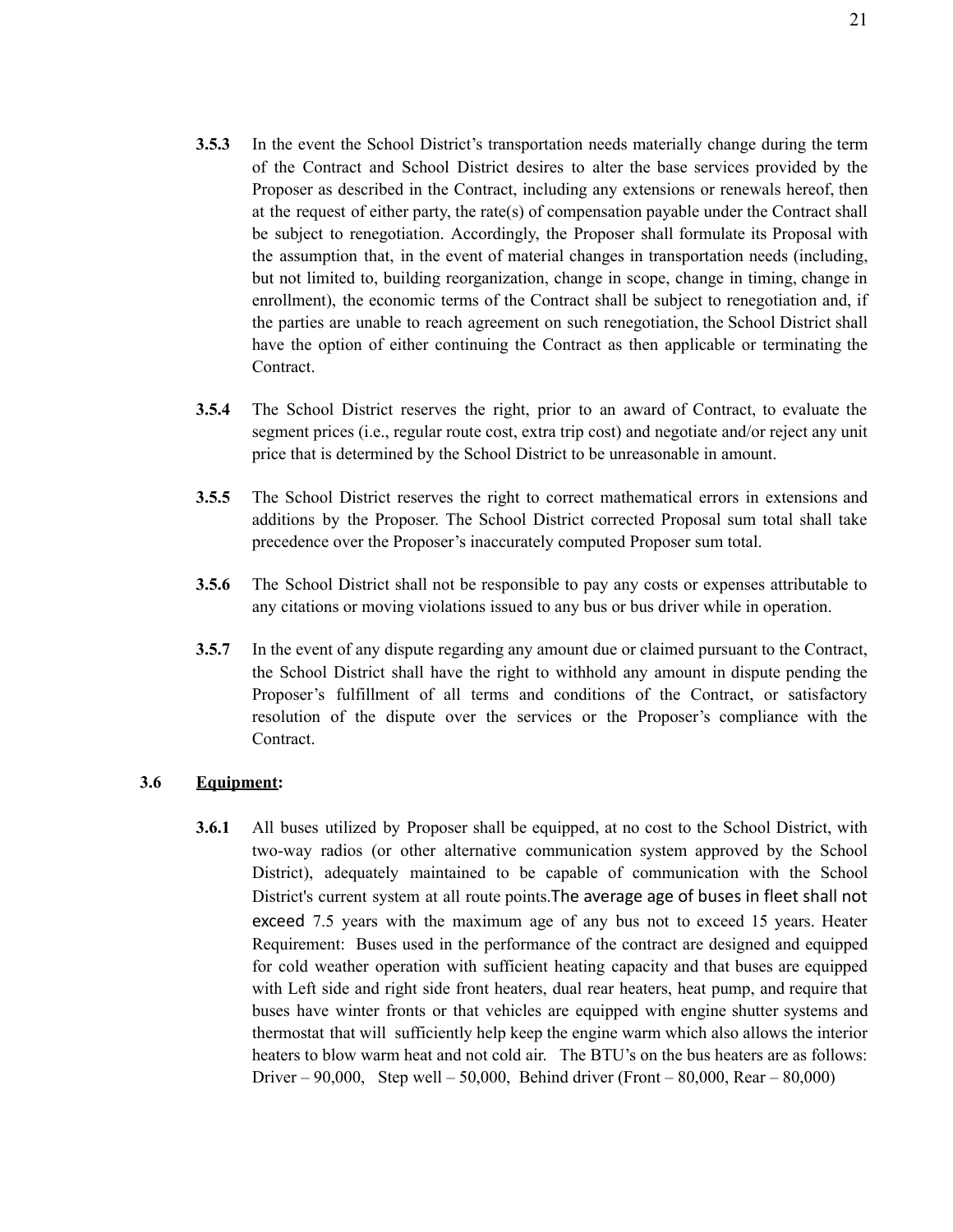**3.6.2** Proposer shall ensure there are buses in sufficient number to efficiently transport all pupils for whom the School District orders services, including an adequate number of spare buses to ensure continuous service without interruption. Proposer shall immediately notify the School District of any perceived insufficiency in its transportation fleet. Required quantity of spares shall not be at a ratio lower than 10% (one spare for every ten buses). Buses shall be of sufficient capacity to permit every pupil transported to be seated. In the event of a breakdown of any bus, the Contractor agrees that a spare bus and driver shall respond to the site of the breakdown, as quickly as possible, for transfer of Student for delivery to their destination.

### **3.6.3 Fleet Maintenance:**

- **3.6.3.1** The Proposer shall continually maintain all equipment in a safe and reasonable condition, subject to normal wear and tear. The term "reasonable condition" means, at a minimum, that every bus under the contract must pass any and all inspections required by Michigan Law and provided for by the Michigan State Police Motor Carrier Division or other State agency (green tag). The Contractor shall maintain busses in a good and safe mechanical and operating condition. All such buses shall be maintained in a clean and sanitary condition and shall have good interior and exterior appearance during the entire term of the Contract. All such buses shall be maintained in a clean and sanitary condition and shall have good interior and exterior appearance during the entire term of the Contract. The Contractor shall maintain all buses in strict accordance with all State, Federal, and any other local government minimum standards for school buses, including but not limited to, the Pupil Transportation Act, Michigan Public Act 187 of 1990, as amended, MCL 257.1801 et seq. (the "Pupil Transportation Act"), and such additional requirements as set forth herein. The Contractor shall maintain the buses so that their condition remains equal to or exceeds that condition recorded on the written inspection form provided to District by the Contractor, normal wear and tear excepted. Mechanically, the buses shall be maintained in a condition approximating that set out by the original manufacturer. Failure to maintain the buses in a condition acceptable to the District will constitute a default of this Contract.
- **3.6.3.2** The School District or its agent reserves the right to inspect any and all buses at any time for purposes of ensuring the Proposer's successful compliance. The Proposer agrees that any buses used shall be carefully inspected daily for defects (mandatory federal and state pre-trip inspection) and that it shall cause to be remedied any defects before using said buses at no cost to the Districts.
- **3.6.3.3** Proposer maintenance of all equipment is of the utmost importance to the School District, therefore the following additional minimum requirements must be met: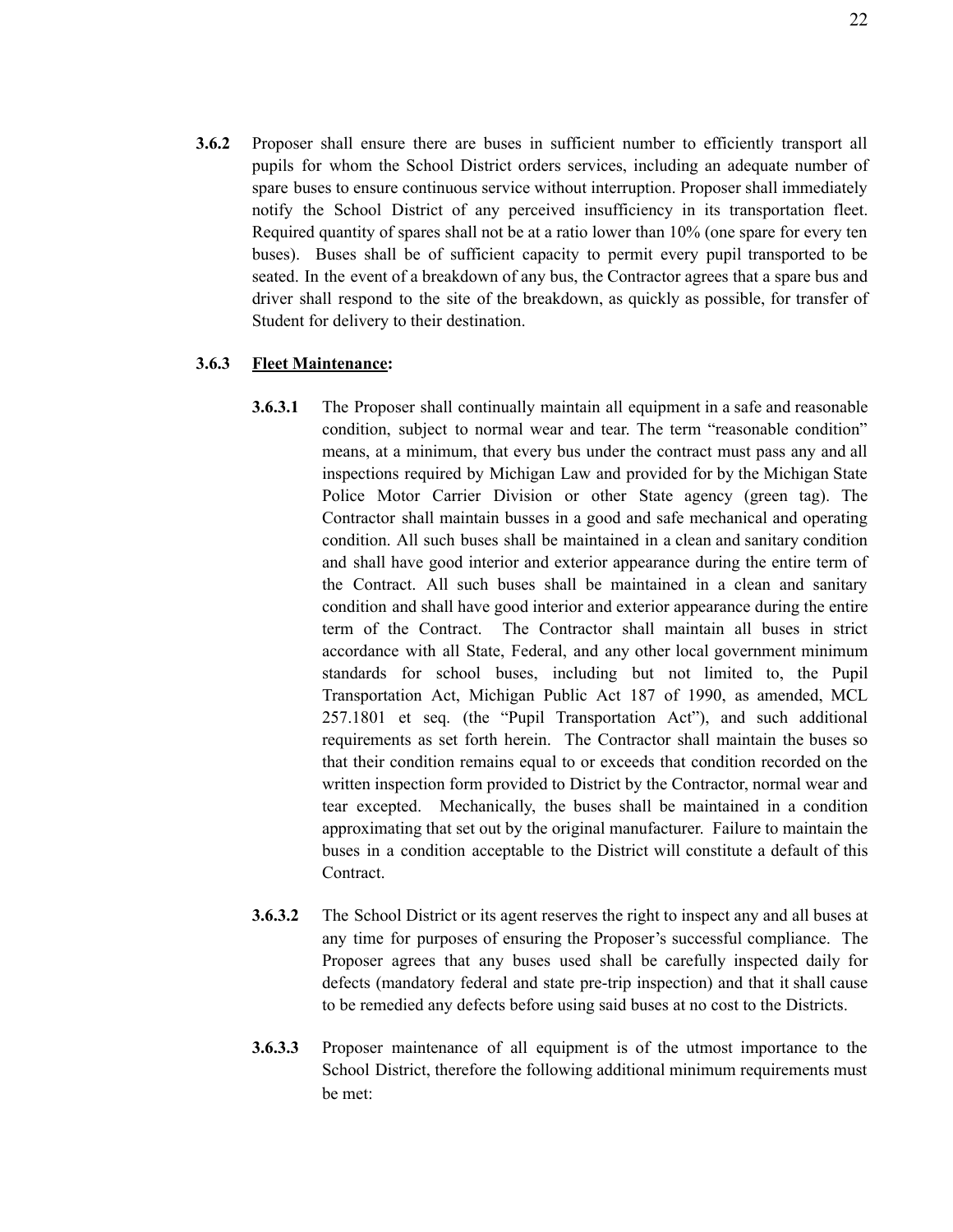- **3.6.3.3.1** The Proposer must establish and implement a maintenance system with comprehensive preventative maintenance scheduling, inspections and cleaning.
- **3.6.3.3.2** The Proposer must supply the School District with monthly maintenance reports for each vehicle summarizing all repairs, parts, and responsible mechanics.
- **3.6.3.3.3** A bus shall be declared unfit for service and removed from service if the bus: Does not comply with the legal requirements, including, but not limited to, the Pupil Transportation Act; or Is defective in a way that threatens the safety of Students or of persons near or around the bus; or Is defective in a way that, if the bus were operated, it may damage the bus or damage the District's property; or Exceeds the Contractor's standards for the age of the bus being a maximum age of twelve (12) years for Type I buses and ten (10) years for Type II buses; or Such buses shall not be returned to service until the defect or cause of non-compliance has been corrected.
- **3.6.3.4** Every Proposer must list its experience with Michigan State Police Motor Carrier Division's inspections and identify a reference with the Michigan State Police Motor Carrier Division who is familiar with the Proposer's history of fleet maintenance. Proposer shall provide a schedule of inspection results, the scheduled list of any vehicles tagged either red or yellow, and the corrective actions taken for such vehicles.
- **3.6.3.5** The Proposer shall be solely and exclusively responsible for and shall pay for all repairs and maintenance of buses without any charge to the School District unless damage is due to negligence of the School District students or parent. Said damage will be reviewed with the School District for responsibility for damage and payment.
- **3.6.4** Proposer shall provide in each vehicle used for pupil transportation pursuant to the Contract a reasonable and effective means of instant, direct voice communication between the driver of a vehicle and the Proposer's dispatch. Such means of communication must be sufficient to provide communication coverage throughout the entire area in which pupils are to be regularly transported. The Proposal shall expressly state how the Proposer expects to satisfy this requirement.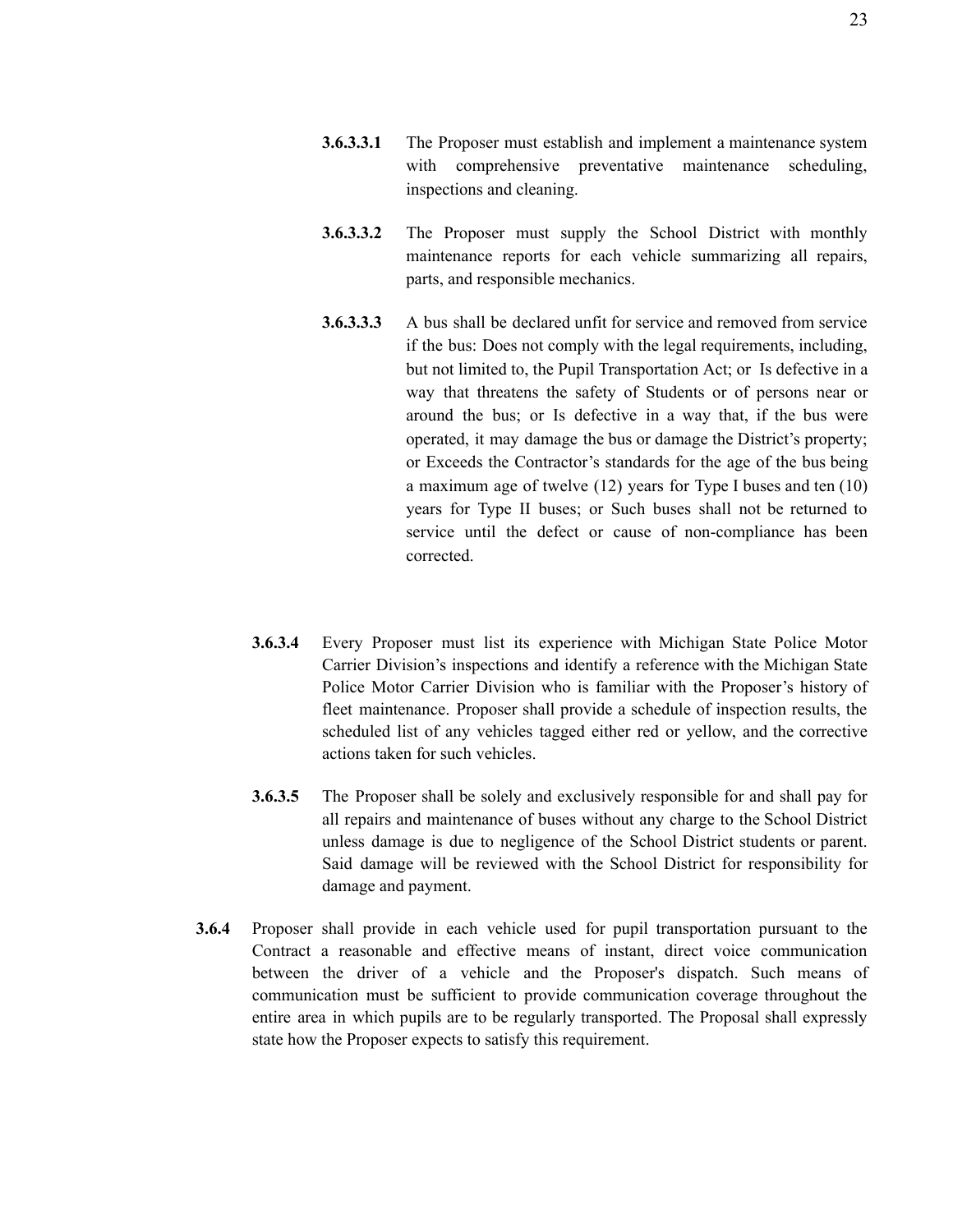**3.7 Facilities:** Proposer shall store, dispatch and maintain the equipment to be utilized, and shall maintain an office from which to manage its operations at facilities located within or in convenient proximity to the administration offices of the School District.

#### **3.8 Records and Reporting Requirements:**

- **3.8.1** The Proposer shall make available at any time to the School District all operating records that the School District may request. Additionally, the Proposer will provide the data to the School District on final cost reports (including per student costs), mileage and fuel cost reports (monthly), detailed run reports, and other information mutually agreed on by the School District and the Proposer. All records should be retained by the Proposer for not less than seven years from the date of the Contract. These operating records shall contain all information necessary for the District to completely fulfill all reporting requirements mandated by the State of Michigan, including but not limited to, Pupil Transportation Forms SE-4094, SE-4096, and SE-4107. These records must be provided to the District so that the District may timely file all of the necessary aforementioned reports to receive any and all allotted transportation reimbursement from the State of Michigan or its respective Intermediate School District ("ISD"). The contractor shall maintain all records in accordance with the State of Michigan Education Bulletin #522 and District Policy.
- **3.8.2** The Proposer shall be required to provide, on a timely basis, the data in order for the School District to file all State of Michigan required reports.
- 3.8.3 If permanent route driver assignments change, the Contractor shall provide an updated list of routes and drivers assigned to those routes. If several changes are made, a list is required no more than once per week. If a pupil is cited for behavior or other reason(s) while riding a bus, the Contractor shall report in writing to the District the nature, time, and date of the incident(s). Every driver shall at all times adhere to the District's established student disciplinary policies. If any runs were late or missed during a week, the Contractor shall submit a written summary for the week of all late or missed trips, including the cause of the problem and any corrective action taken.

The Contractor shall provide proof of Workers Compensation Insurance and Certification of Insurance on an annual basis prior to the start of school.

- **3.9** Accident Reports:
	- **3.9.1** All accidents or incidents involving the School District's pupils, personnel, and any vehicles and/or equipment transporting them, shall be orally reported immediately to the School District's Administration Office. A written report shall also be submitted to the School District's Administration Office within twenty-four (24) hours.
	- **3.9.2** Accident reports shall make clear and provide at a minimum the following: Whether pupils were on the bus or loading or unloading from the bus at the time of the accident;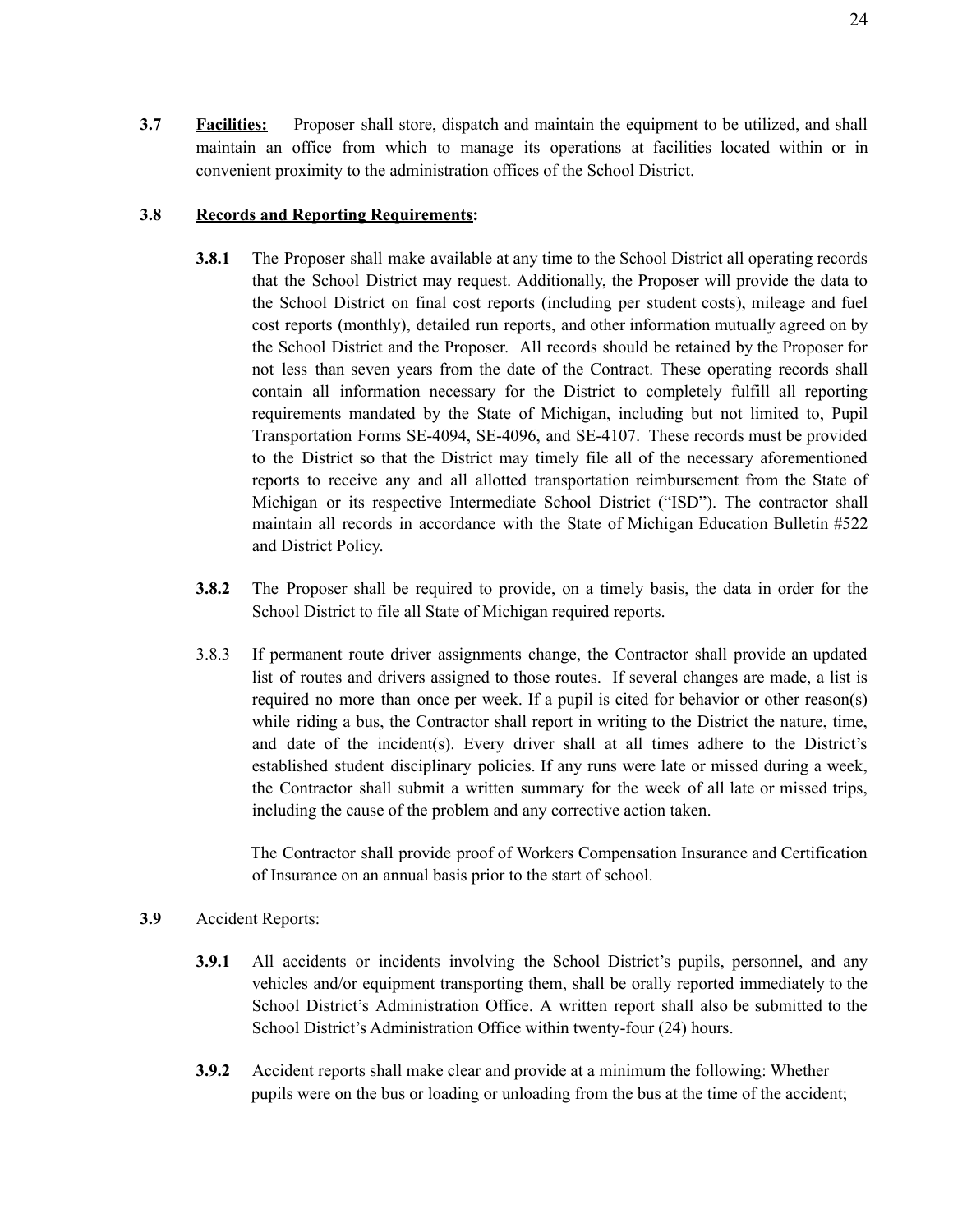Whether any identifiable personal injuries occurred and the names of the person(s) injured; The driver, location, involvement of other vehicles, and nature and extent of any property damage; Accident and incident reports completed by the Proposer's management and by drivers; Name and badge number of the reporting officer; and Any other pertinent information to permit a full and complete account of the accident.

**3.9.3** The Proposer shall further provide to the School District's Administration Office any accident reports obtained from law enforcement agencies as soon after the accident as they become available. The Proposer shall also submit all required reports to the Michigan Department of Education and Michigan State Police Motor Carriers Division. An accident shall be defined as any incident in which there was damage to any property and/or injury to any person or as otherwise defined by applicable statutes and/or regulations.

#### **3.10 School District's Rights and Responsibilities:**

#### **3.10.1 Discipline on the School Bus:**

- **3.10.1.1** Pupils transported in a bus shall be under the direct authority of, and responsible directly to, the driver of the bus specified by rules of the Michigan Department of Education and School District policy and procedures.
- **3.10.1.2** The School District shall delegate to Proposer driver while students are on the bus the necessary authority to supervise and to control students on the vehicles operated by it, while they are en-route under such rules as are adopted by the School District, but such authorization shall not include the right to administer corporal punishment as defined by Michigan law, nor the right to eject any offender. The School District shall be responsible for student discipline.
- **3.10.1.3** The Proposer shall report to the School District any incidents of misconduct on the bus and any corrective action taken. Forms will be provided for this purpose. No pupil shall be suspended from a school bus without following the relevant School District guidelines for suspension. Every driver/aide shall at all times adhere to the School District's established student disciplinary policies.
- **3.10.1.4** The Proposer shall assist with pupil discipline as required or desired by the School District, including necessary parent/pupil meetings.
- **3.10.1.5** The Proposer shall ensure that drivers are available to participate in parent/teacher/administrator conferences concerning transportation related disciplinary problems.
- **3.10.2 Bus Availability for Inspection Purposes**: The Proposer shall make any vehicles used safety to transport School District pupils available to the School District at any reasonable time for inspection by the School District and Michigan State Police Motor Carrier Division. All buses shall be inspected by Contractor on a daily basis for defects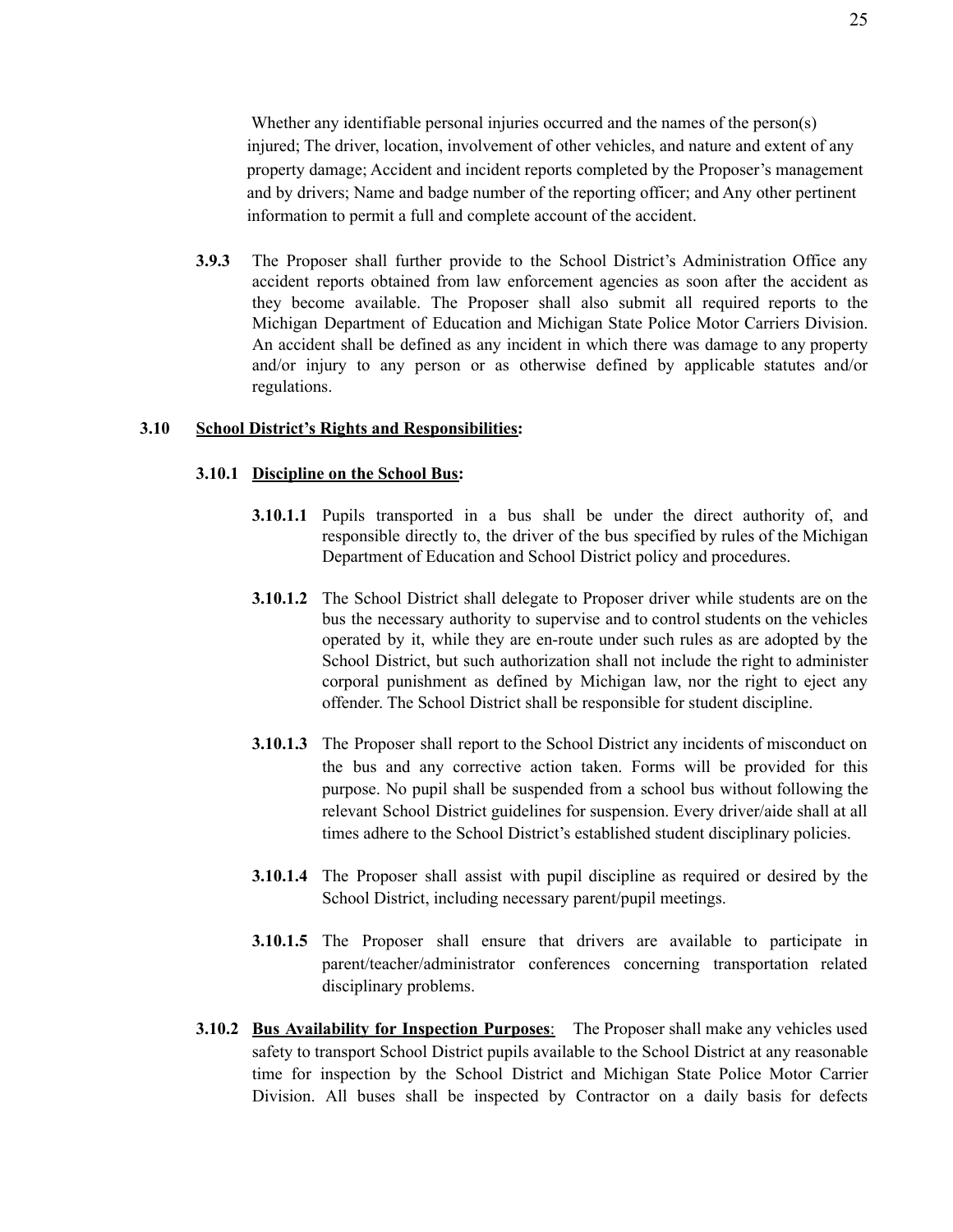(mandatory federal and/or state pre-trip inspections) and Contractor shall cause to be remedied any defects before using said buses. All buses shall be inspected annually by the Michigan Department of State Police (the "MSP") and the Contractor shall submit, in writing, the inspection results of all Contractor-owned buses serving the District within thirty (30) days of the completion of the MSP inspections. Contractor shall verify to the District in writing prior to the commencement of the Term of this Contract that all buses used for the provision of the Transportation Services have been inspected by the MSP and have passed that inspection. Contractor shall neither operate nor permit to be operated any bus which has not been inspected by the MSP or has failed inspection. The District shall have the right to inspect, at any time, any and all buses used for the provision of the Services for purposes of ensuring compliance with all applicable laws and the terms and conditions of this Contract. Any violation of this subparagraph will result in an automatic and immediate termination of this Contract.

#### **3.11 Termination of Contract:**

- **3.11.1** In addition to any other rights the School District may have, it shall have the right to declare the Proposer in default if:
	- **3.11.1.1** Proposer becomes insolvent, makes an assignment for benefit of creditors, or if a petition in bankruptcy is filed by or against it;
	- **3.11.1.2** Proposer abandons the work;
	- **3.11.1.3** Proposer refuses to proceed with the work when and as directed by the School District or fails to correct within a reasonable correction period of not more than seven days any unsatisfactory performance after receiving notice from School District of such unsatisfactory performance;
	- **3.11.1.4** Proposer sublets, assigns, transfers, conveys, or otherwise disposes of the agreement other than as herein specified;
	- **3.11.1.5** The School District Board of Education determines that Proposer is, or has been willfully or in bad faith, violating any of the provisions of the Contract;
	- **3.11.1.6** Any applicable laws have been violated by Proposer or its agents, servants, or employees;
	- **3.11.1.7** In the sole determination of School District, Proposer operates the fleet in a manner that imperils the safety of the passengers;
	- **3.11.1.8** In the sole determination of School District, any vehicles provided by the Proposer are not in excellent mechanical condition;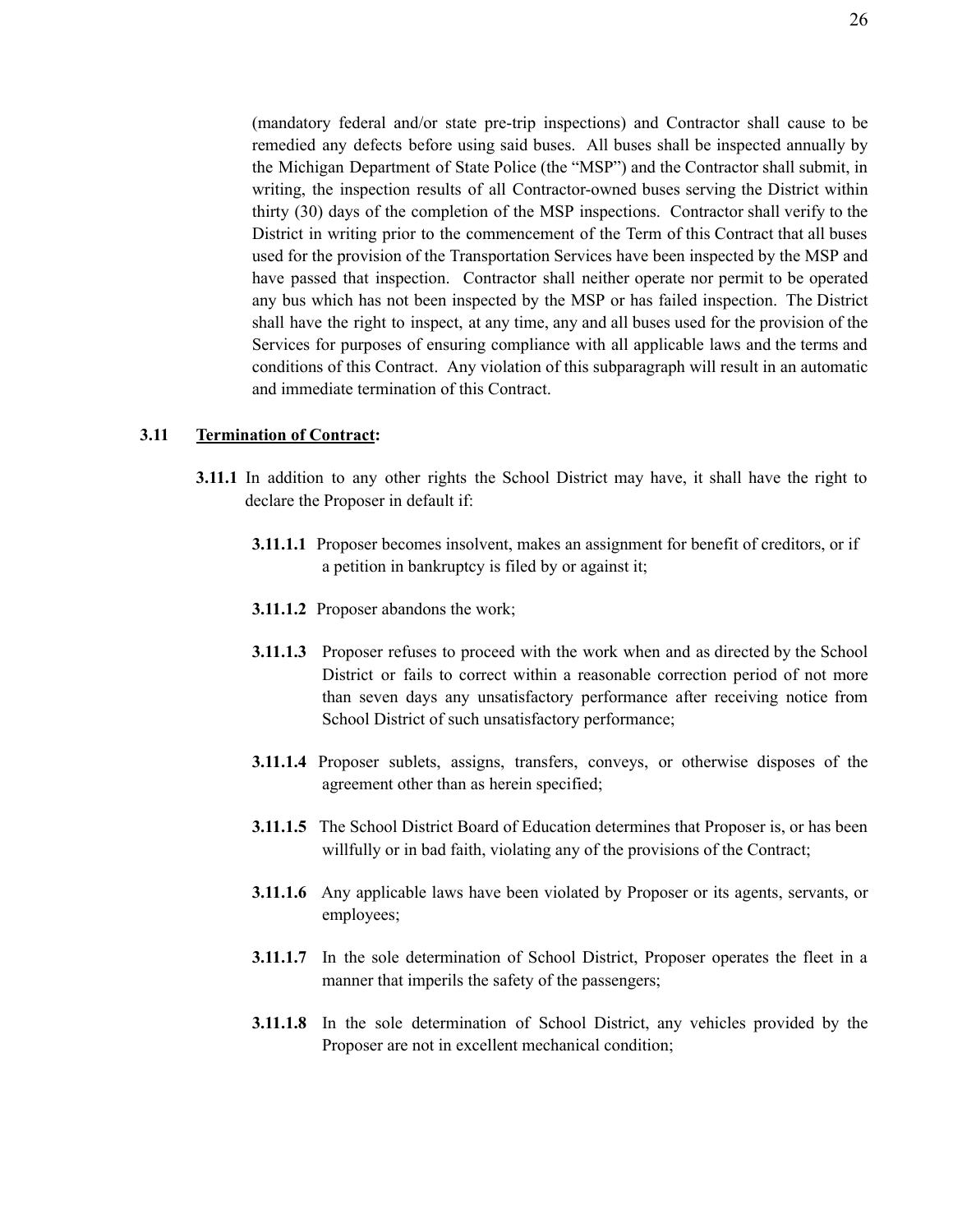- **3.11.1.9**The Proposer's licenses or permits that are legally required to perform transportation service called for by this agreement have been suspended or revoked;
- **3.11.1.10** The Proposer is subject to liens due to non-payment of payroll taxes;
- **3.11.1.11** The Proposer fails to maintain buses in accordance with legal vehicle standards or in accordance with the School District's vehicle standards;
- **3.11.1.12** The Proposer fails to adhere to routes, runs, and schedules approved by the School District.

During the course of the Contract, a meeting may be called at any time by the Proposer or the School District to review the quality of the transportation services provided or any other issue that may arise.

- **3.11.2** In the event state of Michigan's funding levels and related formulas are reduced beyond those levels established for the 2022/23-2026/27 fiscal year for the School District, the School District reserves the right to terminate the Contract.
- **3.11.3** The School District shall have the right to terminate the Contract for any or no reason by providing 90 days' prior written notice.
- **3.11.4** In the event of a termination, the Proposer shall be entitled only to compensation for those services properly provided to the date of termination. Proposer shall have no right of any special or consequential damages in the event of such termination. If the Contract is terminated in accordance with any of the provisions contained herein, all rights of the Contractor under the Contract shall cease.

#### **3.12 Hold Harmless/Indemnification Agreement:**

**3.12.1** Contractor shall indemnify, defend and hold harmless the District, its Board and its Board Members in their official and individual capacities, its employees and agents, from and against all claims, counterclaims, suits, debts, demands, actions, judgments, liens, liabilities, costs, expenses, damages, and actual attorney fees and actual expert witness fees arising out of or in connection with Contractor's performance of the Transportation Services pursuant to this Contract and/or from Contractor's violation of any of the terms of the Contract, including, but not limited to: (i) the negligent acts or willful misconduct of the Contractor, its officers, directors, employees, agents and subcontractors; (ii) any breach of the terms of this Contract by the Contractor; (iii) any violation of applicable state and/or federal law, rule, ordinance, policy or regulations and/or licensing and permitting requirement applicable to providing the Transportation Services; or (iv) any breach of any representation or warranty by the Contractor under this Contract. The Contractor shall notify the District by certified mail, return receipt requested, immediately upon knowledge of any claim, suit, action, or proceeding for which it may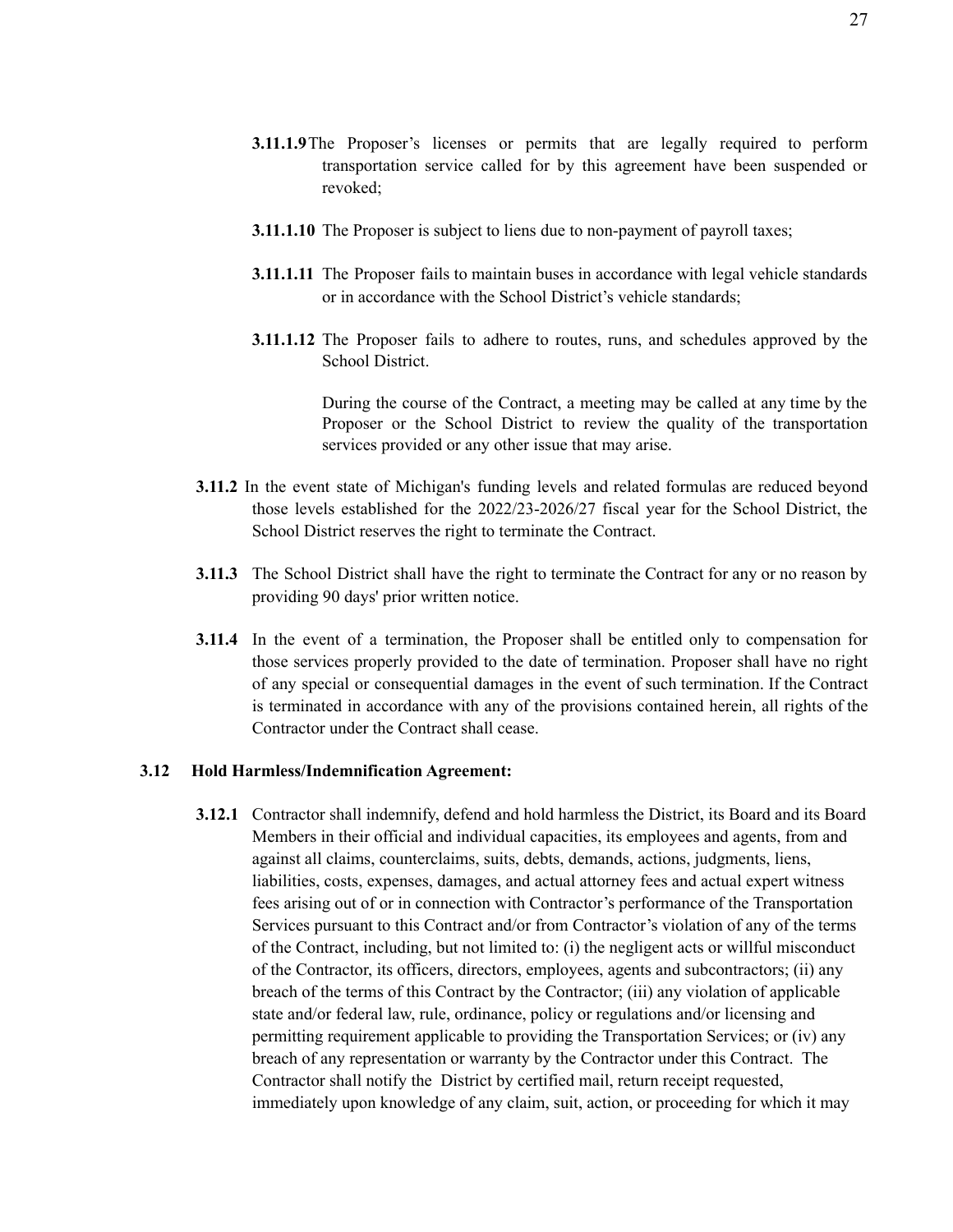be entitled to indemnification under the Contract.

#### **3.13 Force Majeure**

**3.13.1** The Contractor agrees that its failure to comply with any of the terms and conditions of this Contract shall be grounds for termination of this Contract by the District. Notwithstanding the foregoing, District agrees that riots, strikes, acts of God, and other unforeseeable events which render it impossible on the part of the Contractor to perform its obligations under the terms of this Contract, or which result in the non-operation of the facilities attended by District Students, shall relieve Contractor from its obligations under this Contract and shall likewise relieve the District from any obligation to make payments to the Contractor under the terms of this Contract for the days in which the Contractor does not perform under this Contract.

The District shall have the right to take over the operation of the buses if Contractor is prevented from operating for the reasons described above, whether such buses are supplied by Contractor or the District, and may operate such buses with school employees or other persons, as the District may deem appropriate until Contractor is able to resume its regular operations. The District shall pay to Contractor for the use of such buses, the compensation which would be due in accordance with the Contract had Contractor operated such buses, less all expenses and costs incurred in securing the services of operating personnel and other such costs of operation; provided, however, that District's deduction of such costs and expenses shall not exceed the difference between the total compensation paid to Contractor for such buses less Contractor's fixed costs of operation. If the District chooses to use Contractor vehicles, the District will be required to sign a vehicle lease agreement and provide a certificate of insurance.

Notwithstanding the foregoing, in the event of a strike, the Contractor shall procure replacement personnel necessary to perform the Transportation Services and Maintenance Services. If the Contractor does not procure such replacement personnel, the District may procure the same and deduct the associated costs and expenses from the amounts owed to the Contractor, or terminate this Contract.

| Attachments to RFP: Attachment A – Familial Disclosure Form                |
|----------------------------------------------------------------------------|
| Attachment B – Iran Economic Sanctions Act Certification                   |
| Attachment C – Proposal Form                                               |
| Attachment D – Insurance Coverage                                          |
| Attachment E1 – Current Transportation Information and Route Details GOISD |
| Attachment $F - FT$ (Field Trip) Descriptions                              |
| Attachment G – Addresses and Abbreviations                                 |
| Attachment H – References                                                  |
| Attachment I-Authorization Form                                            |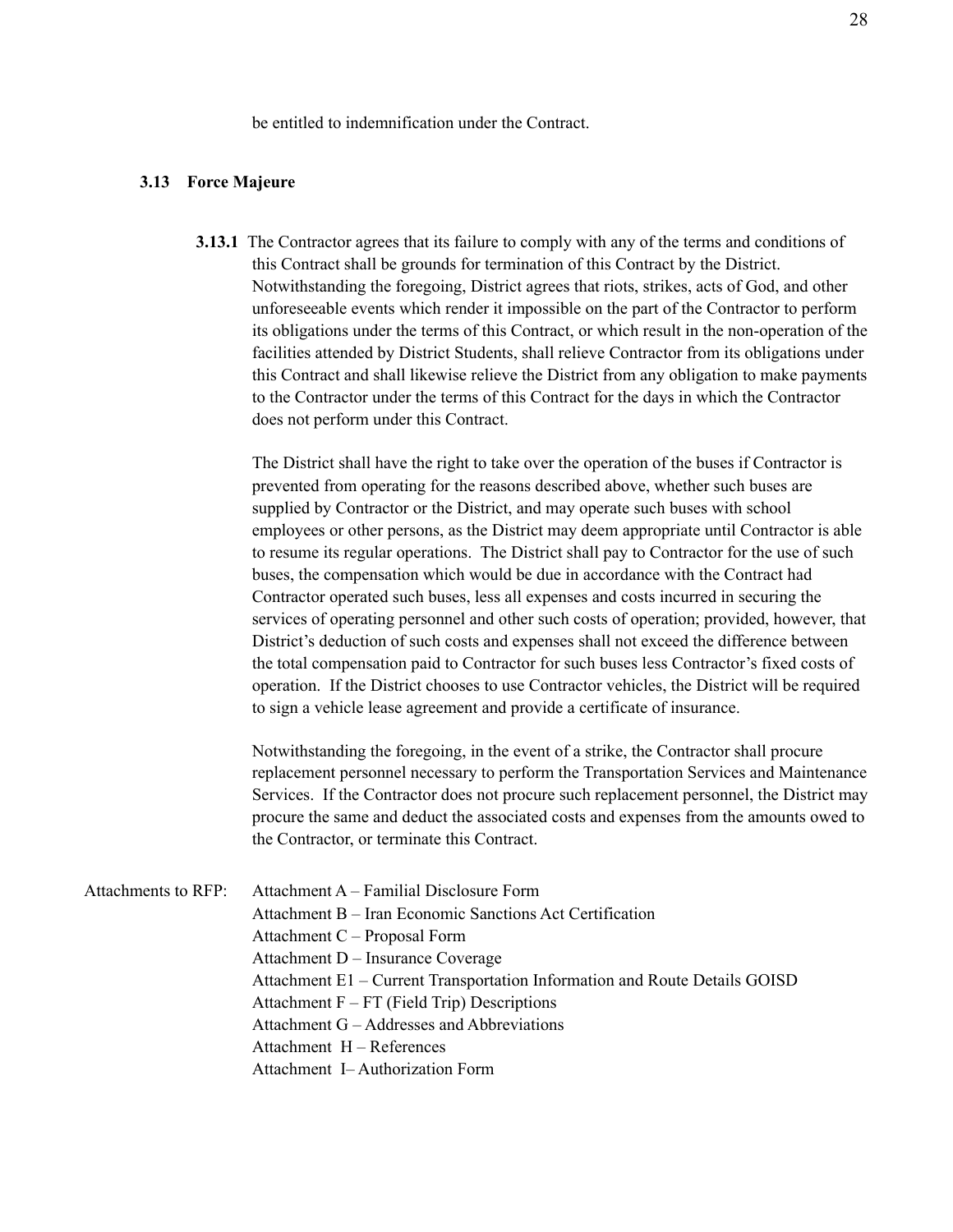# **Attachment A1 – Familial Disclosure Form GOISD**

AFFIDAVIT OF *(insert name of af iant)*

| <b>STATE OF MICHIGAN</b>                        |        |                                                                                                                                                                                                                                |
|-------------------------------------------------|--------|--------------------------------------------------------------------------------------------------------------------------------------------------------------------------------------------------------------------------------|
|                                                 | $)$ SS |                                                                                                                                                                                                                                |
| COUNTY OF                                       |        |                                                                                                                                                                                                                                |
|                                                 |        | makes this Affidavit under oath and states as follows:                                                                                                                                                                         |
| (insert name of affiant)                        |        |                                                                                                                                                                                                                                |
| I am $a$ /the:<br>$\mathbf{1}$                  |        |                                                                                                                                                                                                                                |
| President<br>ப                                  |        |                                                                                                                                                                                                                                |
| Vice-President<br>ப                             |        |                                                                                                                                                                                                                                |
| Chief Executive Officer                         |        |                                                                                                                                                                                                                                |
| Member<br>□                                     |        |                                                                                                                                                                                                                                |
| Partner<br>ப                                    |        |                                                                                                                                                                                                                                |
| Owner<br>ப                                      |        |                                                                                                                                                                                                                                |
| ❏                                               |        | Other (please specify) example and the state of the state of the state of the state of the state of the state of the state of the state of the state of the state of the state of the state of the state of the state of the s |
| of                                              |        | , a bidder for transportation services for                                                                                                                                                                                     |
| Gogebic-Ontonagon Intermediate School District. |        |                                                                                                                                                                                                                                |

2. I have personal knowledge and/or I have personally verified that the following are all of the familial relationships existing between the owner(s) and the employee(s) of the aforementioned contractor and the school district's superintendent and/or board members.

 $\mathcal{L}_\mathcal{L} = \mathcal{L}_\mathcal{L} = \mathcal{L}_\mathcal{L} = \mathcal{L}_\mathcal{L} = \mathcal{L}_\mathcal{L} = \mathcal{L}_\mathcal{L} = \mathcal{L}_\mathcal{L} = \mathcal{L}_\mathcal{L} = \mathcal{L}_\mathcal{L} = \mathcal{L}_\mathcal{L} = \mathcal{L}_\mathcal{L} = \mathcal{L}_\mathcal{L} = \mathcal{L}_\mathcal{L} = \mathcal{L}_\mathcal{L} = \mathcal{L}_\mathcal{L} = \mathcal{L}_\mathcal{L} = \mathcal{L}_\mathcal{L}$ 

 $\mathcal{L}_\mathcal{L} = \mathcal{L}_\mathcal{L} = \mathcal{L}_\mathcal{L} = \mathcal{L}_\mathcal{L} = \mathcal{L}_\mathcal{L} = \mathcal{L}_\mathcal{L} = \mathcal{L}_\mathcal{L} = \mathcal{L}_\mathcal{L} = \mathcal{L}_\mathcal{L} = \mathcal{L}_\mathcal{L} = \mathcal{L}_\mathcal{L} = \mathcal{L}_\mathcal{L} = \mathcal{L}_\mathcal{L} = \mathcal{L}_\mathcal{L} = \mathcal{L}_\mathcal{L} = \mathcal{L}_\mathcal{L} = \mathcal{L}_\mathcal{L}$ 

 $\mathcal{L}_\mathcal{L} = \{ \mathcal{L}_\mathcal{L} = \{ \mathcal{L}_\mathcal{L} = \{ \mathcal{L}_\mathcal{L} = \{ \mathcal{L}_\mathcal{L} = \{ \mathcal{L}_\mathcal{L} = \{ \mathcal{L}_\mathcal{L} = \{ \mathcal{L}_\mathcal{L} = \{ \mathcal{L}_\mathcal{L} = \{ \mathcal{L}_\mathcal{L} = \{ \mathcal{L}_\mathcal{L} = \{ \mathcal{L}_\mathcal{L} = \{ \mathcal{L}_\mathcal{L} = \{ \mathcal{L}_\mathcal{L} = \{ \mathcal{L}_\mathcal{$ 

 $\mathcal{L}_\mathcal{L} = \{ \mathcal{L}_\mathcal{L} = \{ \mathcal{L}_\mathcal{L} = \{ \mathcal{L}_\mathcal{L} = \{ \mathcal{L}_\mathcal{L} = \{ \mathcal{L}_\mathcal{L} = \{ \mathcal{L}_\mathcal{L} = \{ \mathcal{L}_\mathcal{L} = \{ \mathcal{L}_\mathcal{L} = \{ \mathcal{L}_\mathcal{L} = \{ \mathcal{L}_\mathcal{L} = \{ \mathcal{L}_\mathcal{L} = \{ \mathcal{L}_\mathcal{L} = \{ \mathcal{L}_\mathcal{L} = \{ \mathcal{L}_\mathcal{$ 

3. I have the authority to bind the aforementioned contractor with the representations contained herein, and I am fully aware that the school district will rely on my representations in evaluating bids for the transportation services.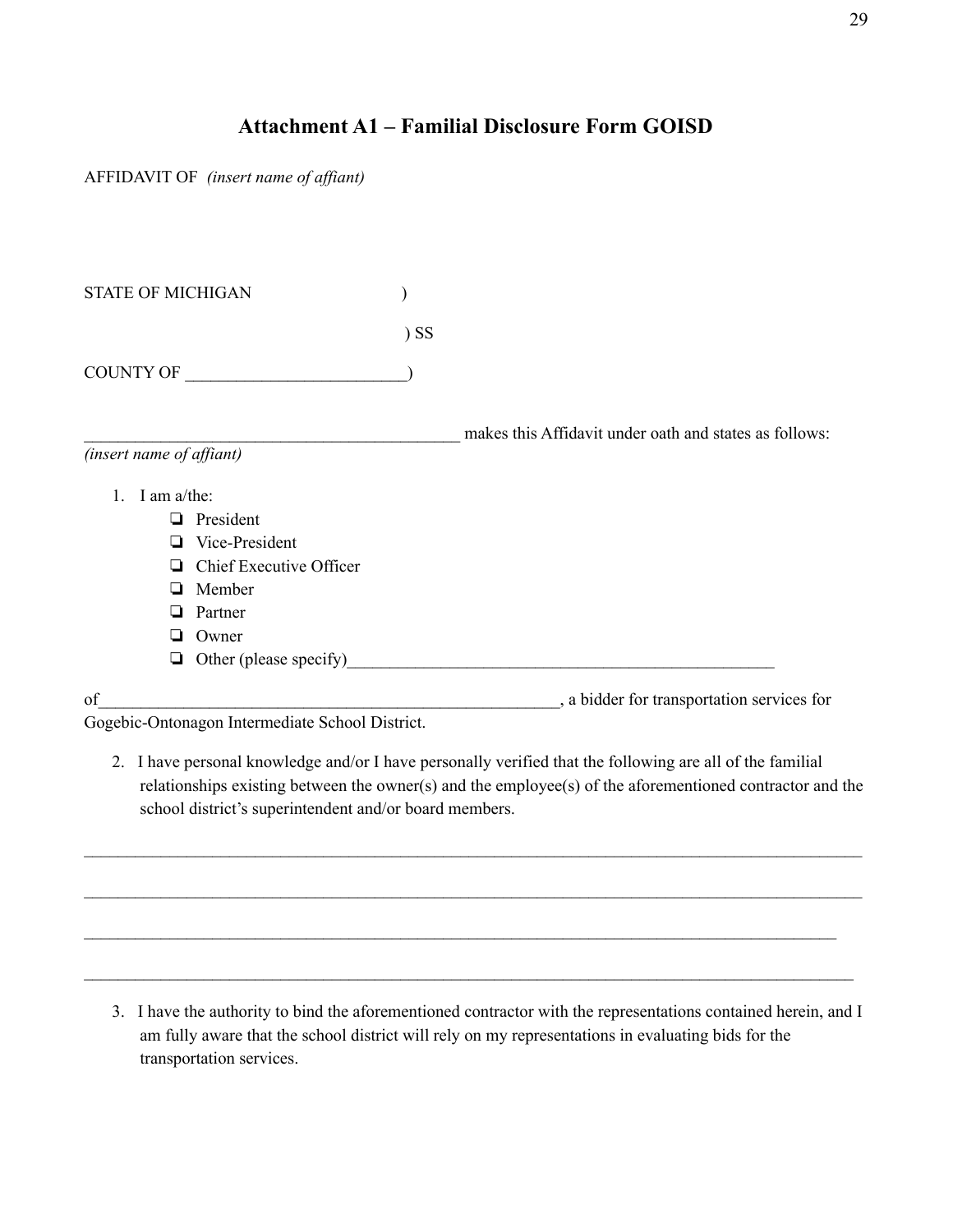4. I declare the above information to be true to the best of my knowledge, information and belief. I could completely and accurately testify regarding the information contained in this affidavit if requested to do so.

| (Signature of affiant)                                                     |  | (Date)  |  |
|----------------------------------------------------------------------------|--|---------|--|
|                                                                            |  | County, |  |
| Michigan on the $\_\_\_$ day of $\_\_\_\_\_\_\_\_$ . 20 $\_\_\_\_\_\_$ .   |  |         |  |
| (Signature)                                                                |  |         |  |
| (Printed Name)                                                             |  |         |  |
| Notary Public, State of Michigan, County of _____________________________. |  |         |  |
|                                                                            |  |         |  |
|                                                                            |  |         |  |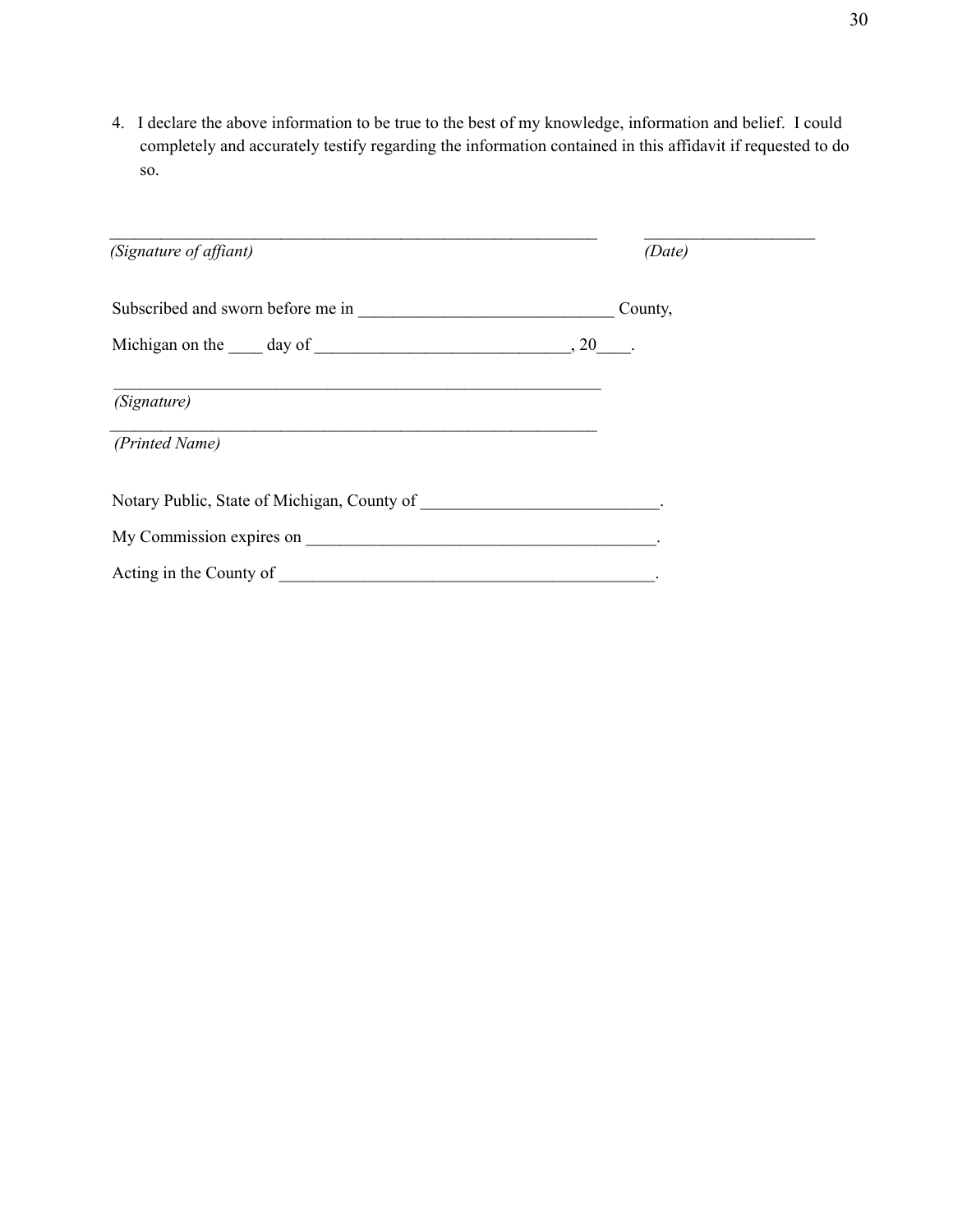## **Attachment B – Iran Economic Sanctions Act Certification**

I am the (title) of (bidder) of (bidder) or I am bidding in my individual capacity ("Bidder"), with authority to submit a binding bid for the provision of transportation services to Gogebic-Ontonagon Intermediate School District. I have personal knowledge of the matters described in this Certification, and I am familiar with the Iran Economic Sanctions Act, MCL 129.311, et seq. ("Act"). I am fully aware that the school district will rely on my representations in evaluating bids.

I certify that Bidder is not an Iran-linked business, as that term is defined in the Act. I understand that submission of a false certification may result in contract termination, ineligibility to bid for three (3) years, and a civil penalty of \$250,000 or twice the bid amount, whichever is greater, plus related investigation and legal costs.

 $\mathcal{L}_\text{max}$  and the contract of the contract of the contract of the contract of the contract of the contract of the contract of the contract of the contract of the contract of the contract of the contract of the contrac

 $\mathcal{L}_\text{max}$  and the contract of the contract of the contract of the contract of the contract of the contract of the contract of the contract of the contract of the contract of the contract of the contract of the contrac

 $\mathcal{L}_\text{max}$  and the contract of the contract of the contract of the contract of the contract of the contract of the contract of the contract of the contract of the contract of the contract of the contract of the contrac

*(signature)*

*(printed)*

*(date)*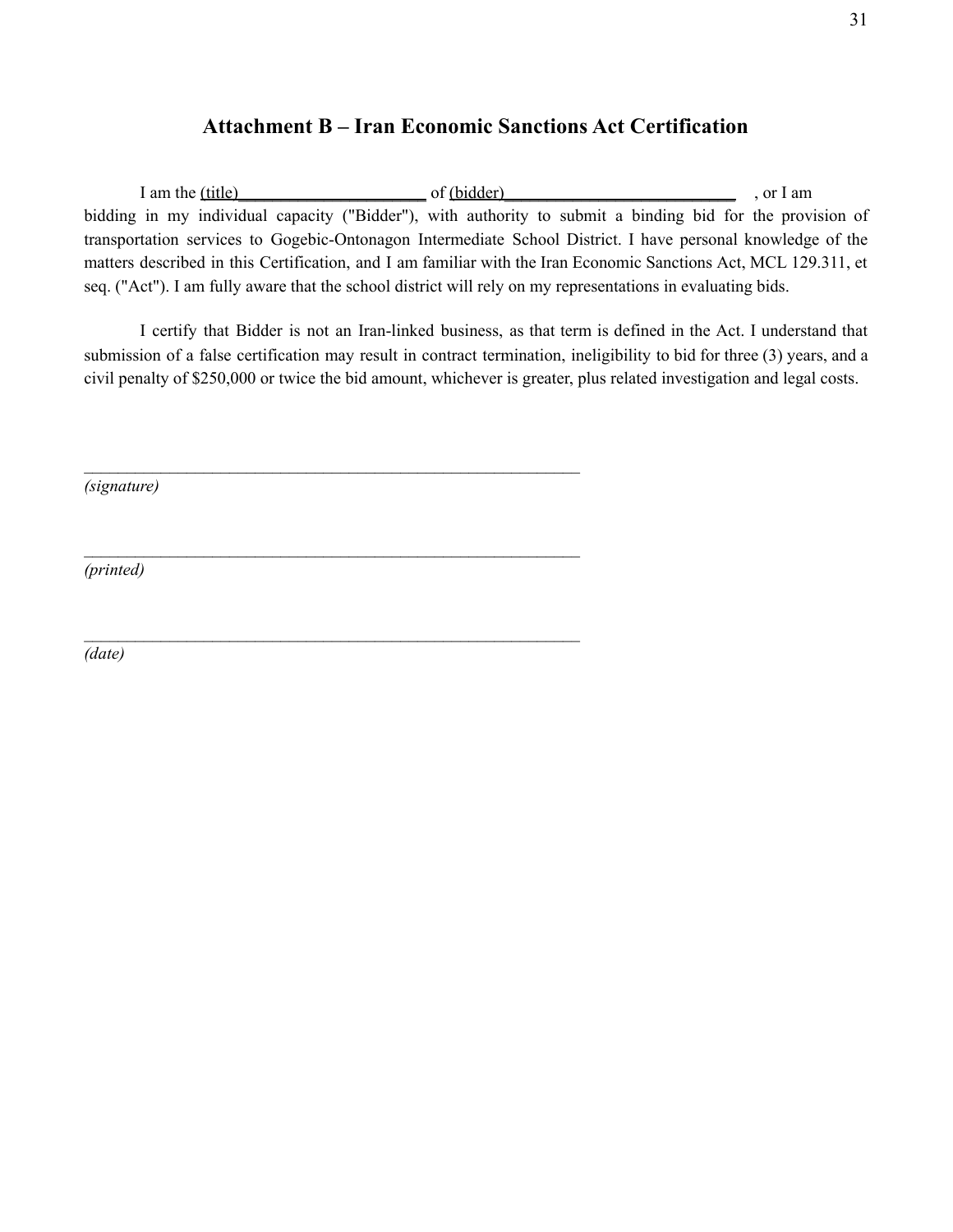### **Attachment C - Proposal Form GOISD**

Proposer shall provide necessary information including but not limited to the information below. Proposer can attach additional pages as necessary to provide additional information or explanation. It is the responsibility of the proposer to submit for any tax reimbursements and to consider this benefit when calculating their bids.

| 2022/2023        | 2023/2024        | 2024/2025 | 2025/2026 | 2026/2027 |
|------------------|------------------|-----------|-----------|-----------|
| $\sqrt{2}$<br>٨D | $\sqrt{2}$<br>ΝЮ |           | w         | w         |

Base bid includes miles listed within Attachment E1. These miles are tallied when children are being transported, hereafter referred to as "child in transit" miles. These miles DO NOT include mileage to and from our starting and ending points back to your base hereafter referred to as "base". We recognize that the bidder will have significant costs with time and mileage to and from these locations (base), however we do not know where the proposer's base will be –at a garage or an employee's house. Therefore, the proposer will need to include this cost within their base bid. Volunteer bus aide mileage was estimated on miles required to transport a subset of monitors back to their home or authorized location. Many monitors stay in the classrooms and do not require special transportation, some monitors are able to be dropped off within the return to base, yet a group require transportation which we show as calculated at 6,400 per year. These miles are included in our "child in transit" miles.

#### **Cost per mile for annual route adjustment**

| 2022/2023 | 2023/2024 | 2024/2025 | 2025/2026 | 2026/2027 |
|-----------|-----------|-----------|-----------|-----------|
| l S       | w         | w         | w         | AD.       |

\*\*IMPORTANT\*\* The base bid will be reviewed by both parties on an annual basis on June 15th. If the changing of routes or days results in more than a 15% increase or decrease of the TOTAL child in transit miles, the school district or proposer will be charged or reimbursed based on the following calculation. The total child in transit miles is set at 159,906, 15% of that is 23,986 miles. If the miles were increased to 189,906, the increased miles would be calculated as  $189,906 - (159,906 + 23,986) = 6,014$ . The 6,014 miles would be assessed on the above cost per mile for annual route adjustment. If the mileage was below 135,920 (159,906 - 23,986), those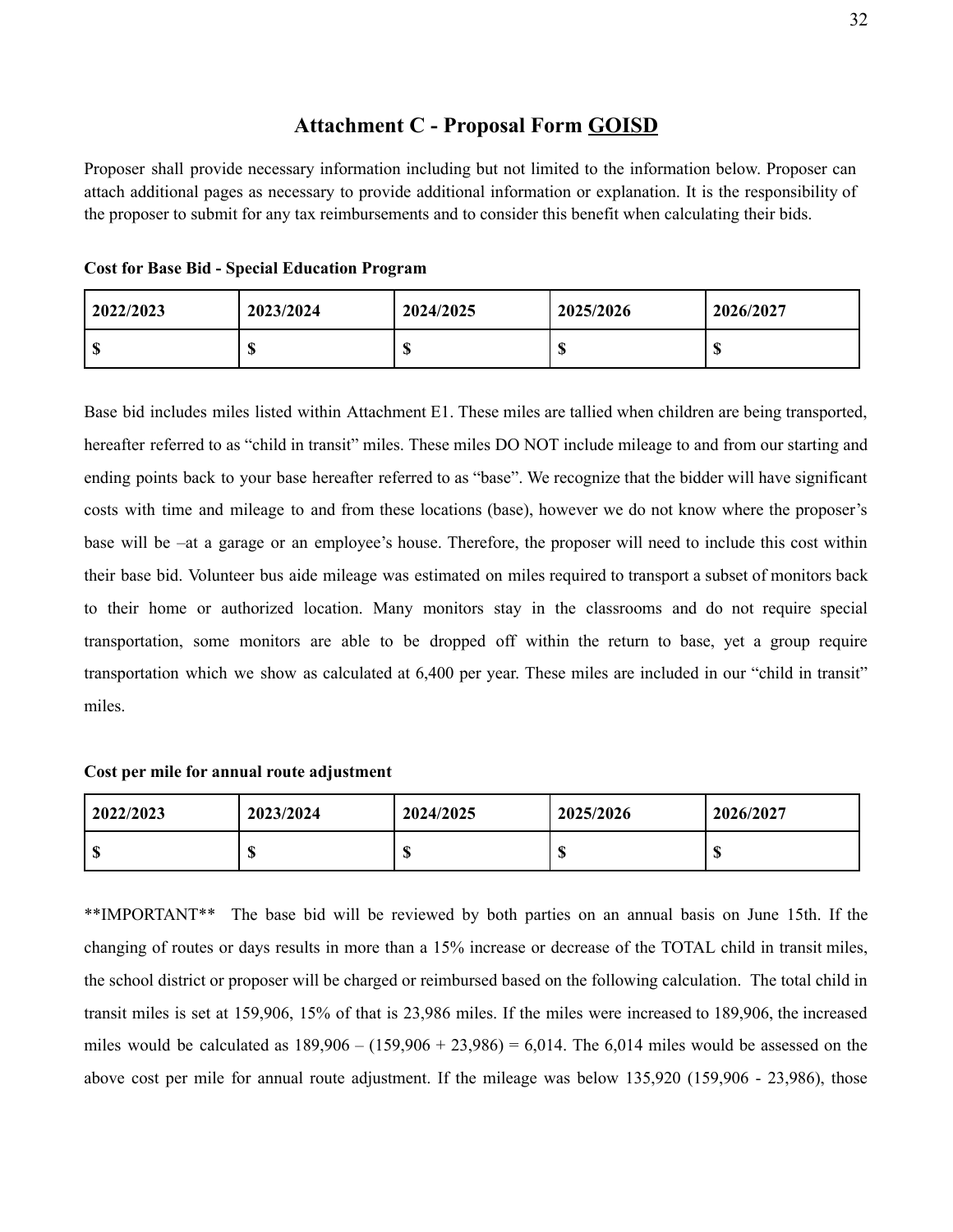miles would be reimbursed to the school district at the above cost per mile for annual route adjustment. If mutually agreed upon, any significant changes could be paid for separately at the above rate. Any adjustments in child in transit miles will be submitted by the proposer and must be verified and agreed upon by the school district prior to any payments.

#### **Cost per Standard FT**

| 2022/2023 | 2023/2024 | 2024/2025 | 2025/2026 | 2026/2027 |
|-----------|-----------|-----------|-----------|-----------|
| АĐ        | 4<br>ъD   |           | Ψ         | w         |

A FT standard trip is one that is within a 35 mile radius of the education center requesting the trip and would last no longer than 2.5 hours.. If a requested trip is over the parameters, it would be negotiated prior to the approval of the trip. The 2021/22 list is detailed in Attachment F, the school district has the right to alter the FT/OJT schedule. The proposer will be given a list of the known activities by October 1<sup>st</sup> of each year. The other trips will be given to the proposer 14 days in advance.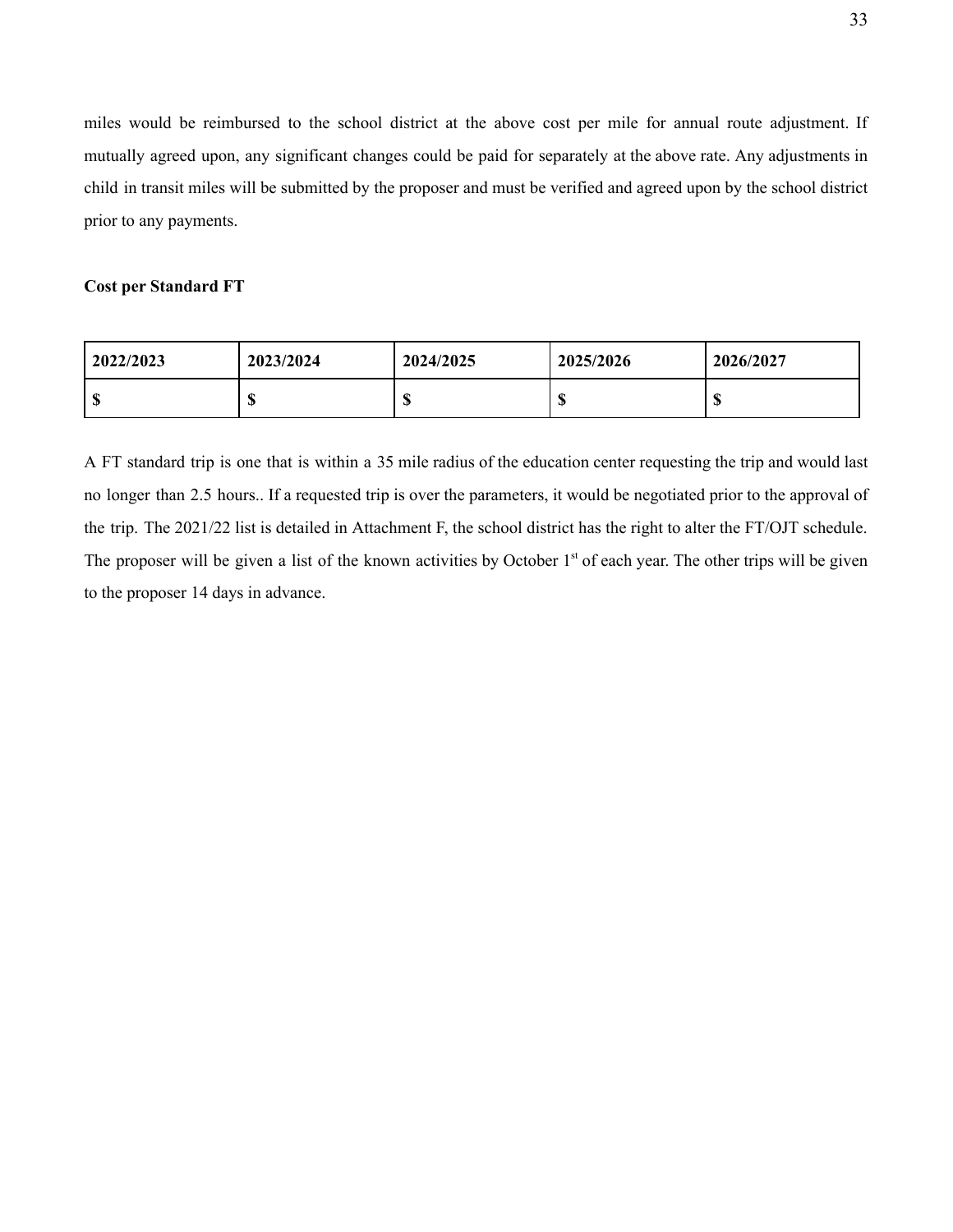## **Fuel Surcharge**

| Year      | <b>Terms</b> |
|-----------|--------------|
| 2022/2023 |              |
|           |              |
| 2023/2024 |              |
|           |              |
| 2024/2025 |              |
|           |              |
| 2025/2026 |              |
|           |              |
| 2026/2027 |              |
|           |              |

Please list your terms for fuel surcharge – be specific for each year.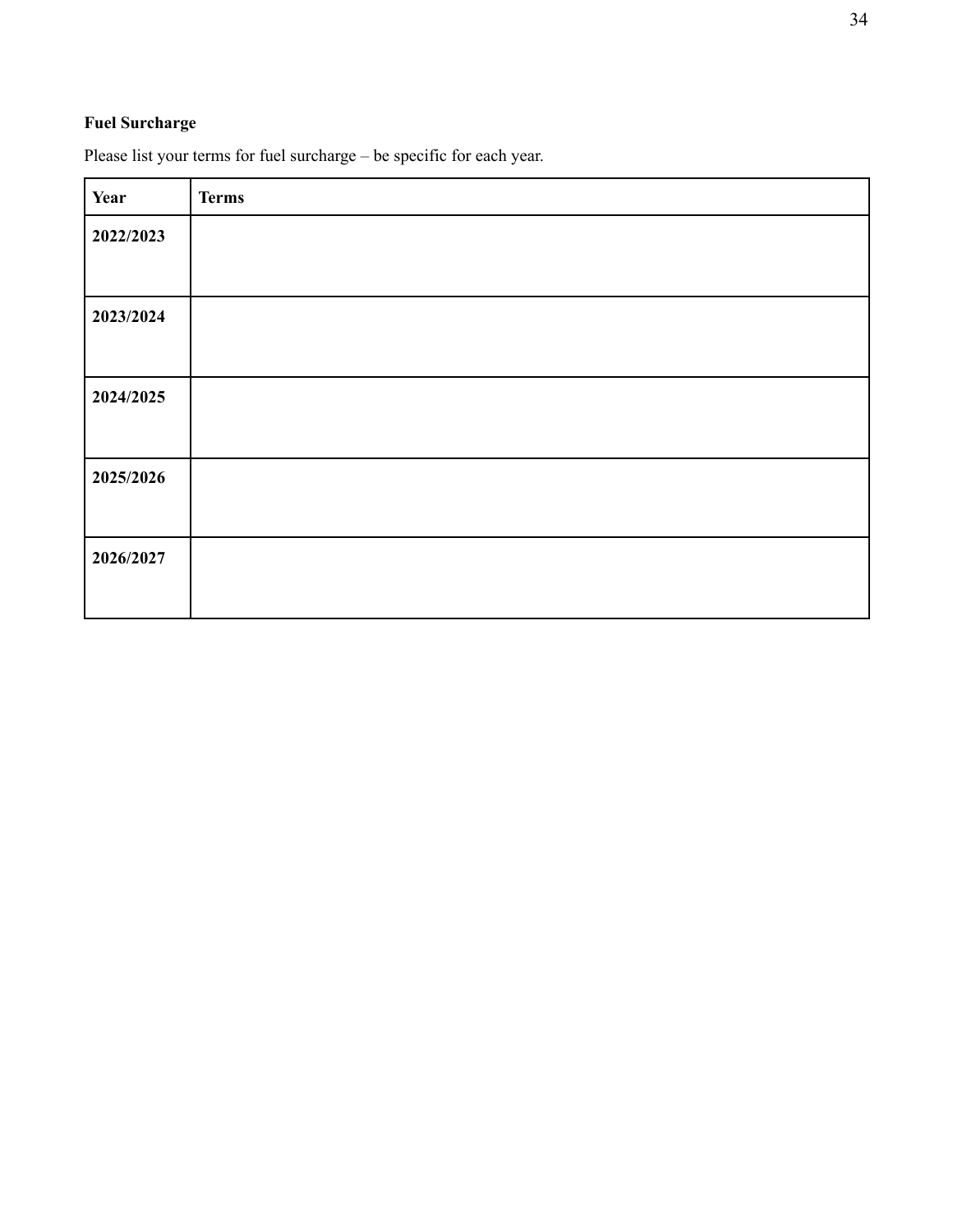# **Attachment CA \_\_\_ - Alternate Proposal**

Alternate bids will be considered only secondarily to the contract specifications. Any alternates submitted must be thoroughly detailed to merit consideration.

Feel free to duplicate this sheet as needed to respond. Alternate bids will be considered only secondarily to the contract specifications. Any alternates submitted must be thoroughly detailed to merit consideration.

Proposer shall provide necessary information including but not limited to the information below. Proposer can attach additional pages as necessary to provide additional information or explanation. It is the responsibility of the proposer to submit for any tax reimbursements and to consider this benefit when calculating their bids.

#### **Special Education Bid**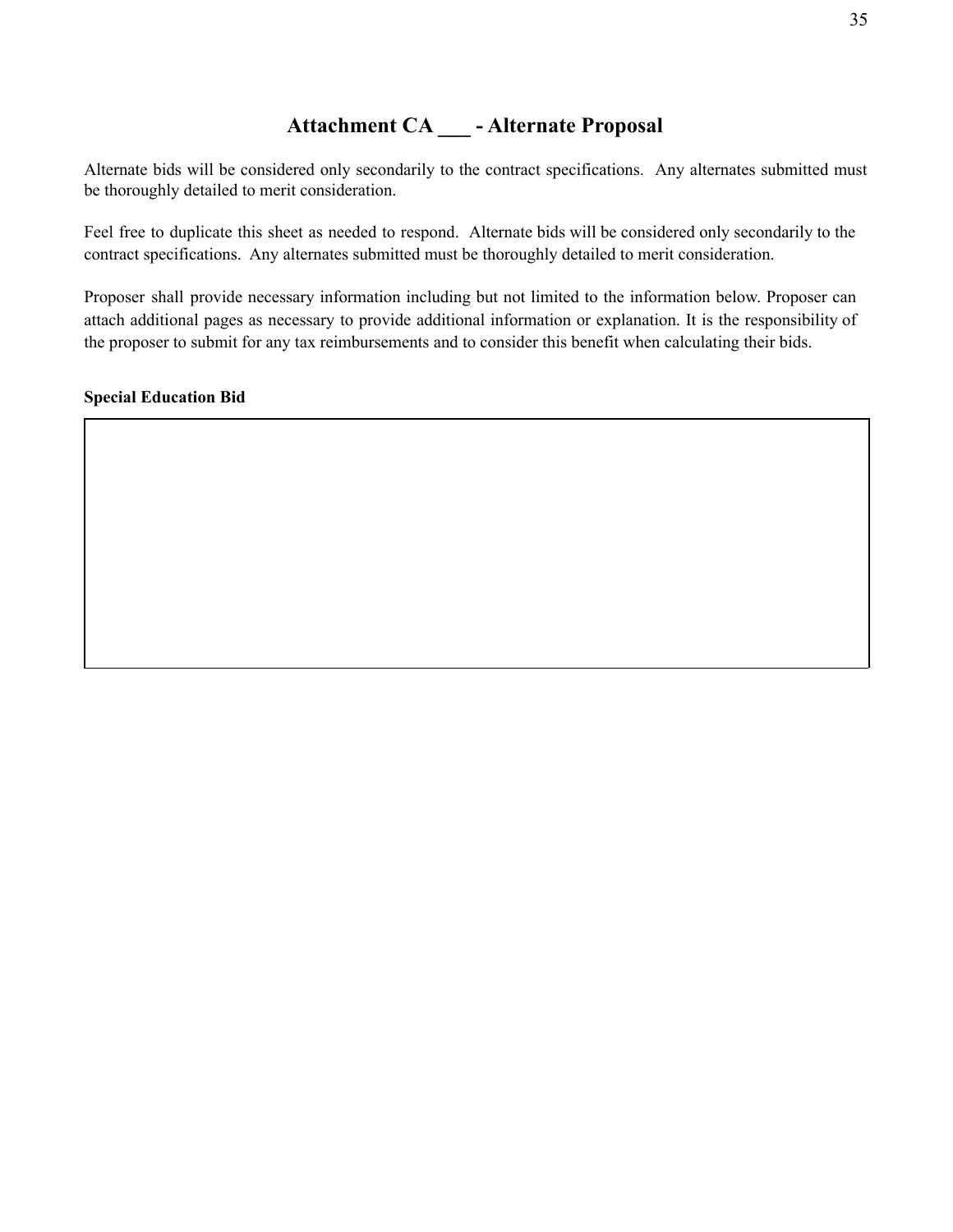### **FT Bid**

### **Fuel Surcharge**

Please list your terms for fuel surcharge – be specific for each year.

| Year      | <b>Terms</b> |
|-----------|--------------|
| 2012/2023 |              |
|           |              |
| 2023/2024 |              |
|           |              |
| 2024/2025 |              |
|           |              |
| 2025/2026 |              |
|           |              |
| 2026/2027 |              |
|           |              |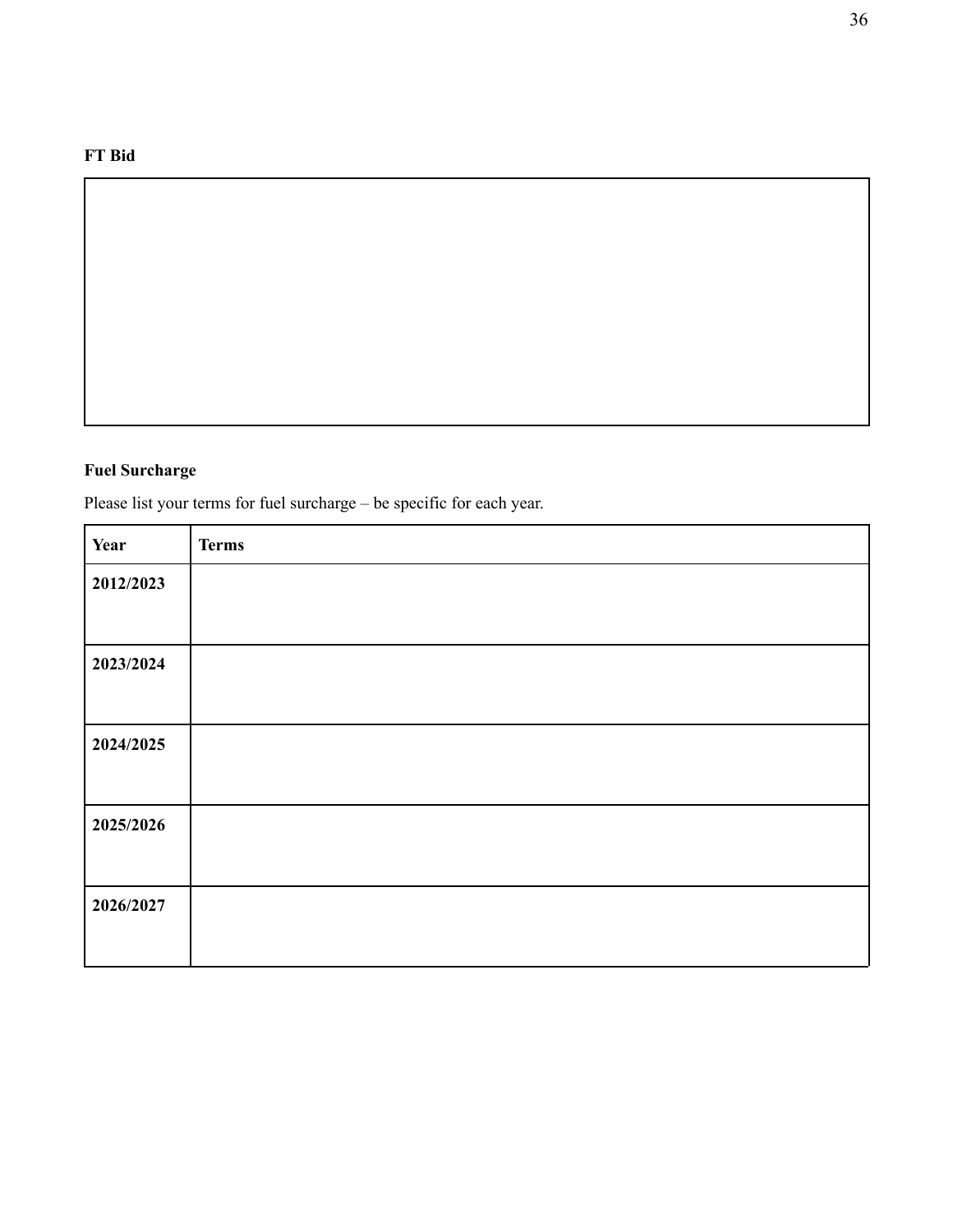### **Attachment D – Insurance Coverage** *(Please fill in amounts of coverage)*

- Workers Compensation and Employers Liability Insurance:
	- o Coverage A \_\_\_\_\_\_\_\_\_\_\_\_\_\_\_\_\_\_\_\_\_\_\_\_\_\_
	- o Coverage B \_\_\_\_\_\_\_\_\_\_\_\_\_\_\_\_\_\_\_\_\_\_\_\_\_\_

Broad Form Comprehensive General Liability Insurance (including-Premises, Contractual, Products & Completed Operations-including Broad Form Extensions)

- o Each Occurrence \_\_\_\_\_\_\_\_\_\_\_\_\_\_\_\_\_\_\_\_\_\_\_\_\_\_\_\_\_\_\_\_\_\_\_\_\_\_\_\_\_\_\_\_\_\_
- o General Aggregate \_\_\_\_\_\_\_\_\_\_\_\_\_\_\_\_\_\_\_\_\_\_\_\_\_\_\_\_\_\_\_\_\_\_\_\_\_\_\_\_\_\_\_
- o Products & Completed Operations Aggregate \_\_\_\_\_\_\_\_\_\_\_\_\_\_\_\_\_\_\_\_\_\_
- o Personal Injury & Advertising Injury \_\_\_\_\_\_\_\_\_\_\_\_\_\_\_\_\_\_\_\_\_\_\_\_\_\_\_\_\_
- o Fire/Legal \_\_\_\_\_\_\_\_\_\_\_\_\_\_\_\_\_\_\_\_\_\_\_\_\_\_\_\_\_\_\_\_\_\_\_\_\_\_\_\_\_\_\_\_\_\_\_\_\_\_
- Comprehensive Automobile Liability Insurance (owned, hired, and non-owned automobiles)
	- o Bodily Injury & Property Damage \_\_\_\_\_\_\_\_\_\_\_\_\_\_\_\_\_\_\_\_\_\_\_\_\_\_\_\_\_\_\_
	- o Sexual Misconduct, Abuse & Molestation \_\_\_\_\_\_\_\_\_\_\_\_\_\_\_\_\_\_\_\_\_\_\_\_\_

All copies of insurance coverage will be due at the time of execution of the Contract. Minimum of \$1 million aggregate for all personal injuries and \$1 million per person for bodily injury are required.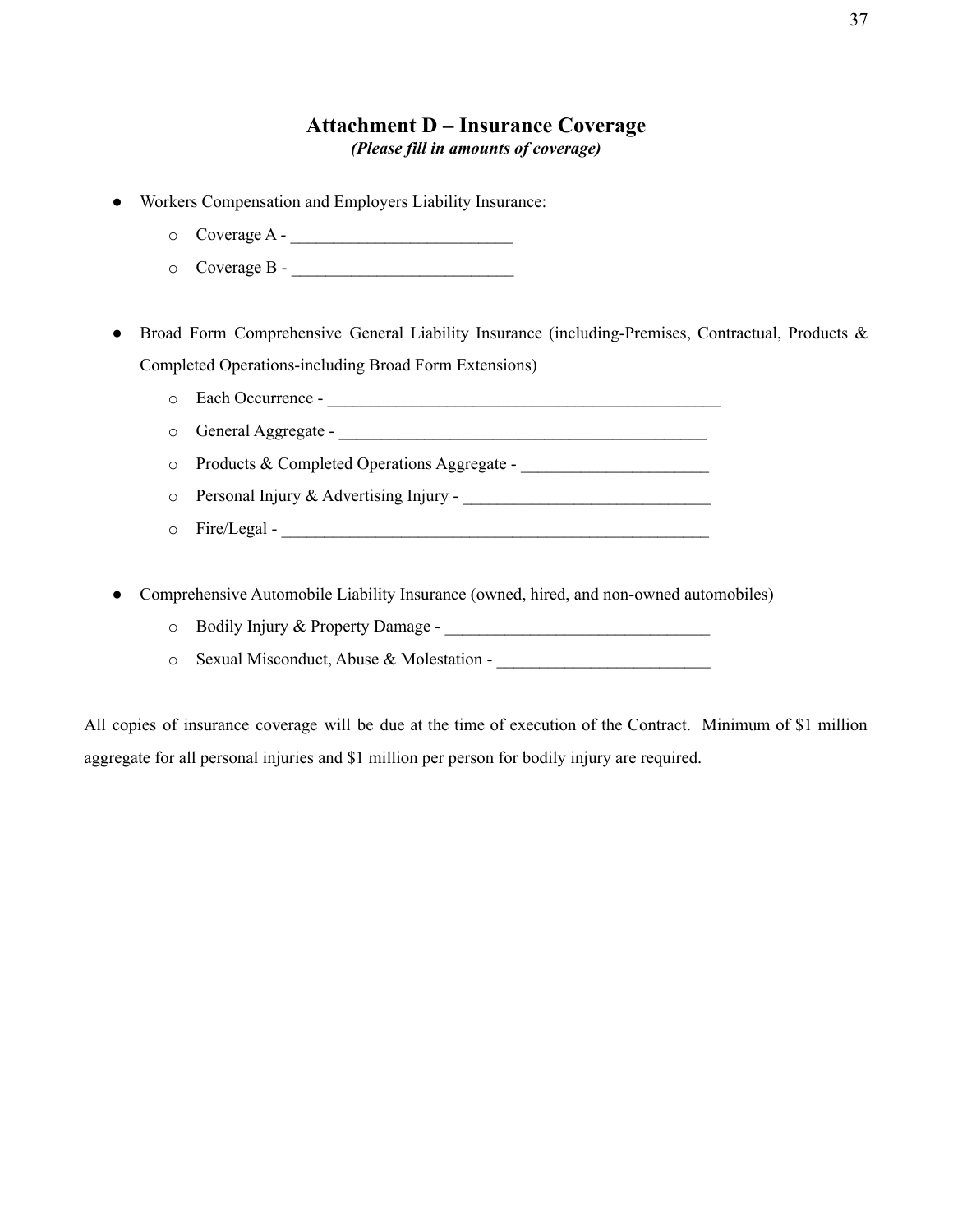# **Attachment E1 - Current Transportation Information and Route Details - GOISD**

The GOISD currently has three bus runs for our Center-Based programs. We have a bus that does pick up and drop off in Ironwood, a bus that does pick up and drop off in Bessemer and Wakefield and the third bus covers all areas because of the ECSE classroom.

**Route 1:** Ironwood - Approximately 15,300 miles

**Route 2:** Bessemer / Wakefield - Approximately 12,500 miles

**Route 3:** ECSE Run - Ironwood / Bessemer / Wakefield - Approximately 17,500 miles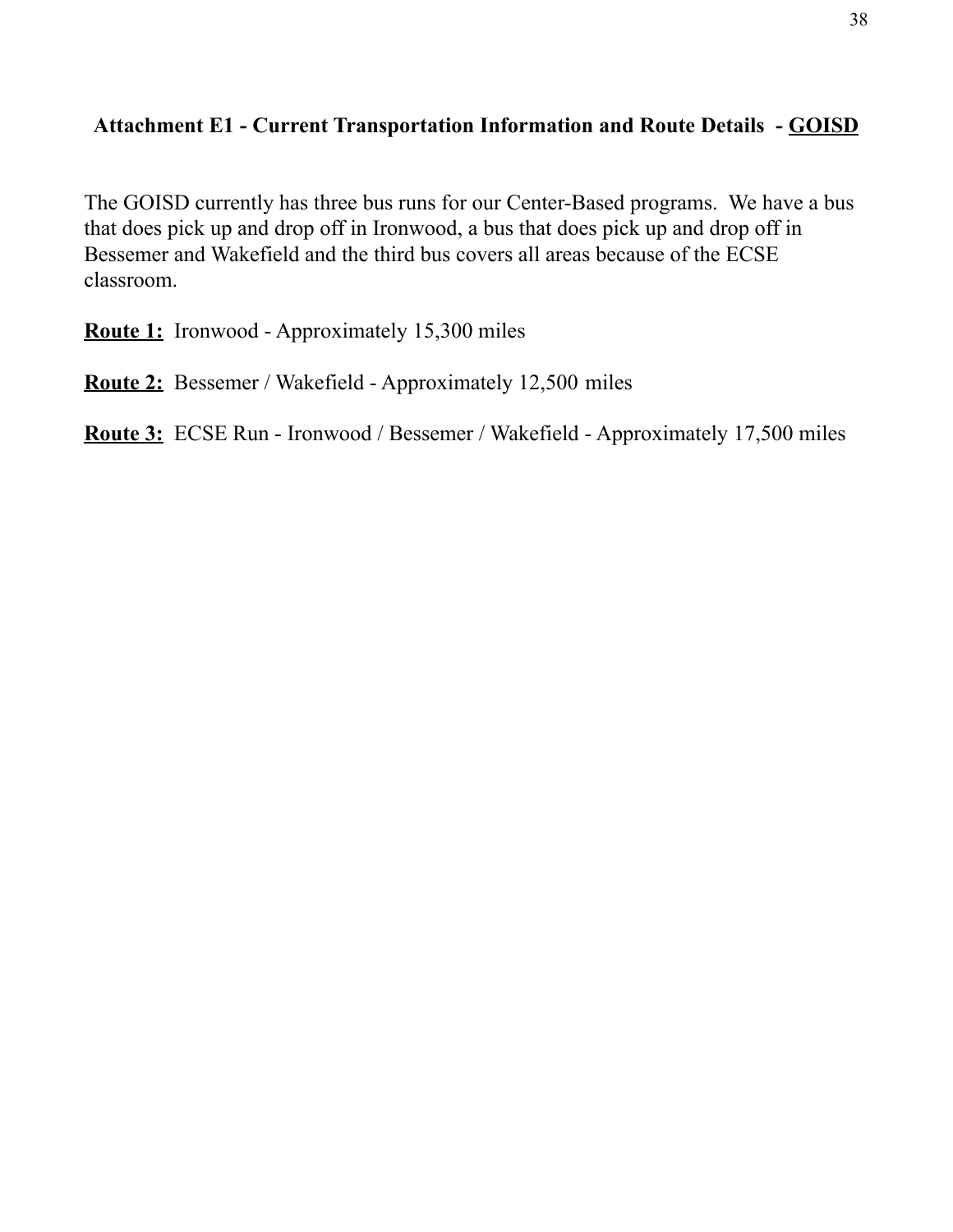# **Attachment F - Field Trip (FT) Descriptions GOISD**

The below descriptions were based on the 2021/2022 school year needs.

During the 2021/2022 school year the GOISD Center-Based Programs did take a couple of Field Trips or group outings with our students.

| Monthly Bowling trips               | 120 approximately miles |
|-------------------------------------|-------------------------|
| Monthly Shopping trips              | 100 approximately miles |
| Camp Josh annually                  | 120 approximately miles |
| Walk A Mile in My Shoes Walk Outing | 20 approximately miles  |
| <b>Summer Student Activity Days</b> | 200 approximately miles |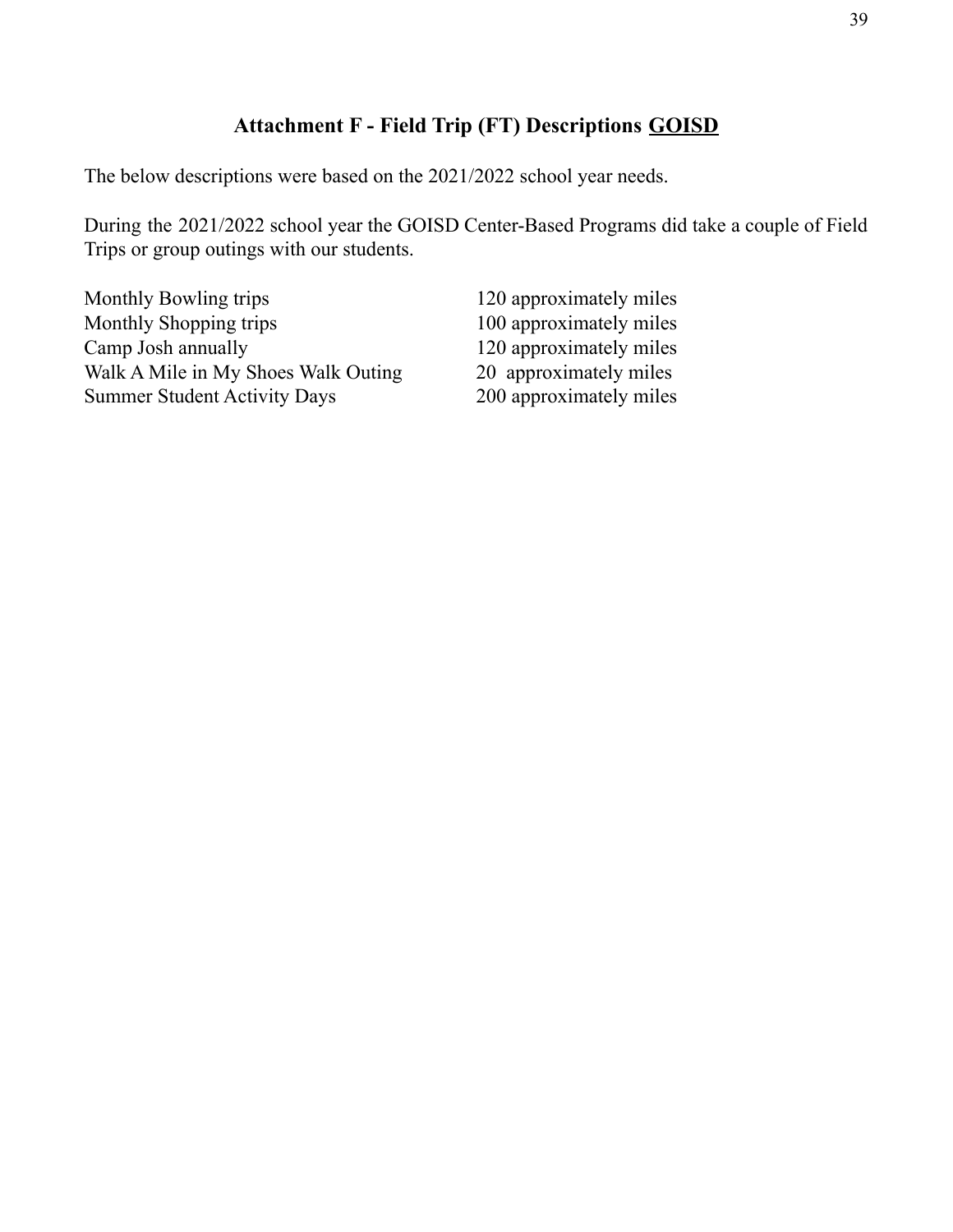# **Attachment H - Software Information**

In the following space, please indicate what (if any) software package you will utilize for the purposes of administering your contract should you win the bid for transportation. It is not required that software be utilized, but it desired and preferred that there be software in place.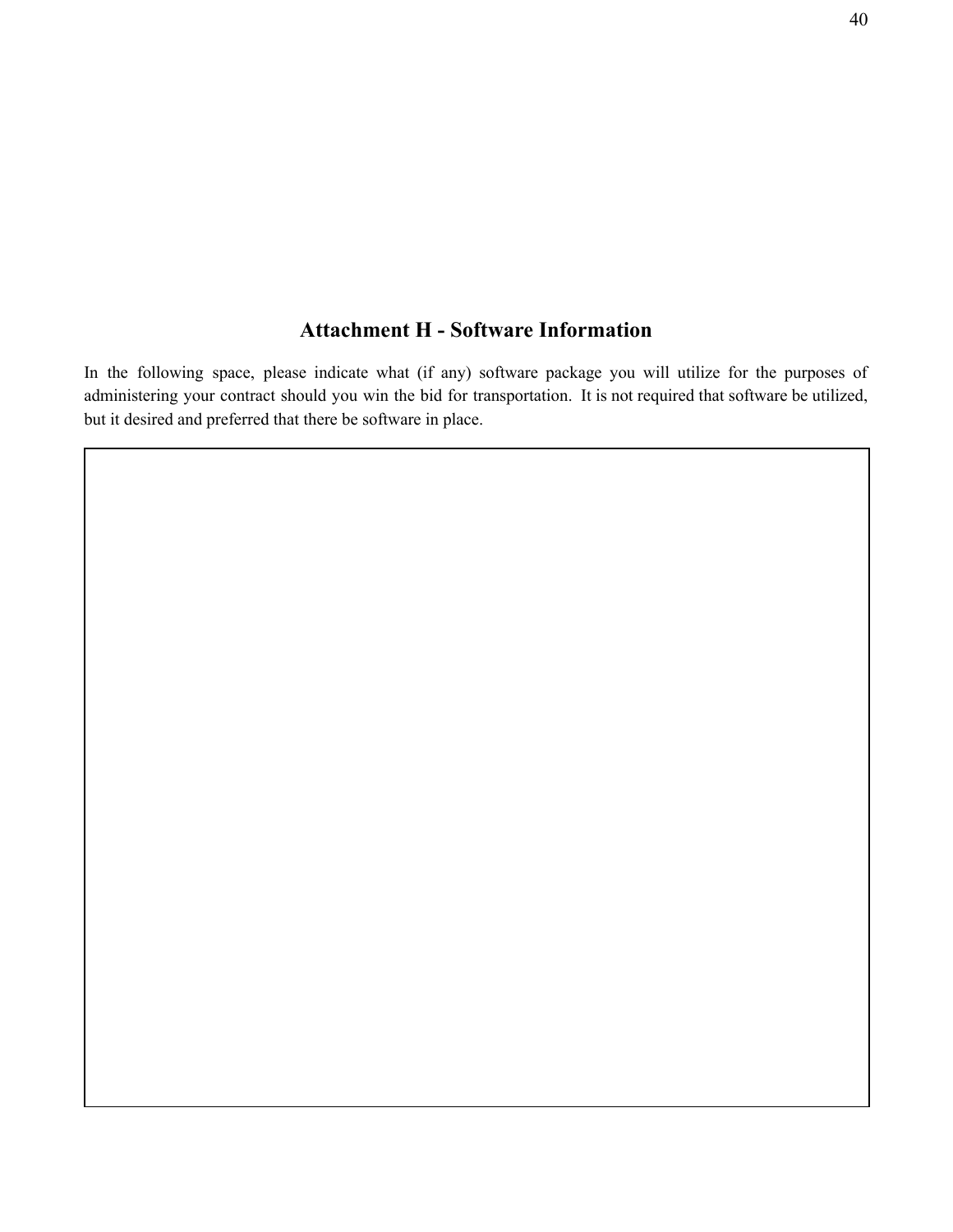# **Attachment I - Professional References**

| Reference #1                                                                                                                                                                                                                   |
|--------------------------------------------------------------------------------------------------------------------------------------------------------------------------------------------------------------------------------|
|                                                                                                                                                                                                                                |
| Address and the contract of the contract of the contract of the contract of the contract of the contract of the contract of the contract of the contract of the contract of the contract of the contract of the contract of th |
|                                                                                                                                                                                                                                |
| Type and scope of services provided to above contact.                                                                                                                                                                          |
| ,我们也不会有什么。""我们的人,我们也不会有什么?""我们的人,我们也不会有什么?""我们的人,我们也不会有什么?""我们的人,我们也不会有什么?""我们的人                                                                                                                                               |
|                                                                                                                                                                                                                                |
| Reference #2                                                                                                                                                                                                                   |
| Name of Contact <u>International Contract</u>                                                                                                                                                                                  |
| Address experience and the contract of the contract of the contract of the contract of the contract of the contract of the contract of the contract of the contract of the contract of the contract of the contract of the con |
|                                                                                                                                                                                                                                |
| Type and scope of services provided to above contact.                                                                                                                                                                          |
|                                                                                                                                                                                                                                |
|                                                                                                                                                                                                                                |
| Reference #3                                                                                                                                                                                                                   |
| Name of Contact                                                                                                                                                                                                                |
|                                                                                                                                                                                                                                |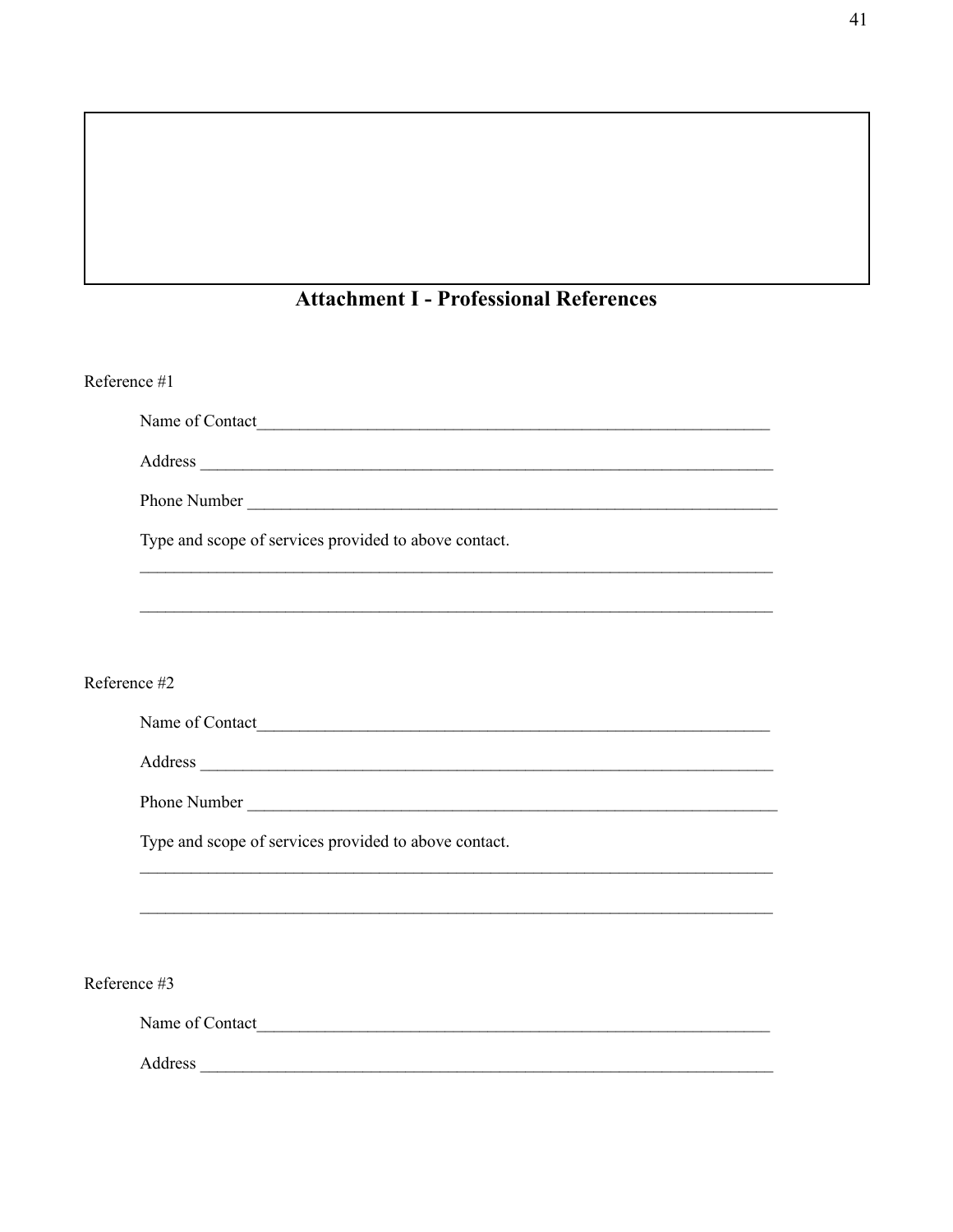Type and scope of services provided to above contact.

<u> 1989 - Johann Barn, mars eta bainar eta baina eta baina eta baina eta baina eta baina eta baina eta baina e</u>

 $\overline{\phantom{a}}$ 

<u> 1989 - Johann Barn, amerikan besteman besteman besteman besteman besteman besteman besteman besteman bestema</u>